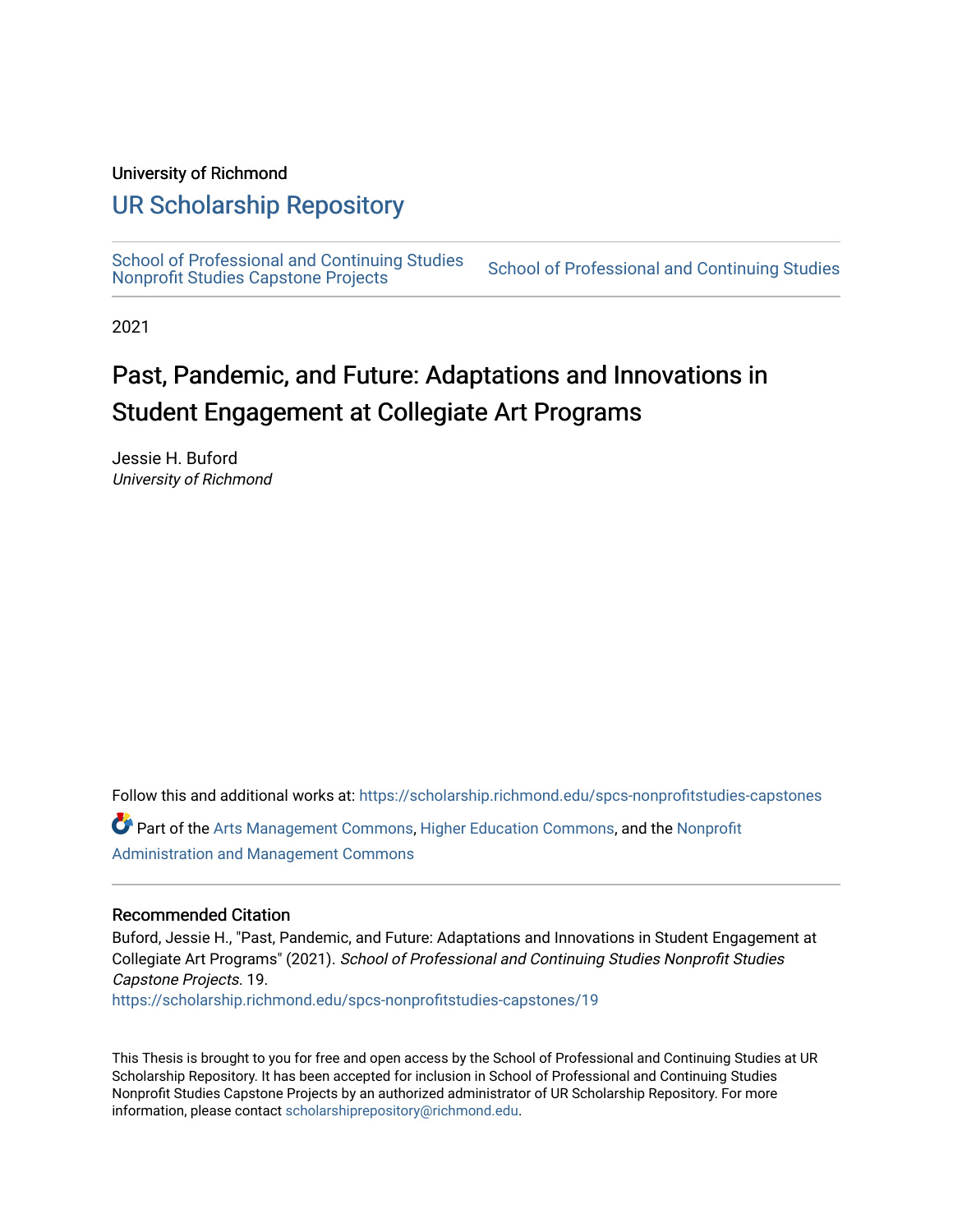### **Past, Pandemic, and Future:**

### **Adaptations and Innovations in Student Engagement at Collegiate Art Programs**

Jessie H. Buford

School of Professional & Continuing Studies, University of Richmond

### **Author Note**

I pledge that I have neither given nor received unauthorized assistance during the completion of this

work.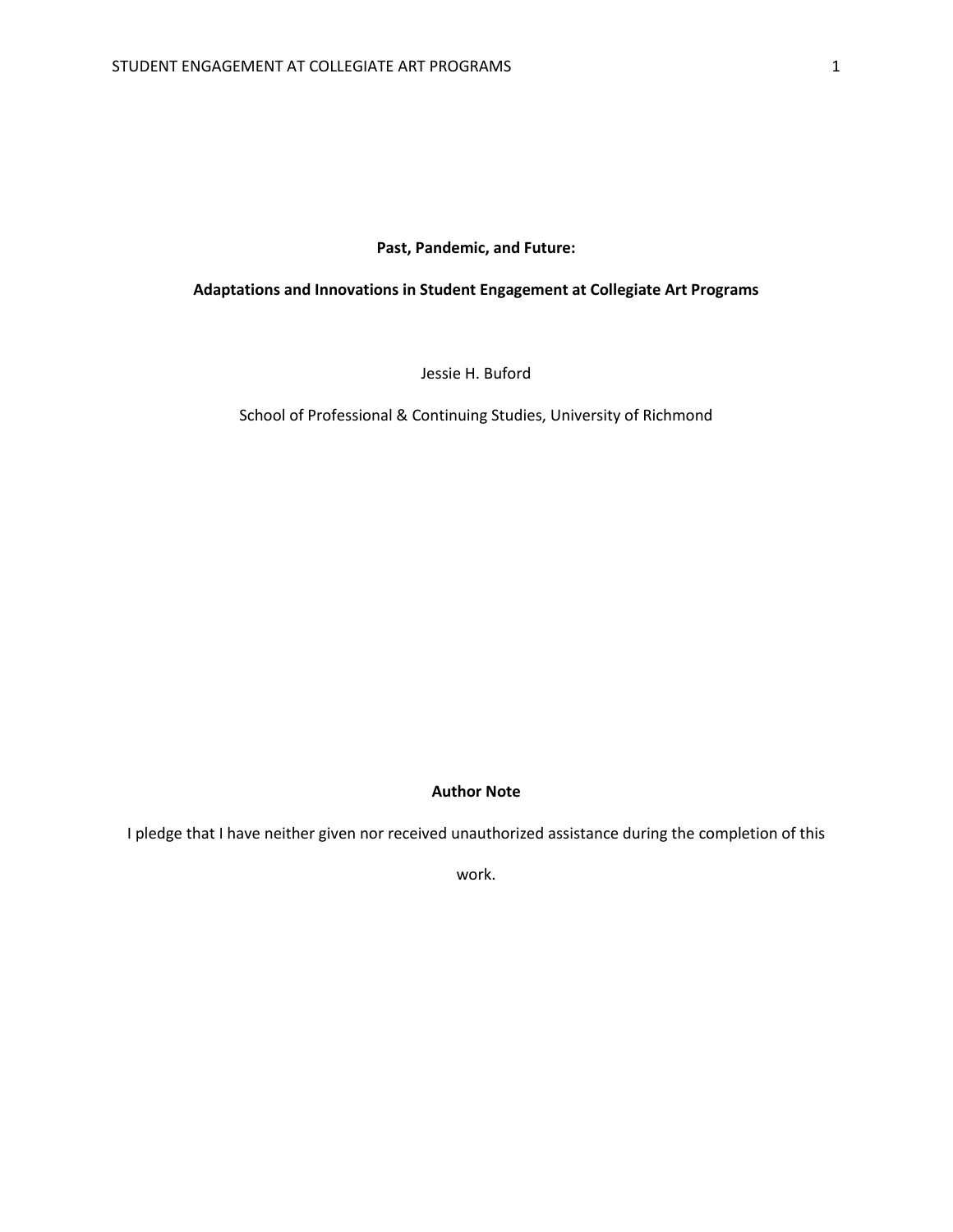### **Abstract**

This research paper will focus on student engagement programs associated with collegiate performing arts centers and art programs and how these programs engage and support students prior to and during the Covid-19 pandemic. It will look at the ways arts administrators identify and evaluate the barriers and motivations related to participation within arts programming. Lastly, this research will explore the ways in which these programs have adapted to the pandemic and how these innovations and adaptations might continue, post-pandemic, in order to better support faculty, staff, and students. Data was gathered through interviews with six student engagement professionals who work at American colleges and universities. This study reports the findings, looks at the implications, and provides recommendations gathered through the interview with arts administrators.

*Keywords:* student engagement, community engagement, higher education, arts and culture, interview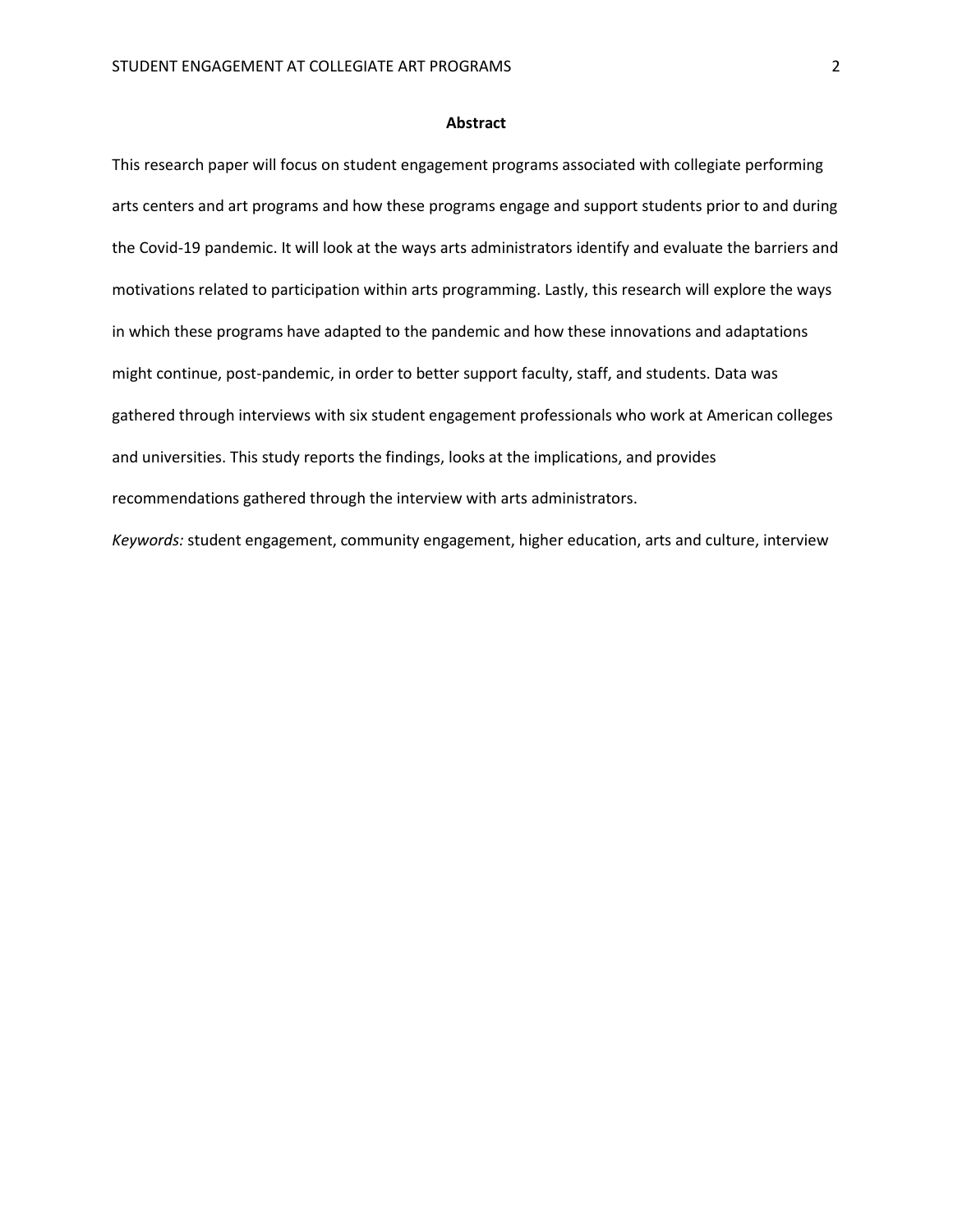### **Past, Pandemic, and Future: Adaptations and Innovations**

### **in Student Engagement at Collegiate Art Programs**

As the box office manager of a university performing arts center, I have always been intrigued by what draws audiences to our programs. When I go to the theater, I not only watch what is happening on the stage but I also look around and study the reactions of the patrons sitting in the audience. I often wonder if the audience enjoys the performance as much as I do. I frequently think about how we can make this experience better. Since I work on a college campus, I specifically like to think of ways to make the ticket buying experience easier for students. For example, we have recently moved from selling paper tickets to using mobile tickets that can be accessed easily through a smart phone. Not only is the ticket buying experience now easier for students, but also environmentally friendly. Environmental sustainability is something that students on campus are interested in and we have adapted our ticketing program in response.

### **Problem**

In the nonprofit arts and culture sector, younger audiences are one of the most sought after demographics (Ostrower, 2020). Organizations seek out this group specifically because, put bluntly, they need audiences to replace their current, aging patrons. There are two ways that collegiate performing arts centers (PACs) and arts programs can help with this. The first is through interactions with kindergarten through  $12<sup>th</sup>$  grade (K-12) students. Many PACs have a school series where elementary, middle, and high schools can bring young people to their theater as a field trip. They also might bring the visiting artist to the school for a hands on workshop. The second way is through engagement with their student body on campus. Engaging students can be difficult but fulfilling work. There are many barriers to the arts that students are faced with on college campuses. Arts administrators are challenged with adapting their programs to overcome these barriers.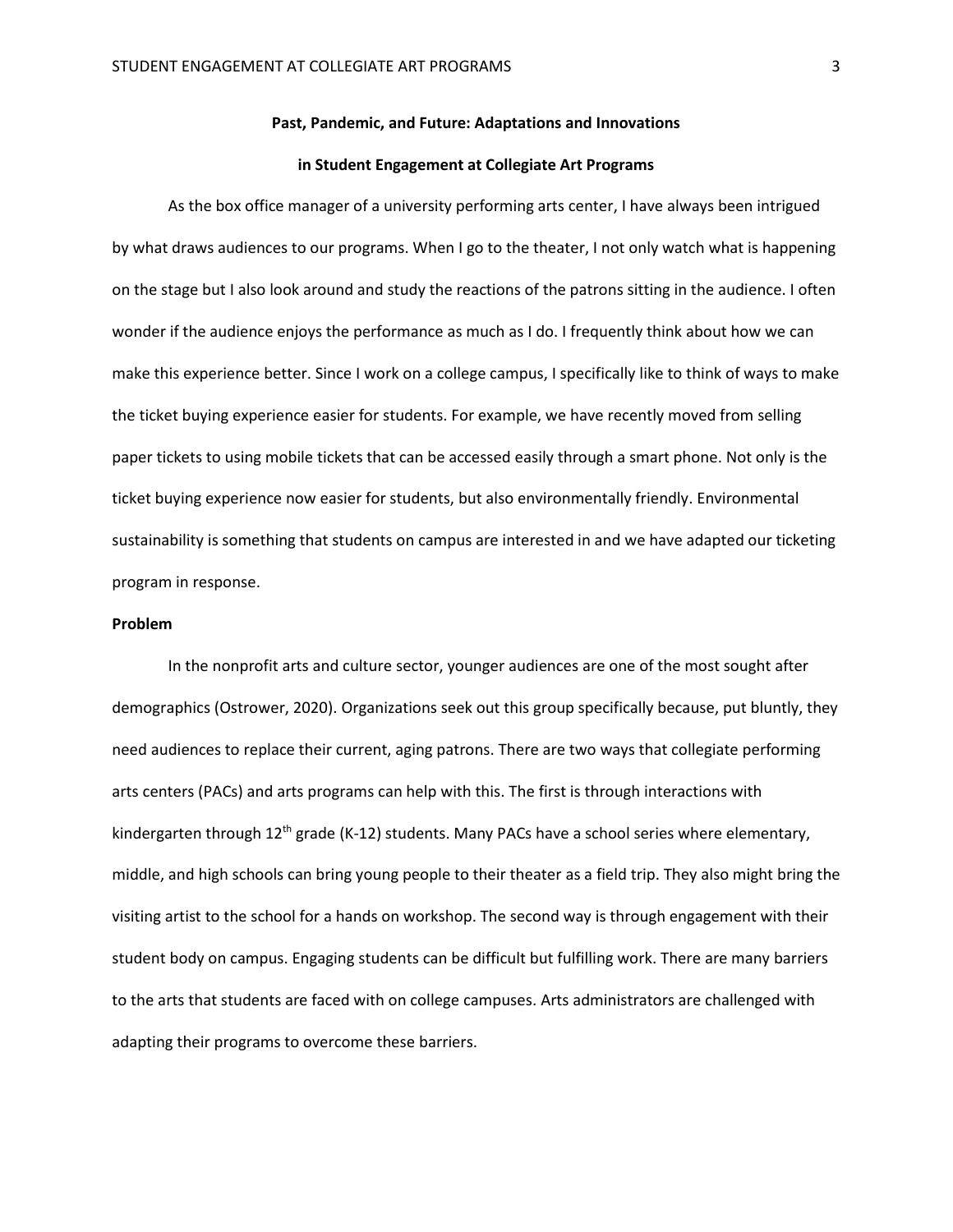Recently, I have begun really thinking about the problems that collegiate level performing arts centers and university art programs face while trying to support and engage students. Do university art departments and performing arts centers have official student engagement programs or do they lack the resources? If they do have programs, do they assess and evaluate them regularly to make sure they are providing what faculty, staff, and students actually need? Even more recently, I have considered how different organizations have adapted and innovated during this most peculiar time. At the writing of this project, the United States has been facing the Covid-19 pandemic for about one year. Everyone has heard many encouraging stories about how the human race has persevered, adapted, and even innovated impressive new ideas during this time. I have personally sat through dozens of Zoom sessions on the topic. One of the first I attended in 2020, was a roundtable discussion presented by the International Council of Fine Arts Deans. In his biography for the event, Paul Kassel, Dean for the College of Visual and Performing Arts at Northern Illinois University wrote:

The pandemic has forced our institutions to think differently about fine and performing arts instruction. The impact of Covid-19 on our pedagogy and practice is not limited to the present moment, but will last well into the future. Changes have been made and are in the making-- and we aren't going back.

So, how have student engagement programs adapted to the pandemic? Are university arts administrators already discussing ways that their adaptations and innovations can continue after the pandemic subsides? My organization certainly has. Through my research, I would like to analyze these questions and look at qualitative data through interviews with student engagement professionals. I also think it is important for nonprofit organizations to share their triumphs and innovations especially during a global pandemic. This research will highlight the ways that the arts administrators have adapted their programs in order to support students on campus and virtually.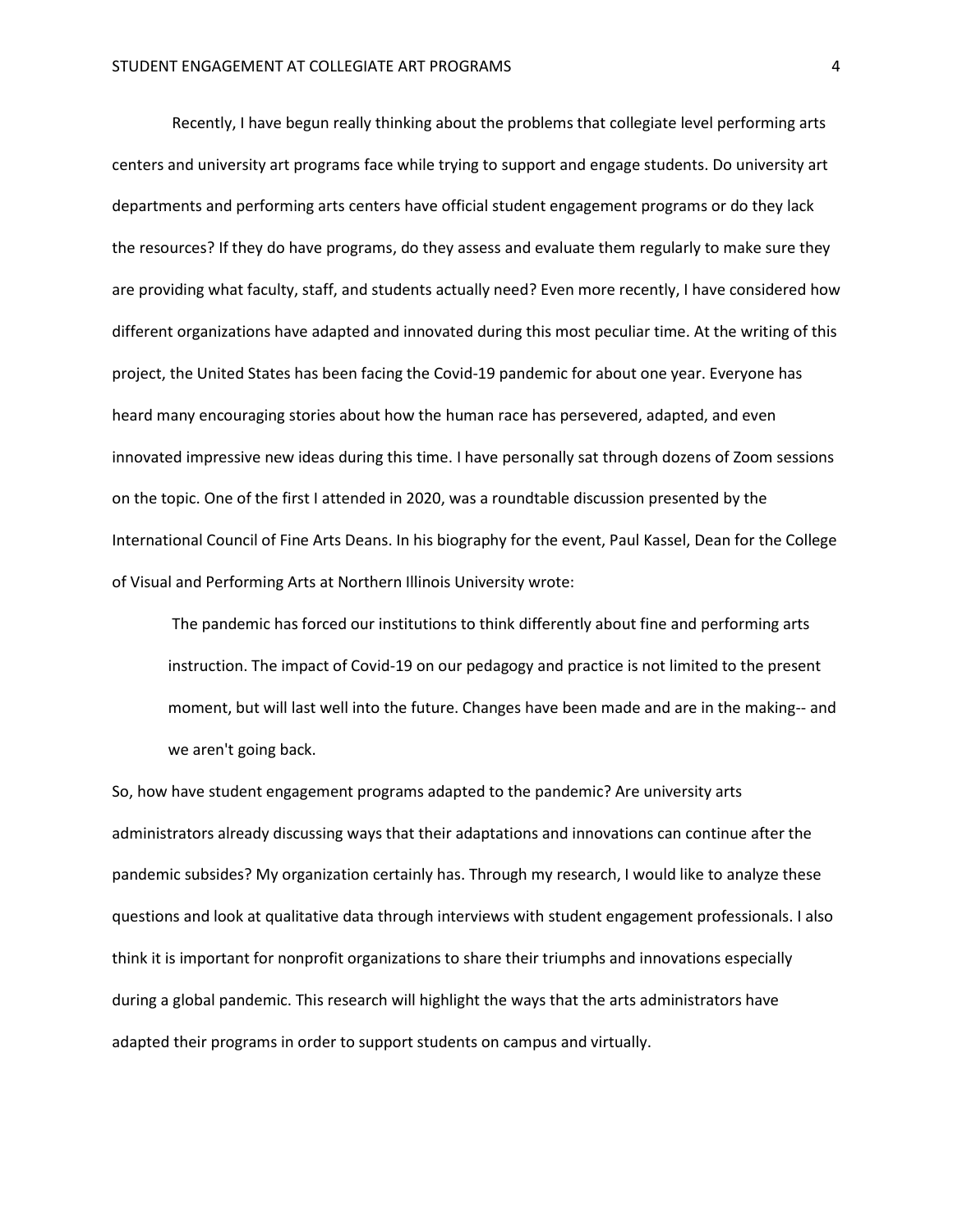### **Context and Significance**

In the past, my organization has spent a lot of time figuring out ways to attract audiences from outside of campus. It is easy to focus on these patrons when they pay higher ticket prices and donate money. Recently, we were charged with refocusing our attention toward the student experience. As a part of this directive, I began researching how collegiate level performing arts centers build participation in the arts across campus. We have always referred to the students as a "captive audience." We assumed that they would come to whatever events they were interested in and did little to cultivate our relationship with the student body. We did spend a substantial amount of time on masterclasses (an advanced seminar taught by an artist, which may or may not be in front of an audience,) residencies (a space to create work for an extended amount of time, outside of the artist's usual workspace,) and interactive workshops for students. We have spent a lot of time creating "curricular connections" by reaching out to professors, not only in the art departments, but also across campus to link art and artists with academics and curriculum. We look for ways to tie the performances we book to the coursework.

There is a lot of work that can be done building these curricular and co-curricular bridges across campus. For example, currently, we create our curricular connections newsletter after syllabi have been distributed and consistently reach out to the same faculty and staff each semester. Our curricular connections program and student engagement activities need to be overhauled. We still have a significant amount of work to do on all of our student engagement programs, even more so during a pandemic.

There has not been a lot of research on student engagement programs in the arts on the collegiate level. However, there are two significant reports that I would like to draw attention to now. The first is a case study done in May of 2013 by art consulting firm WolfBrown and commissioned by the Hopkins Center for the Arts at Dartmouth College. This report highlights seven case studies focused on student engagement programs at American colleges and universities. Interactions with visiting artists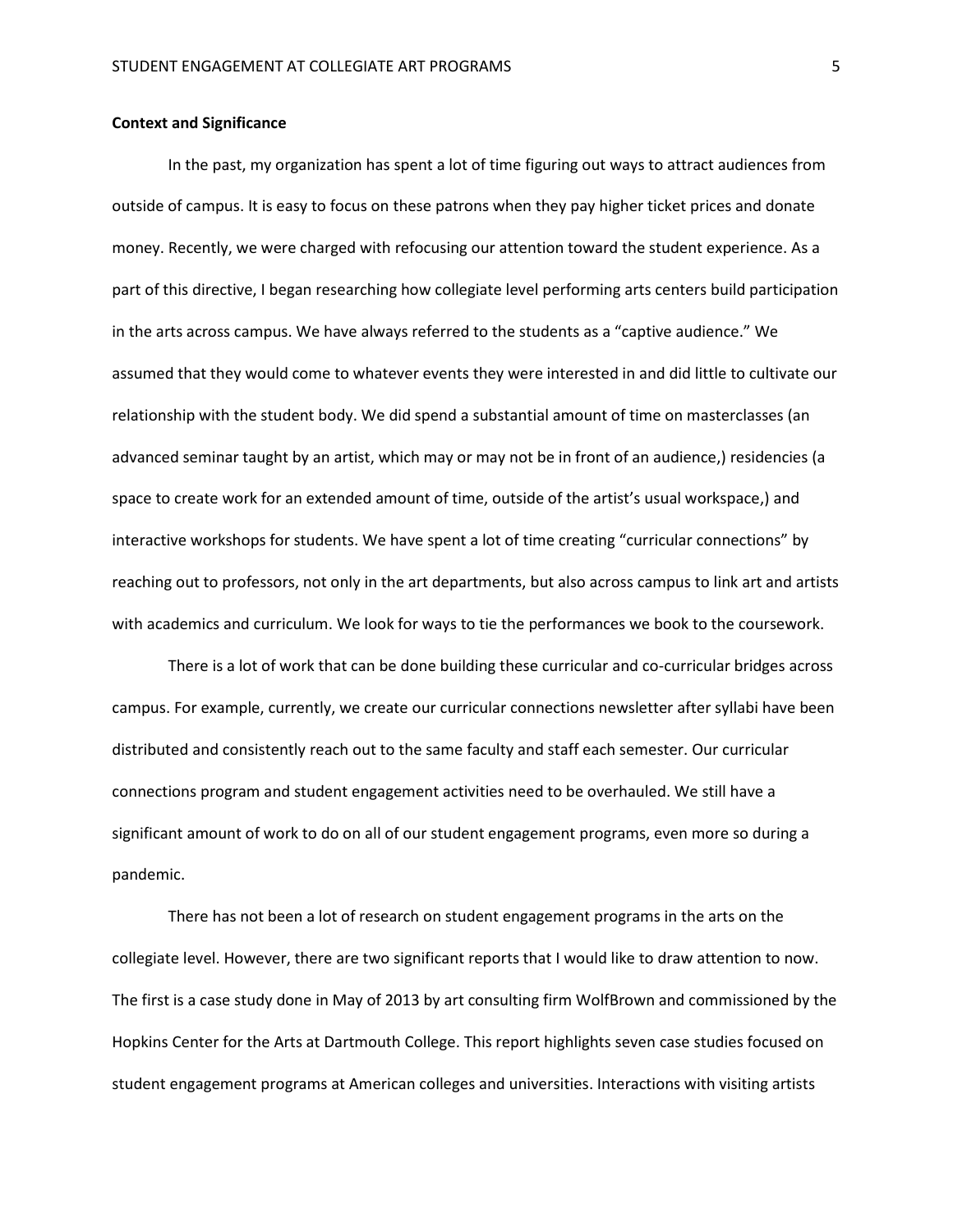can be transformative on a young person's college experience (Clifford, 2013). WolfBrown put together an extensive list of examples and illustrations to be used as a handbook by organizations who lack the resources to implement official student engagement programs.

The second report is from a 1995 British research project put together by John Harland and Kay Kinder for the National Foundation for Education Research at the University of York. Researchers on this project interviewed 700 young people between the ages of 14 and 24. While this report is a little older and it does not specifically focus on college students, it has a comprehensive list of twelve positive attitudes (motivations) and eight negative attitudes (barriers) associated with arts involvement. These positive and negative attitudes are universal and could still be used by arts administrators as a foundation to help identify behaviors that could lead to successful arts participation and a breakdown of barriers to their organization. A list of these attitudes can be found on page 14 of this report.

### **Performing Arts Centers and Higher Education**

Collegiate performing arts centers are building complexes for the arts and are usually integral to campus life (Morrison, 1973). They are a multi-use space and house multiple disciplines but usually encompass theater, music, dance, and technical production. They not only serve the academic mission, but they also serve as a gateway into the community. They often play a supporting role to the academic departments and supply services such as ticketing, audience management, production, marketing, and overall expertise and knowledge of theater management (Henley, 2017). The performing arts center can refer to the building or the organization in general. Referring to a performing arts center as an organization would also encompass the staff that works there.

Collegiate level performing arts centers and their presenting concert series have been growing in popularity and number since the end of World War II (Morrison, 1973). University PACs work to bridge the gap between the different art departments on campus, the art departments and other academic and administrative departments across campus, and between the college and the local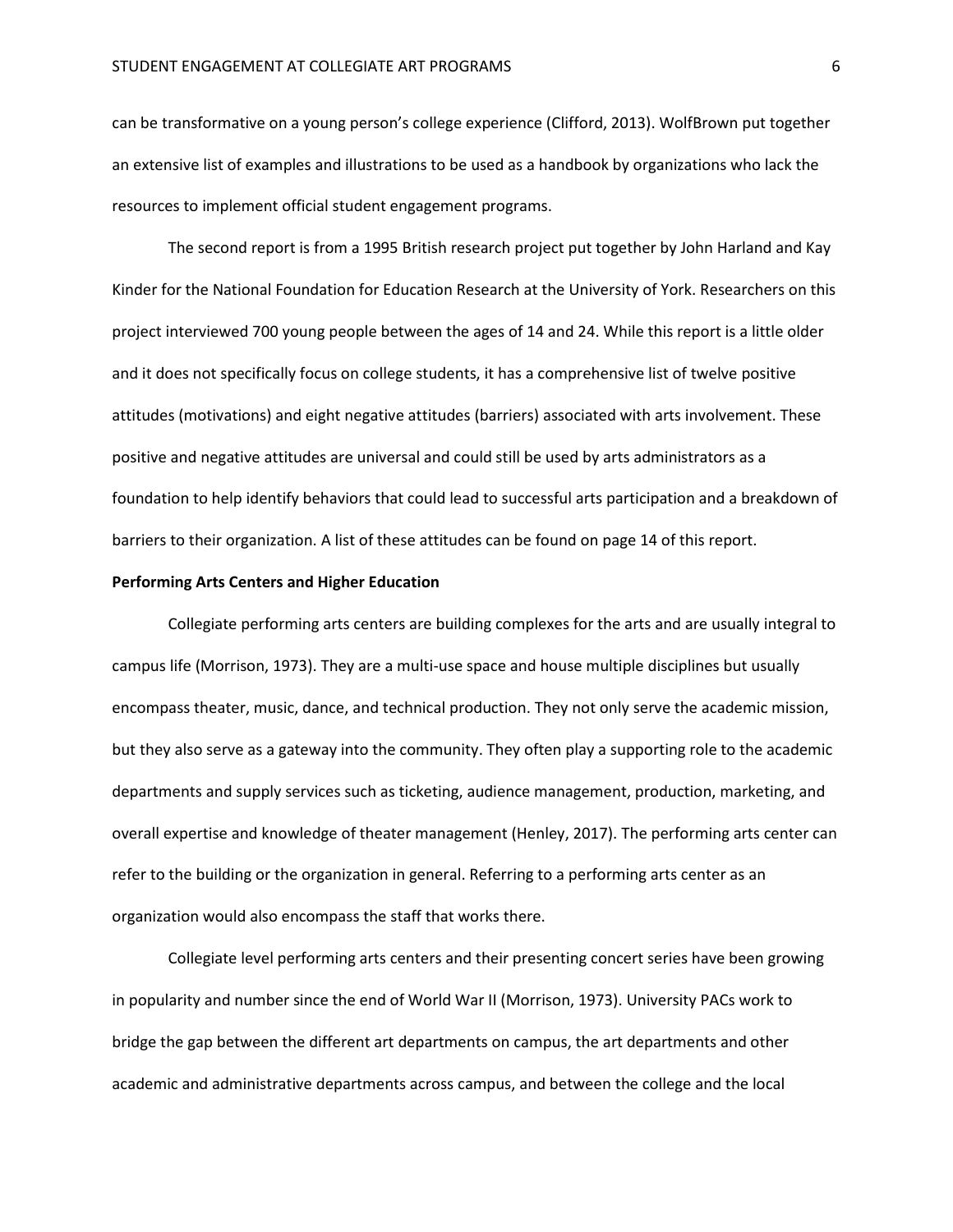community off-campus. These organizations can work as an umbrella for the arts on campus. They can create programing with the art departments in mind or work together, hand in glove. There are challenges to integrating the arts into the non-arts fields but these collaborations can lead to innovative work.

While the arts have been present in higher education for some time, they are still facing the same problems from the 1960s and 70s. Morrison observed that in many schools, there is a need to bring the work that is done in performing arts centers into the forefront of curricular life on campus. Margaret Mahoney (1970) wrote about the issues facing academic art programs decades ago. She noted that there was little interdepartmental collaboration and the arts were separate from the rest of academia. There was a lack of coordination between the arts curriculum and extracurricular activity. She wrote that there was, "…little recognition that new ways may have to be found to reach large numbers of students, and that student differences, not only in aptitude but degree of interest, are relevant in planning an arts curriculum" (p. 22). This quote is an example of the problem that is still facing university art programs today. Academic departments can silo themselves off from the rest of campus. Arts programs and performing arts centers should build bridges campus wide and encourage collaboration, cooperation, and shared creativity. University PACs also provide a stage for students to discuss difficult topics like social justice issues or they can provide an unusual setting for creating new work. Artists can also help students learn through active participation and imagination (Brown & Tepper, 2012). However, university PACs and art departments still struggle to integrate the arts across campus.

### **Student Participation**

Students participate in the arts on multiple levels on college and university campuses. Students who major and minor in the arts are much easier to reach, however, it is still important to include students who are not directly involved in arts activities. Students can be involved through live performances but also workshops, masterclasses, student organizations, employment, and informal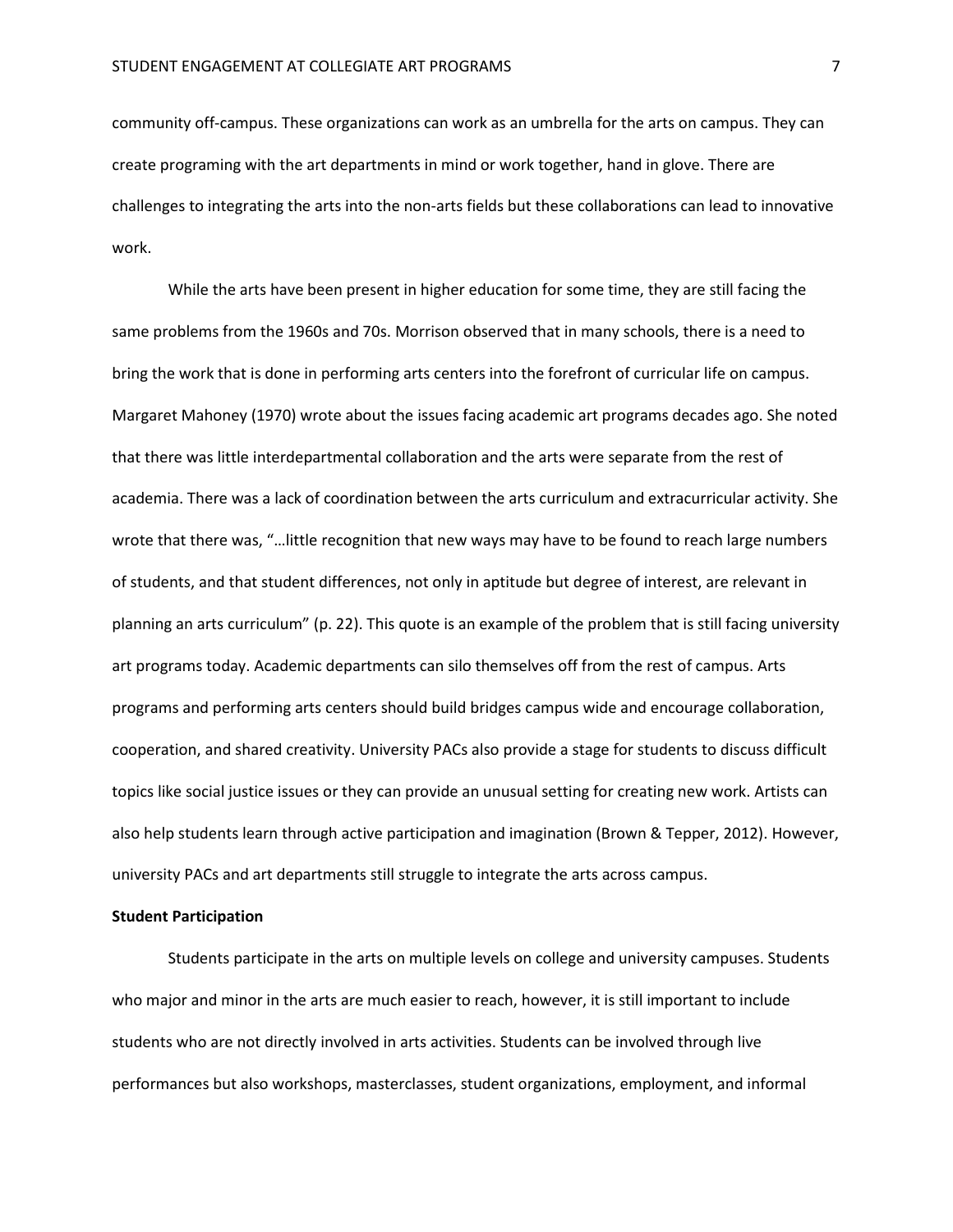gatherings. There is a good deal of research on audience involvement and participation in the general population. The National Endowment for the Arts (NEA) produces multiple surveys on this subject annually, however, there is not much research on college students specifically. This population has unique variables such as limits on time, money, and transportation.

According to the U.S. Bureau of Labor Statistics (2016), college students spend about four hours per weekday on leisure and sports activities (they only spend 3.5 hours a day on educational activities.) This should leave room for building interpersonal relationships with other students and classmates. There does not seem to be any research or data on how much time college students actually spend participating in arts activities. This data could vary significantly from school to school due to campus and regional culture in addition to the opportunities for engagement that are offered on site and in the community.

Morrison (1973) recommended that in addition to an arts program with majors and minors in the arts, there should be an art component for the general education of students. These days many liberal arts schools require at least one general education requirement in the humanities and many specifically require credits in the visual or performing arts. These introductory courses can help students with communication skills, critical thinking, and cultural diversity, and may even help decide what field of study the student will choose (Melega, 2015). Potential employers are looking for students who are not just good managers but have a creative skill set and are able to think outside of the box (Keeney, 2019). The soft skills developed during arts engagement can help students find high quality jobs after graduation. Studies show that there is a strong link between individuals that have higher education levels and arts participation (National Endowment for the Arts, 2015). This could be because students had some type of positive arts experience while they were in college by fulfilling a general education requirement or attending a performance.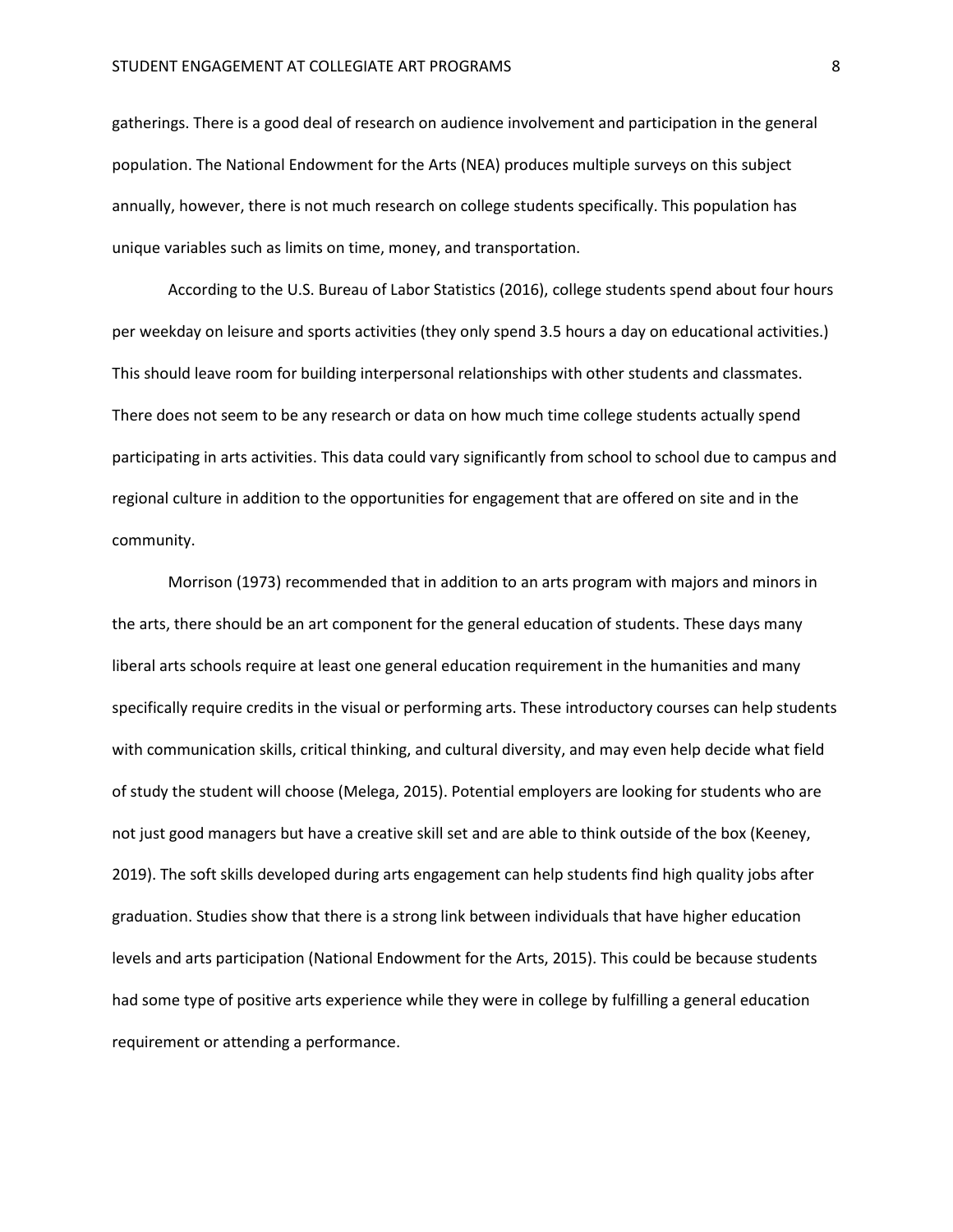Collegiate level PACs build involvement in many ways on campus and off campus, however, this review will focus on the faculty, staff, and student communities on campus. After reading through journals, articles, and previous studies, it seems that participation in the arts is not only lacking across American campuses but also with audiences in general. There is much uncertainty in the state of the arts after the Covid-19 pandemic. However, many colleges and universities are looking at new ways to collaborate with faculty, staff, and students in order to boost campus participation.

As I will discuss in the literature review, organizations around the world still have trouble attracting young people to art programs and performances. As stated above, there is a link between higher education and arts participation later in life, yet attending arts activities and performances does not necessarily seem to be at the top of most college student's agendas. There is research on attitudes and behaviors of "young people" but there did not seem to be much published data on college students specifically. I believe that there is still a great deal of research that needs to be done on how to engage college students in the arts.

### **Research Objectives**

This research aims to share information gathered through key informant interviews. The research will seek to answer the following questions:

- How do collegiate level performing arts centers and university art programs support and engage students?
- Do university art programs evaluate the barriers and motivations to participation in their art programs?
- How have collegiate level programs adapted during the pandemic?
- Are there innovations that could continue into the post-pandemic landscape to better support faculty, staff, and students?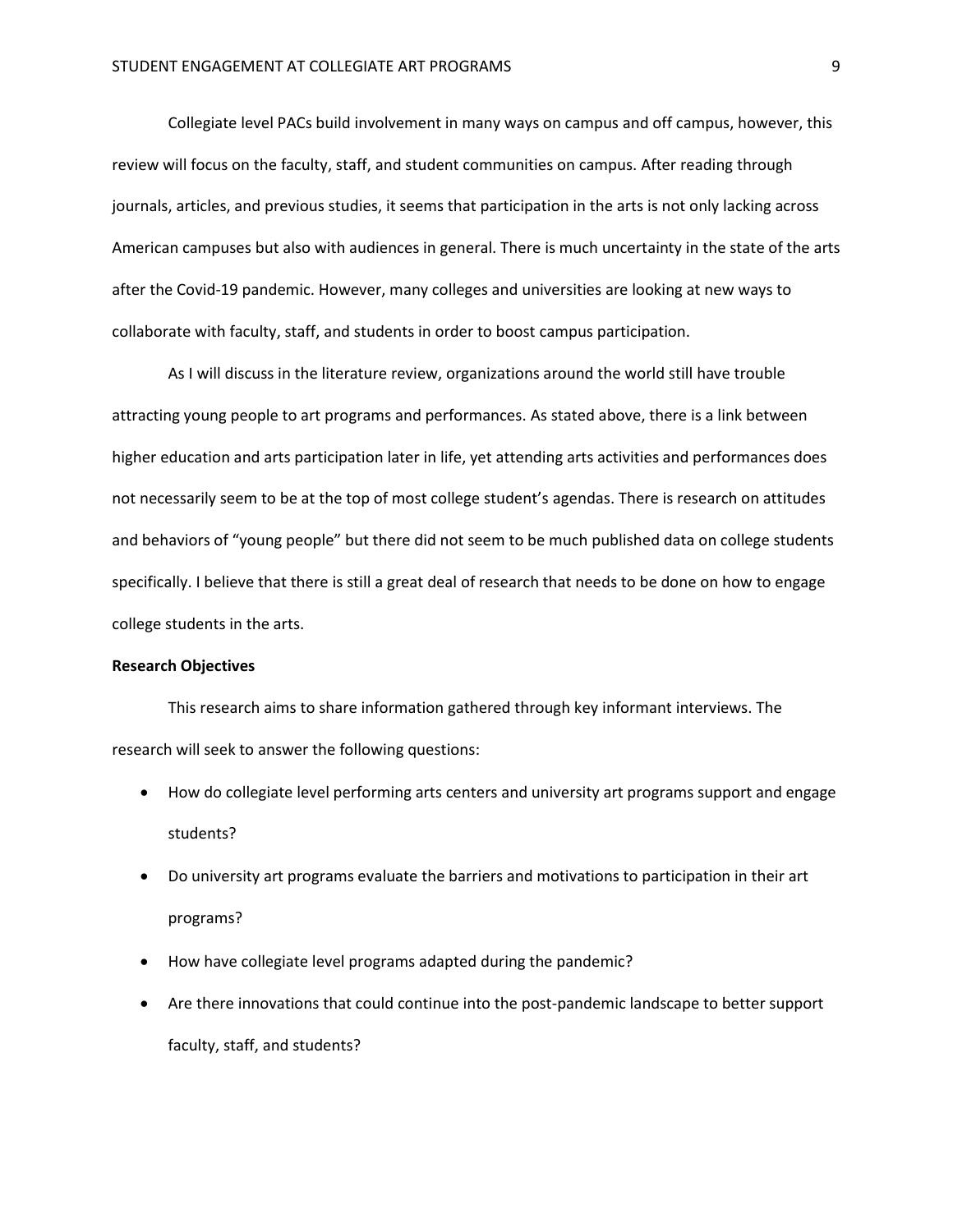The goals of this research are to identify how collegiate performing arts centers and art programs successfully engage and support students. It will look at the best ways that students can experience the arts on campus. According to the WolfBrown report, formal compilations of research such as this are hard to find (Clifford, 2013, p. 4). Schools have varying budgets and may not have access to resources or they may not even have a performing arts center to support them. Research like this should be shared so that smaller organizations have a foundation on which they can build or adapt their student engagement programs. This information is especially pertinent right now as programs are adjusting to restrictions caused by the Covid-19 pandemic. It is possible that the arts and culture sector will never be the same. Information gathered here can start conversations on college campuses about the direction of arts programing and the innovative new ways that they can be implemented. Adaptation and innovation will be key to engaging younger audiences in the arts.

### **Overview of Paper**

This paper will consist of a review of the literature, the method and findings, and a discussion of the implications. The literature gathered on art and academics; curricular, co-curricular, and extracurricular activities; social capital; barriers and motivation; and participation will be discussed in the next chapter. The data collection method, findings, and discussion will be featured later in the report. A large piece of the data collection will come from interviews of key informants. Six arts administrators who are experienced in the field of student engagement and who work at American colleges and universities will be interviewed in order to utilize their expertise to better understand the issues they are currently facing. The last chapter will discuss what these findings mean for higher education, the arts and culture sector and other nonprofits, the community and other stakeholders, and future research.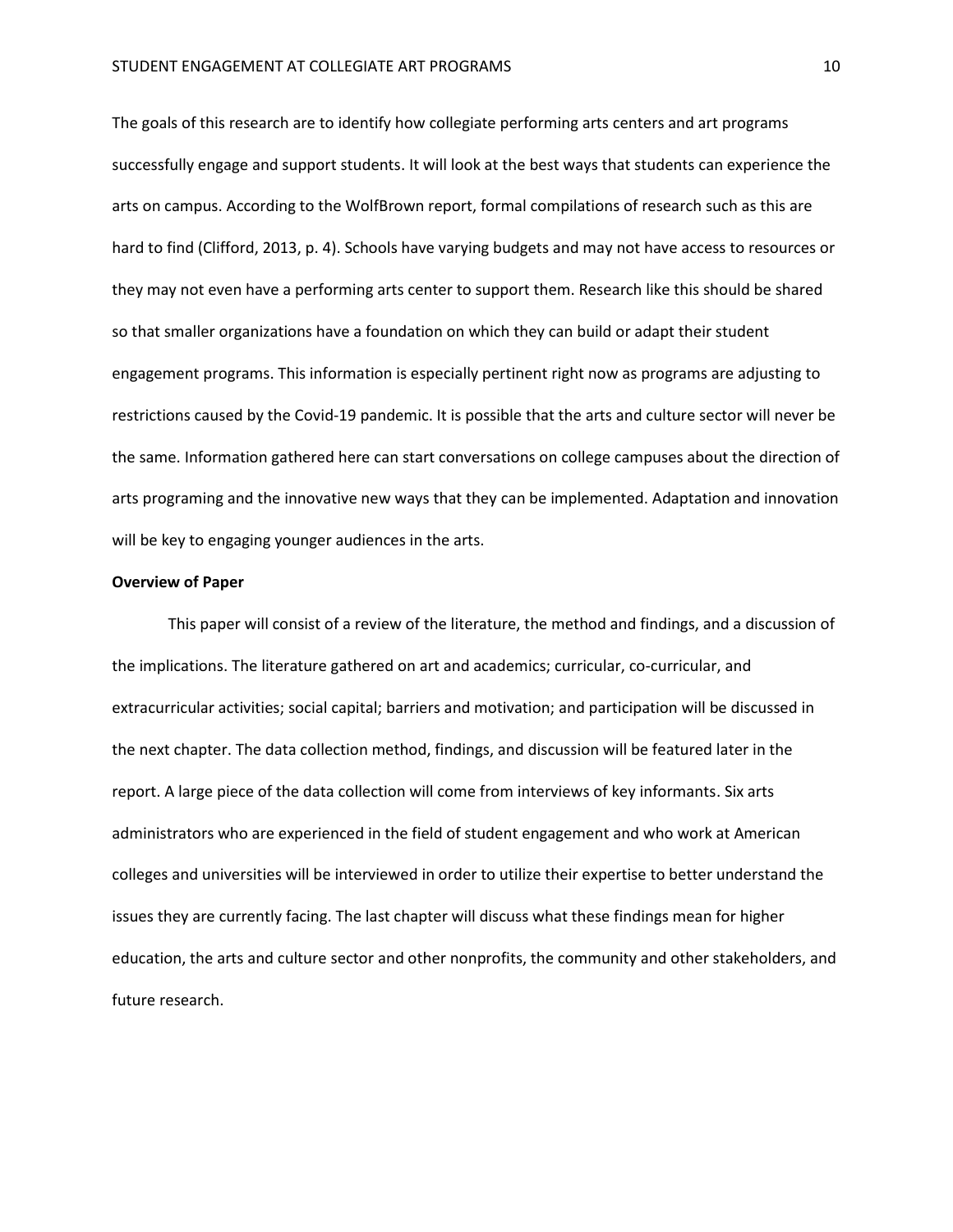#### **Chapter 2: Literature Review**

How do collegiate level performing arts centers and university arts programs support and engage their students who are and are not invested in the arts? In this literature review, I will give an overview of the current literature on the importance of art and creativity in academics and how they can aid learning and pedagogy. The existing literature on extracurricular, co-curricular, and academic connections and why they are important to arts programs and the performing arts will also be reviewed. It is essential that every arts program understands the barriers stakeholders encounter accessing programming and also what motivates them to participate. Evaluating their programs and including stakeholder input is essential. Literature and tools focused on these barriers, motivations, and evaluation will be discussed. These organizations must understand what motivates students at different levels of participation and the individual barriers that hinder their involvement. It is also important to understand how these things are affected by campus culture. What works for one university may not work for others. I will also take a brief look at some of the articles that have been published on issues and adaptations related to the Covid-19 pandemic. Since, we are only about a year into the pandemic there is not much published literature on the subject. Finally, I will discuss where there is a gap in the research.

### **Curricular and Extracurricular Connections**

There is an enormous amount of research on why the arts are integral to a well-rounded education. For example, theater is important in an educational setting due to the social benefits the students receive such as communication skills, self-esteem, and collaborative play (Woodson, 2004, p. 25). However, there are not many studies focused on higher education, the majority focus on grades K-12. Discipline-based art education (DBAE) can be helpful in explaining a comprehensive approach on the importance of art in education. According to Elliot Eisner, advocates of this method say it "addresses the four things people do with art: they make it, they appreciate its qualities, they locate its place in culture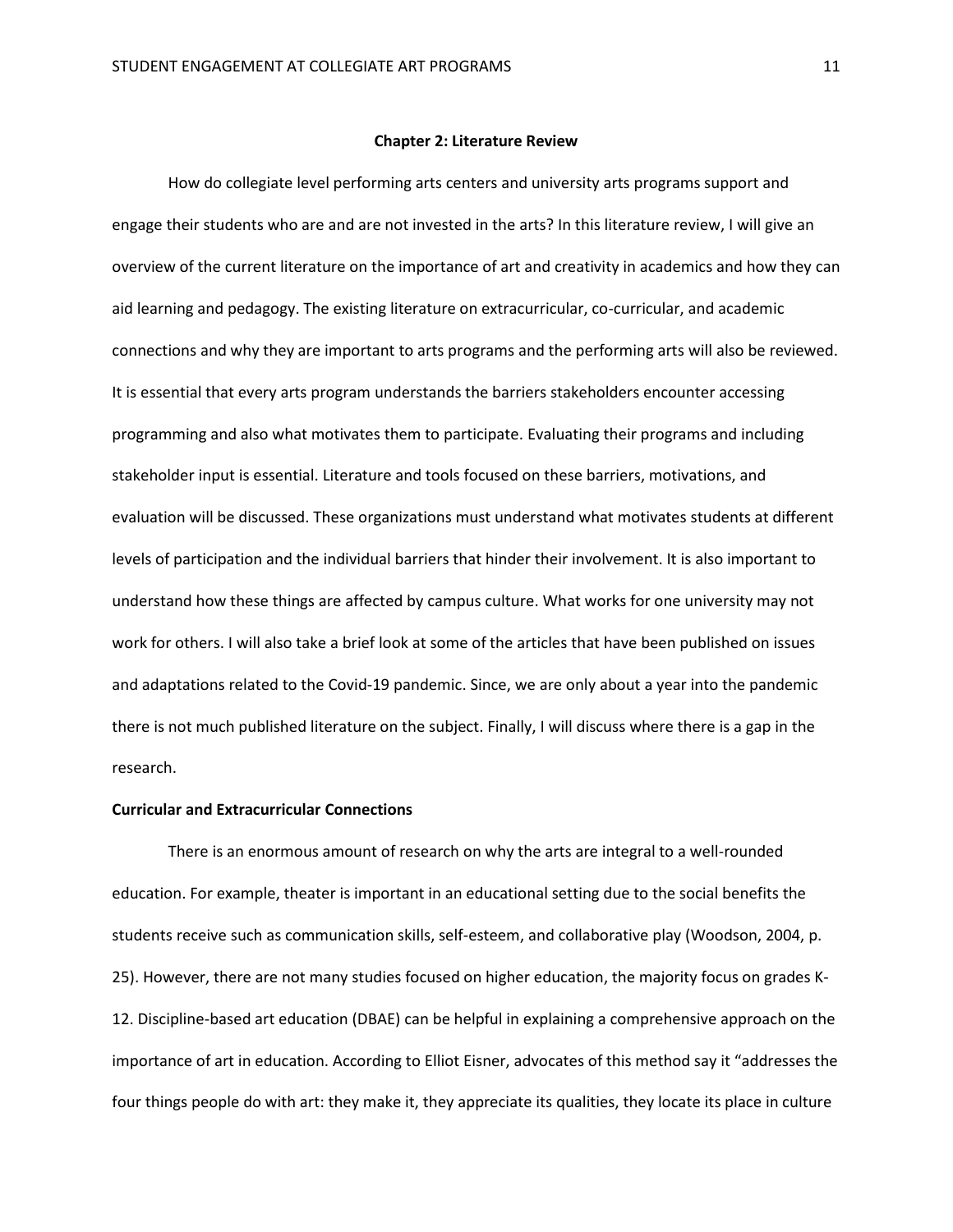over time, and they discuss and justify their judgments about its nature, merits, and importance" (2002, p. 27). This way of thinking can be applied and transferred to other academic subjects. According to The Art of Learning website, curricular connections can create deeper learning when content areas are combined. This type of learning is more holistic and encompasses a student's heart, mind, body, and soul (DeWilde, 2019).

David Oxtoby suggests that the arts are an integral part of education because it pushes student's boundaries. It challenges them and can boost their confidence. He goes on to say that the arts can help with the messiness of the real-world and how to react when experiments go wrong (2012, p. 4). Dana Gioia, former chairperson of the National Endowment for the Arts, states that, "The real purpose of arts education is to create complete human beings who are capable of leading successful and productive lives in a free society" (2008, p. 2). This quote from Gioia sums up all of the previous descriptions. While the arts are useful at teaching other subjects, the arts alone prepare students for life after school.

Research into curricular activities has shown that learning that takes place outside of the traditional classroom environment can supplement academic learning and engage students. These studies looked at student organizations such as student government groups, sororities and fraternities, academic clubs, professional and honor societies, service groups, intermural sports clubs, and special interest/cultural groups. These groups share overlap with arts activities and may have a close working relationship with the performing arts center on campus. Some examples of these organizations could be student a cappella groups, cultural heritage clubs, or improv troupes. Most universities also have at least one student run organization that focuses on each of the major art genres: theater, dance, visual arts, and music. Membership in student organizations can lead to a more holistic learning experience in addition to cultivating relationships between faculty and staff, higher satisfaction rates with the college experience, building lasting friendships, and enhanced self-confidence (Montelongo, 2002).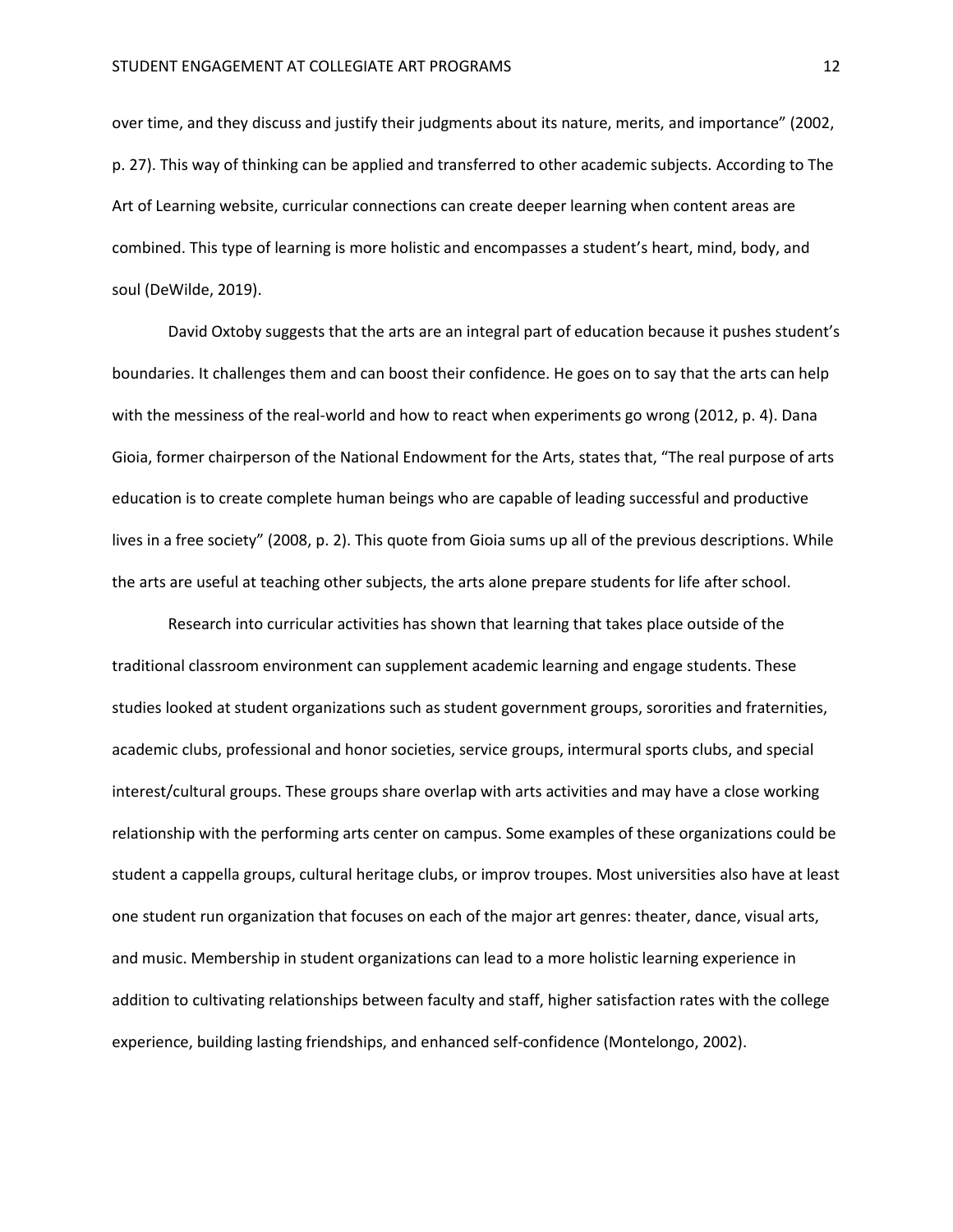Extracurricular activities have been proven to increase civic and social involvement into adulthood (Putnam, 2000). Co-curricular experiences such as involvement in student organizations, living and working on campus, and relationships between students develop intellectual growth. They also allow students to grow responsibility through leadership opportunities, gain independence by meeting new people, and living on their own (Baxter Magolda, 1992).

### **Relationships and Social Capital**

There is an enormousness amount of research on the reasons why the general public in the United States engages or does not engage in arts activities. The NEA commissions research on this topic fairly regularly. Recently, they found that for 80% of young people born after 1996, the top reason for not attending a performance was lack of someone to go with (Carter, 2020). Social capital has a significant connection to campus life and the culture of a campus. According to Robert Putnam (2000), social capital refers to the connections between people. It is social networks and social relations.

People have a strong need to form networks with people and be near other people. One of the ways they do this is through group activities like sporting events, concerts, or by going to a play. People enjoy viewing art with other people, even if the people around you are strangers. Putnam explained that you do not have to have the same political views or shared ideologies to enjoy these activities with other audience members. Putnam called for people to spend more time with each other. He asked that we, "discover new ways to use the arts as a vehicle for convening diverse groups of citizens" (p. 411). College campuses are one of the best places for this to happen. The student bodies on today's campuses are one of the most diverse generations yet (Parker & Igielnik, 2020). Collegiate performing arts centers' have the ability to build their audiences from people of many different ages and races.

### **Motivations and Barriers**

There does not seem to be any published research or data on how much time college students actually spend participating in arts activities either hands on, through clubs and organizations, or by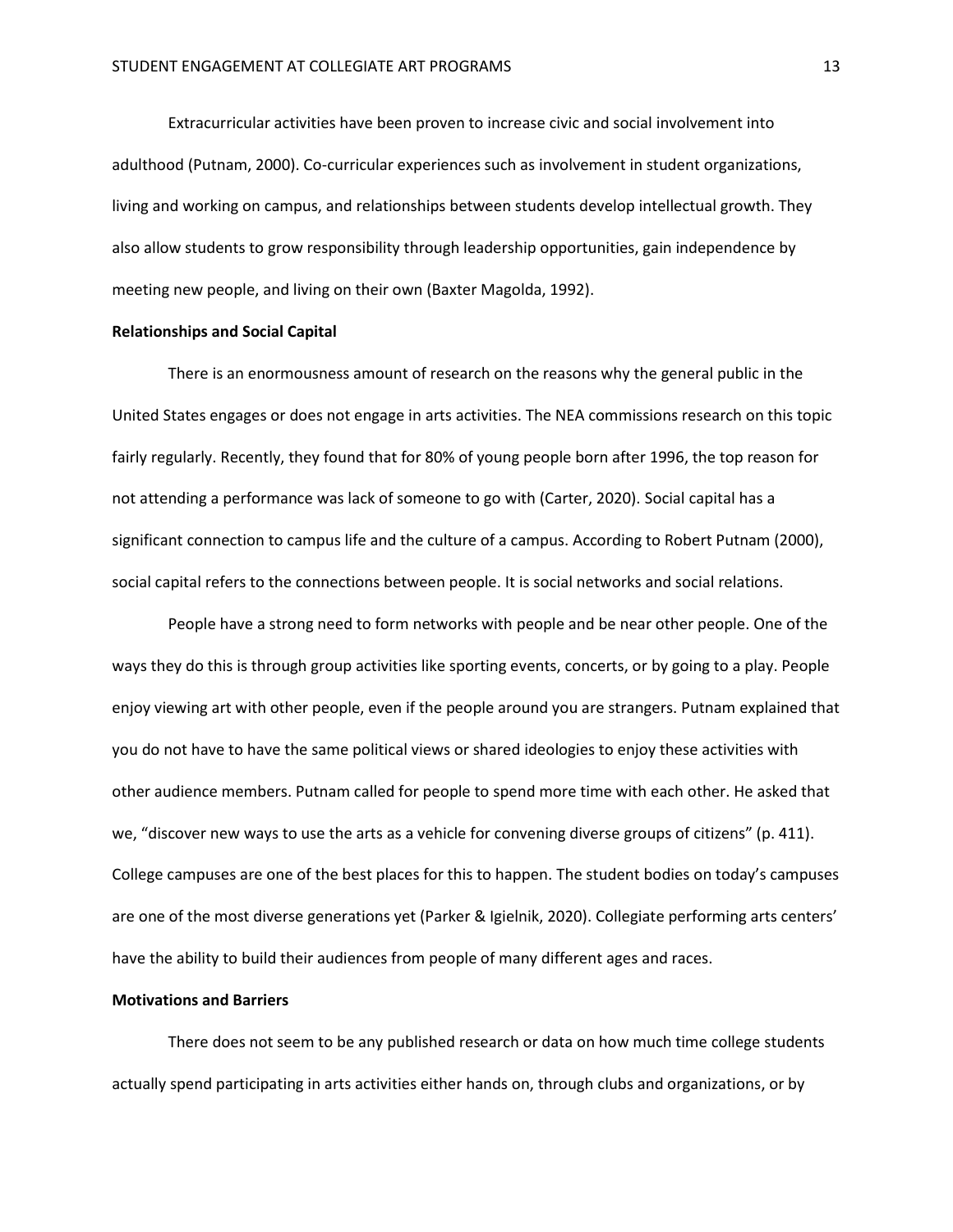attendance at performances and workshops. This data could vary significantly from school to school due to campus and regional culture in addition to the opportunities for engagement that are offered on site and in the community. Hopefully, universities are tracking this data through ticket sales and attendance records but decide to use it only for internal purposes. There are a couple of older reports that do look at the barriers and motivations that students face when deciding to participate in an arts program or activity.

In 1995, John Harland and Kay Kinder looked at young people's attitudes to participation in the arts. Twelve positive attitudes towards the arts and eight negative attitudes towards the arts were identified. These sets of motivations and barriers could form the basis for a framework that university performing arts centers could use to explore interventions and strategies to build participation in the arts. The twelve motivations they identified were:

- Enjoyment/Fun
- Achievement Orientated/Competition
- Task Orientated/To Learn New Skills
- Social Benefits/Meeting New People
- Image/Status (can also be viewed as a disadvantage)
- Social Pressure/In Order to Please
- Physiological/Therapeutic/Relaxation
- Self-Expression/Identity
- Comfortability/At Home With
- Intrinsic/Aesthetic
- **Situation Specific**
- Material/Monetary (can also be viewed as a disadvantage)

The barriers to participation were split into two categories: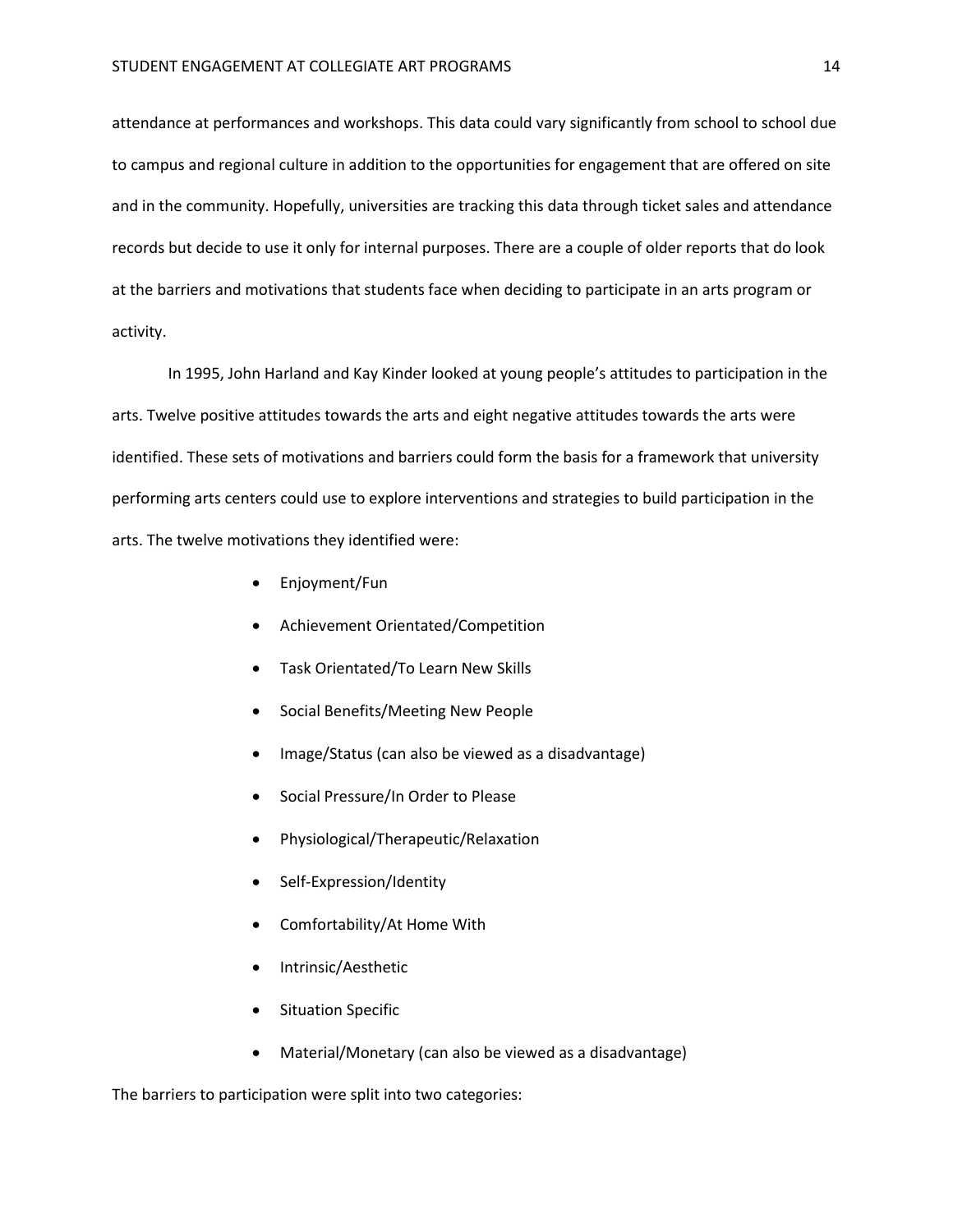Resource dependent:

- Lack of Opportunities/Transportation
- Lack of Time
- Lack of Money/Equipment

### Attitudinal:

- Boring/Not for Me (attitude)
- Not Stimulating/Lack of Therapeutic Value (physiological)
- Lack of Ability/Talent
- Lack of Comfort/Knowledge
- Discomfort/Unease
- **Situation Specific**
- Social Image/Family Norms
- Self-Image/Not an 'Arty' Person

The motivations that seemed to lead to higher quality commitment and participation were taskoriented, physiological, self-expression, and intrinsic. The barriers were not ranked.

Floberg and Brown (2013) identified similar barriers specific to college campuses in a study by WolfBrown and the Hopkins Center for the Arts. They recognized that there is a significant investment college students take into consideration when deciding to attend a campus event. These are time, money, and lack of familiarity with the venue and/or artist. They propose bringing performances into everyday spaces at unexpected times could motivate students to participate. Lowering the ticket costs and implementing simple ticket policies would also lower barriers. Some ideas that could motivate students are encouraging peer to peer connections like arts ambassadors or advisory boards. They also mentioned curricular connections– bringing the performing arts into the classroom or requiring students to attend performances. This study also mentioned reaching out to students as soon as they get to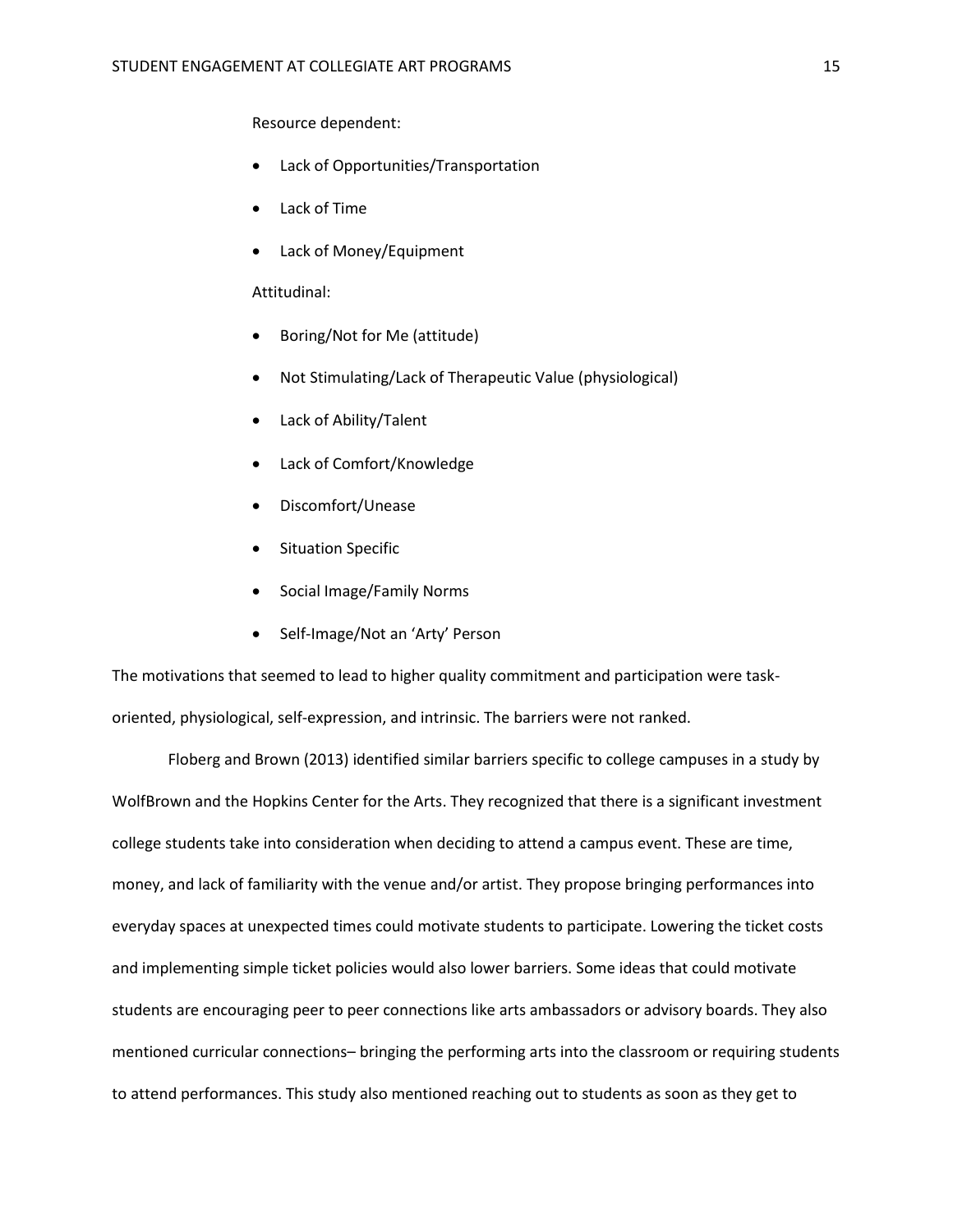campus, "Exposing college students to the performing arts early in their campus experience can deconstruct perceptual barriers, increase attendance at performances, and inspire participation in other activities offered by the campus presenter" (p. 7). This report is an excellent resource that includes many more strategies and case studies.

There is a close relationship between barriers and motivations towards the arts on campus. What might be seen as a barrier to one student, may be a motivation to another. Projecting the image that you are an "artsy" person may be beneficial for some students but other students may not want to be seen in that way. Harland and Kinder also found that attitudes towards the arts could be changed. When young people were exposed to positive immersions with other people who offered positive reinforcement in the arts their attitudes towards the arts improved.

A more recent study found that the strongest predictor of involvement in the arts was comfortability or feeling at home with the arts (Hale & Woronkowicz, 2019). Students who were more experienced in the arts had higher rates of participation. This study also found that university investing in arts programs did increase access for some students. They did this by increasing funding in order to make the tickets free for all students. This eliminated the cost barrier completely. However, lack of time was still a problem for most students. The results of this study showed that significant increases in investment in the arts really only lowered the barriers for students who already had experience in the arts.

The NEA came out with a set of findings based on the 2017 *Survey of Public Participation in the Arts* and the 2016 *General Social Survey*. These finding were from surveys of American adults, however, they show some connection to the findings from Harland and Kinder. The NEA reports found that the most commonly stated motivation for arts participation was socializing with friends or family. Seeing a specific performer/artist/exhibit and supporting a community organization or event were also high on the list of motivations. Depending on the campus culture, other motivations to participation might be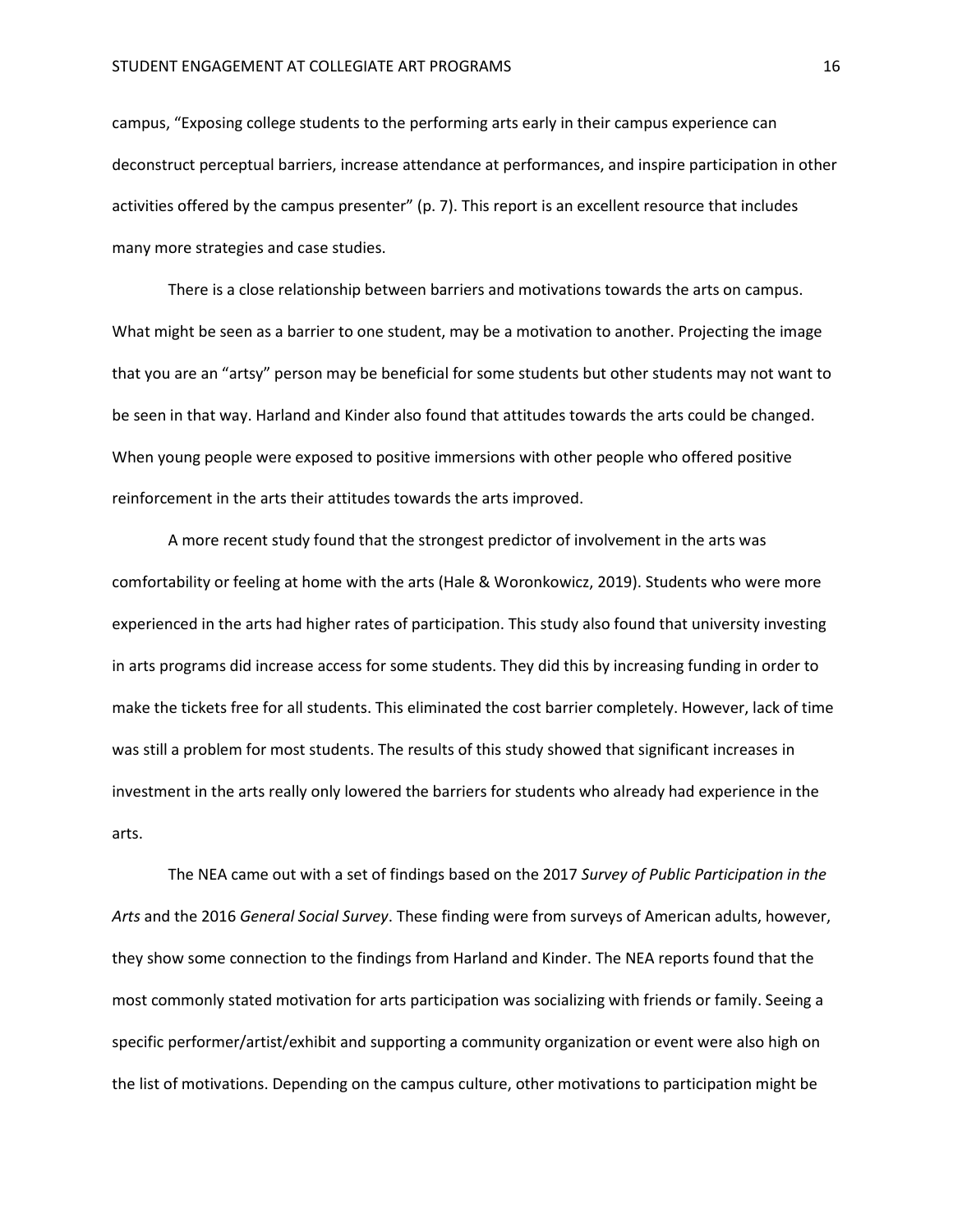student's interest in finding alternate activities outside of Greek organizations or parties that focus on binge drinking and other problematic activities. Barriers to attending a performance were lack of time, cost, and location (Dwyer et al., 2019).

There are also several studies on Millennial arts participation (Ostrower, 2020) (Tait et al., 2019). Millennials were born between 1981 and 1996 (Dimock, 2019). This group of young people are close in age to current college students and can give us a clearer understanding of their social habits and preferences. More importantly, these two studies spell out the importance of engaging young people in the arts, "Too few young patrons were emerging to replace current and aging audiences, and organizations therefore needed to tap into the large millennial population to create a pipeline of younger audiences" (Ostrower, p. 1). This article supposes that this is due to cuts in funding for arts education in K-12 schools. In an article based on the NEA's 2008 *Survey of Public Participation in the Arts*, Mark J. Stern (2011) concluded that people born before 1955 were much more likely to attend arts related activities. However, if younger people attend performances early in life they will continue to participate as they age. The Ostrower, Stern, Hale & Woronkowicz, and Harland & Kinder studies all touched on an important point, age and generation do not correlate to participation– early familiarity and interaction with the arts is a much better predictor of involvement.

### **Participation Tools**

The International Association for Public Participation (IAP2) created a set of core values, a code of ethics, and a spectrum of public participation that makes up its three pillars for effective public participation. The spectrum of public participation was developed to help with designating the level of participation that organizations would like to seek from the public. This is a helpful guide on the importance of including stakeholders in your planning and evaluation process in order to build strong participation (2018).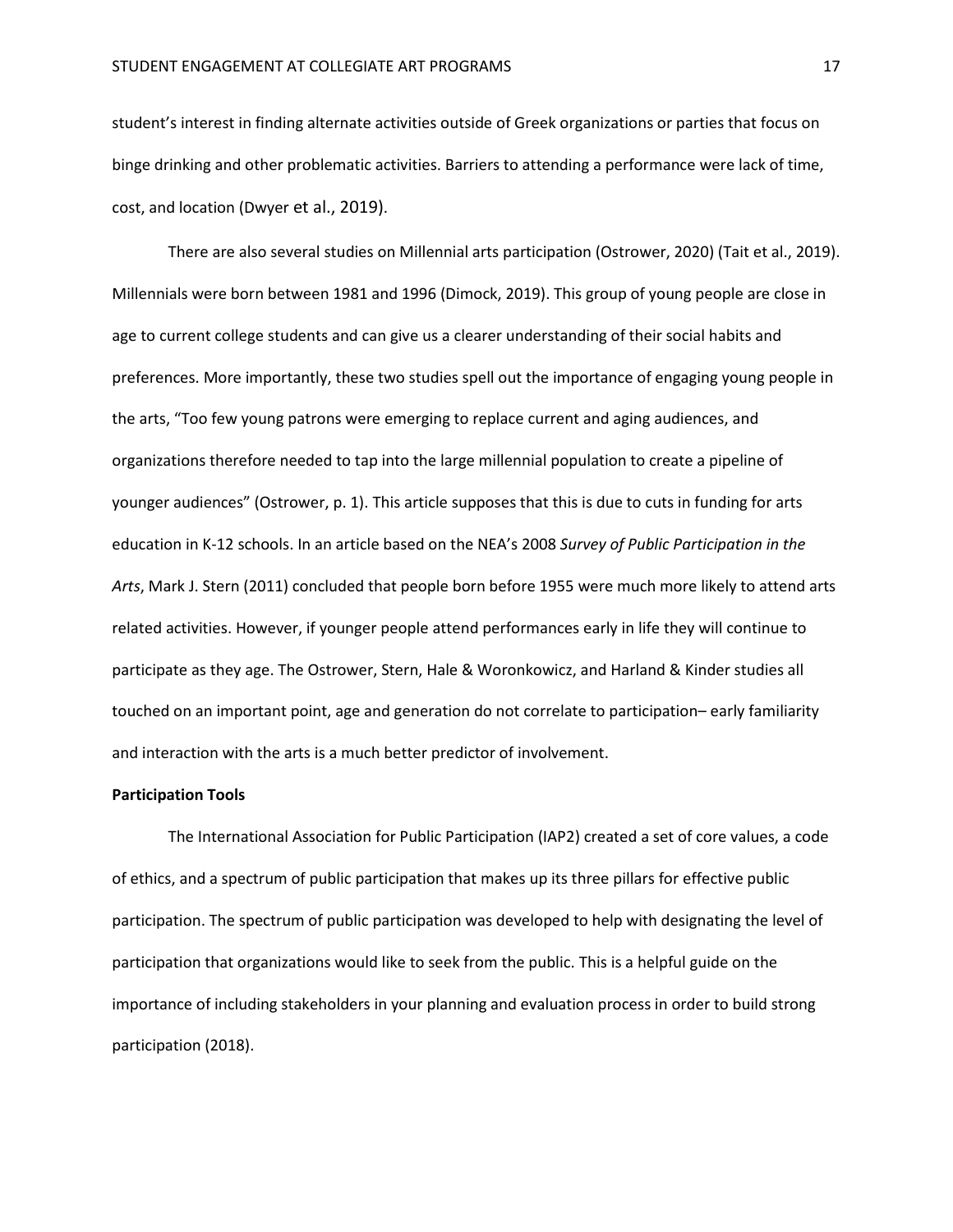The Wallace Foundation (2014) has an infographic for *Nine Effective Practices for Building Audiences for the Arts.* Some of the practices are recognize when change is needed, determine what kinds of barriers need to be removed, use audience research to take out the guess work, provide multiple ways in, and build in learning. The IAP2 spectrum and the Wallace infographic are not specifically related to student engagement but they do provide guidance on building participation that can be applied to a student engagement program.

#### **Covid-19's Impact**

The Covid-19 pandemic has had significant implications and repercussions on the arts and culture sector. Performing arts audiences require unrelated people to be in close quarters with each other and restrictions have forced many venues to close. The consequences of this disaster are hard to discern due to the size and scope of the sector (Guibert & Hyde, 2021). According to Daniel Johnston, "being close to others is intrinsically associated with theatre" and "proximity and touch" are vital to the live experience (2020, p. 1). Some arts genres were quick to adapt to virtual environments. Storytelling quickly caught on to the need for digital content and produced recorded or 24 hour festivals that could easily be accessed by people around the world (Mages, 2020). However, Zoom fatigue is a real problem and can result in fatigue, anxiety, and worry from overusing virtual videoconferencing platforms (Wiederhold, 2020). There is at least one benefit to travel restrictions and limitations. Reduced demand in the sector has opened up opportunities for local, smaller scale, arts and culture events (Florida & Seman, 2020). Many arts and culture institutions have been able to adapt and pivot to the restrictions put in place due to the Covid-19 pandemic, however, the effects of this disaster will not be fully measured for some time.

### **Conclusion**

There does not seem to be very much current and publicly available literature on how collegiate performing arts centers and art programs support and engage students and how they evaluate the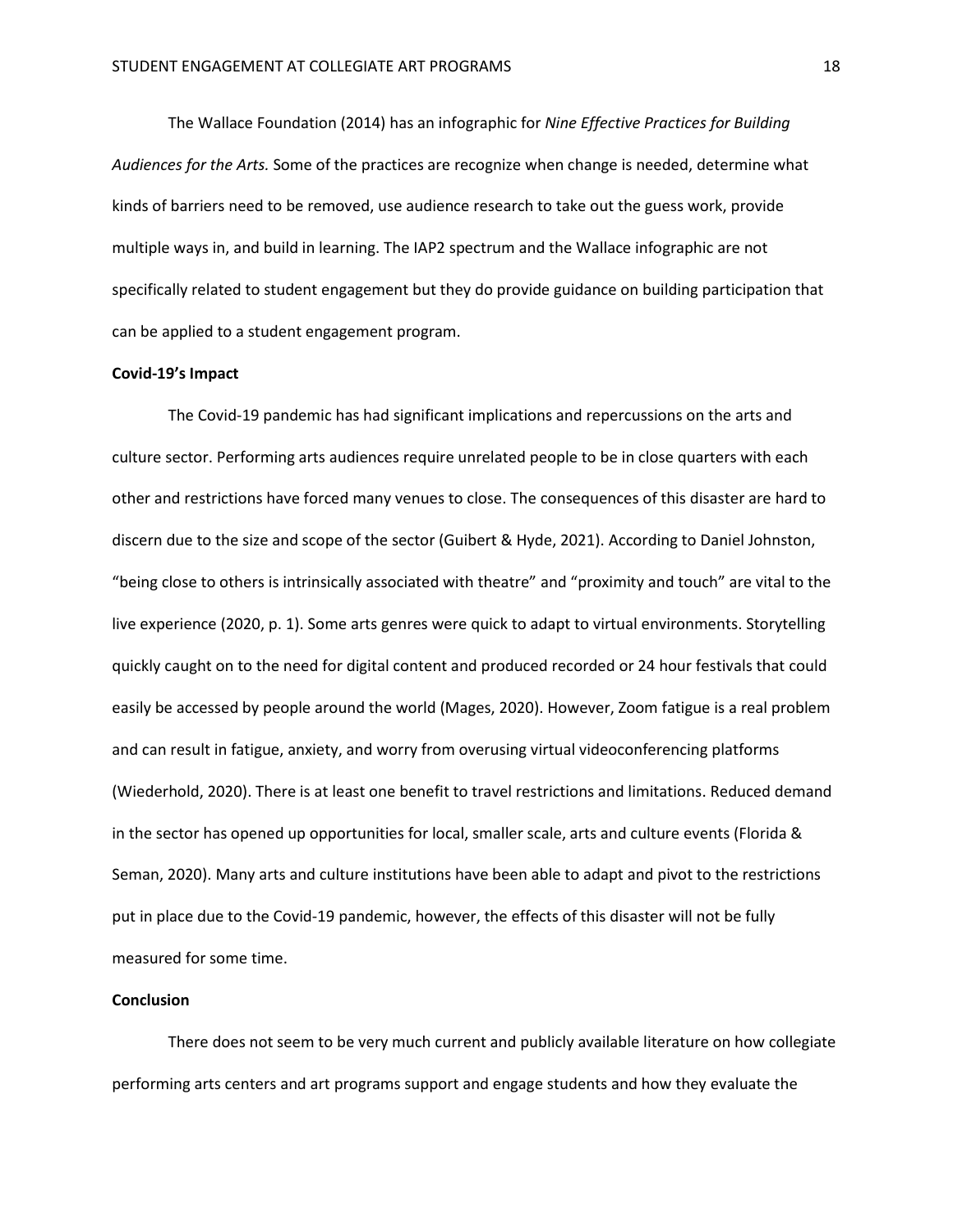barriers and motivations to participation in the arts. Updated studies similar to the WolfBrown and Harland and Kinder studies are needed. Building on this research could positively affect student engagement programs across the country. This is especially necessary to rebuild lost audiences due to the pandemic.

This paper aims to specifically contribute by conducting interviews with experts on the subject. Using data collected through interviews with student engagement professionals, new insights can be gathered on what attracts or deters students from participation in the arts and what adaptations and innovations have been made due to the pandemic. This data can be used to create better programming that can engage and support students. These students can then, hopefully, go on to become arts enthusiasts who will supply the arts and culture sector with supportive and engaged audiences.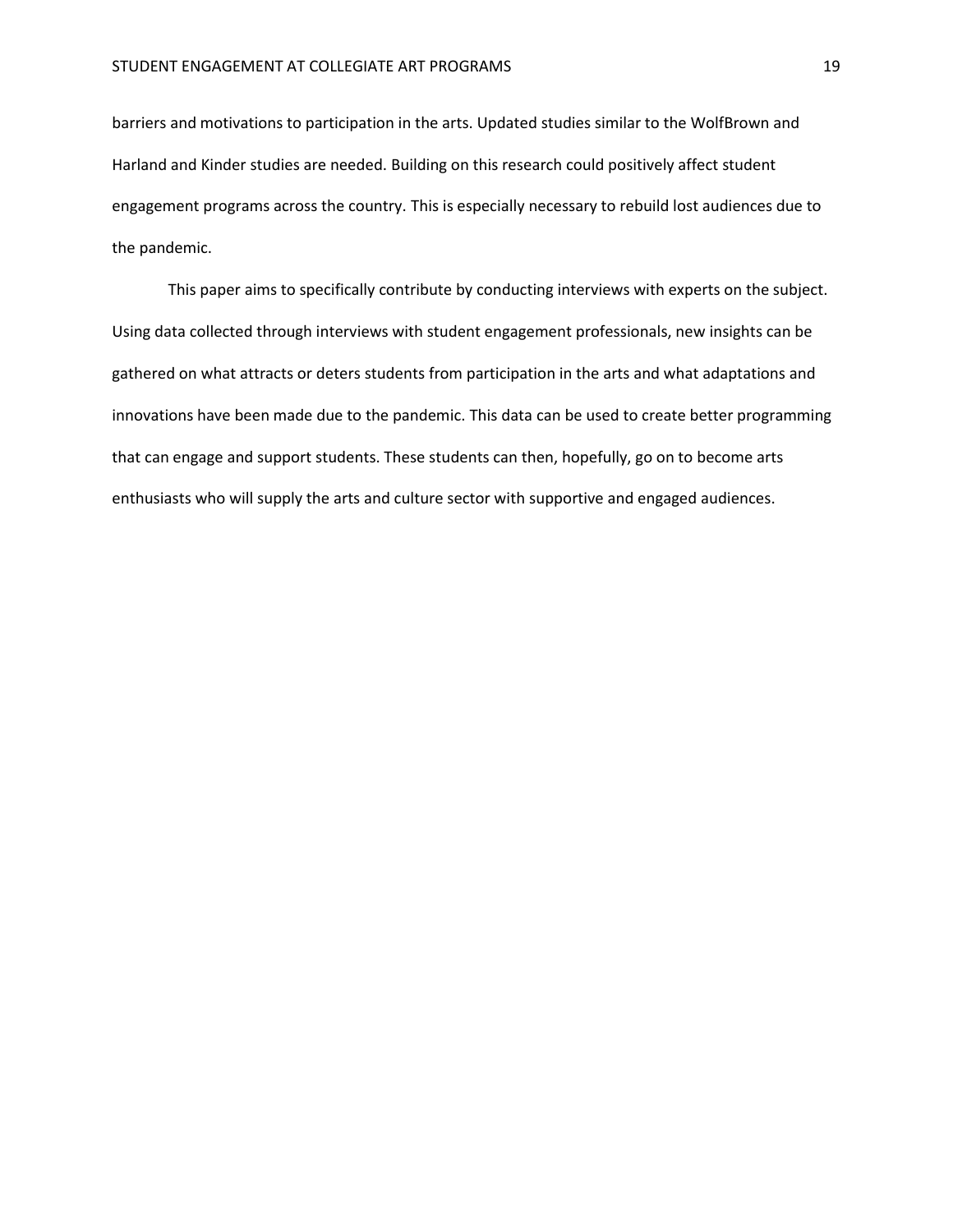#### **Chapter 3: Method and Findings**

### **Research Method**

The main objective of this research is to look at how collegiate performing arts centers and art programs support and engage students, how they evaluate barriers and motivations to participation in the arts, how the programs have adapted to the pandemic, and how these adaptations could continue into the future. This section lays out the methods used to recruit participants, the questions that were included, and how the findings were organized and analyzed. The next section will identify findings of the interviews. This includes the themes and sub themes that were observed throughout the process.

### *Sample*

Qualitative data were gathered by interviewing key informants. Six arts administrators who are experienced in the field of student engagement and who work at American colleges and universities took part in the interviews. They were chosen due to their expertise in order to better understand how collegiate level performing arts centers and art programs support and engage students and how they have adapted during the Covid-19 pandemic. These participants were recruited after examining their organization's websites, speaking with colleagues, and my own knowledge of interesting student engagement programs. Their job titles varied. Two participants work at major universities with 25,000 or more students, two participants are from midsize universities with between 5,000 and 10,000 students, and two participants are from smaller universities with less than 4,000 students. Three of the arts administrators are on the staff of a collegiate performing arts center. One is positioned in academic affairs, one in student affairs, and one is on the staff of an academic department. These last three participants gave an interesting view of student engagement from outside of a presenting organization – a performing arts center that focuses on presenting other artist's work instead of producing their own artistic works. I reached out to six arts administrators, all six responded and participated. The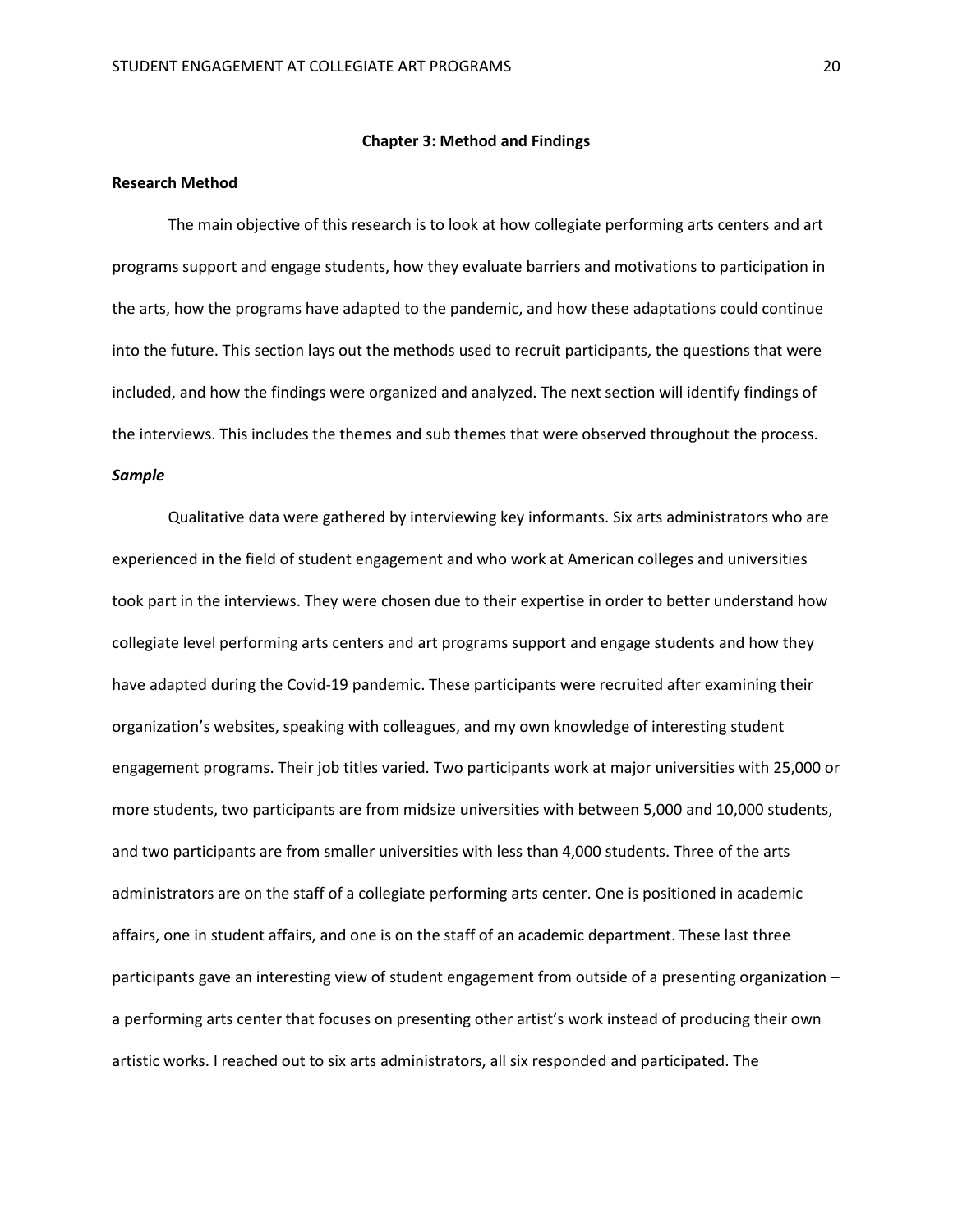participants will be referred to by their participant number. Table 1 describes each participant's school

size, job title, and college/university type. Names are not used to protect anonymity.

### Table 1

### *Interview Participant Description*

| Participant | <b>School Size</b> | Title                                                     | Type                         |
|-------------|--------------------|-----------------------------------------------------------|------------------------------|
|             | Small              | Director of Arts & Creative Engagement (academic affairs) | private liberal arts college |
|             | Small              | Director                                                  | private liberal arts college |
|             | Medium             | Executive Director (academic department)                  | private research university  |
|             | Medium             | <b>Curator of Academic Programing</b>                     | private research university  |
|             | Large              | Program Director (student affairs)                        | public research university   |
| 6           | Large              | <b>Education &amp; Community Engagement Director</b>      | public research university   |

#### There were three qualifications for the programs that were researched and associated with the

arts administrators. Programs were only considered if they were still progressing through the pandemic, student engagement content could be previewed on their website, and it looked like they had made interesting adaptations or innovated new ideas due to the pandemic. These interviews took place over Zoom in March of 2021. The interviews were conducted just over one year into the Covid-19 pandemic. Participants were asked the same 11 questions. Most of these questions were open ended. If they were not, a follow up question was then asked. The full list of questions can be found in Appendix A. After the initial questions were answered, there were some additional questions asked based on advanced research of the organization. These questions were related to specific programs or events that were listed on their website.

### *Analysis*

The raw data, the transcripts from the interviews, was used to interpret the findings. Computer software from Otter.ai was used to transcribe the recorded Zoom calls. This data was imported into Word, analyzed, and the emerging themes were coded. The transcripts were read through multiple times and the possible themes were highlighted. The code word or theme was then noted in a comment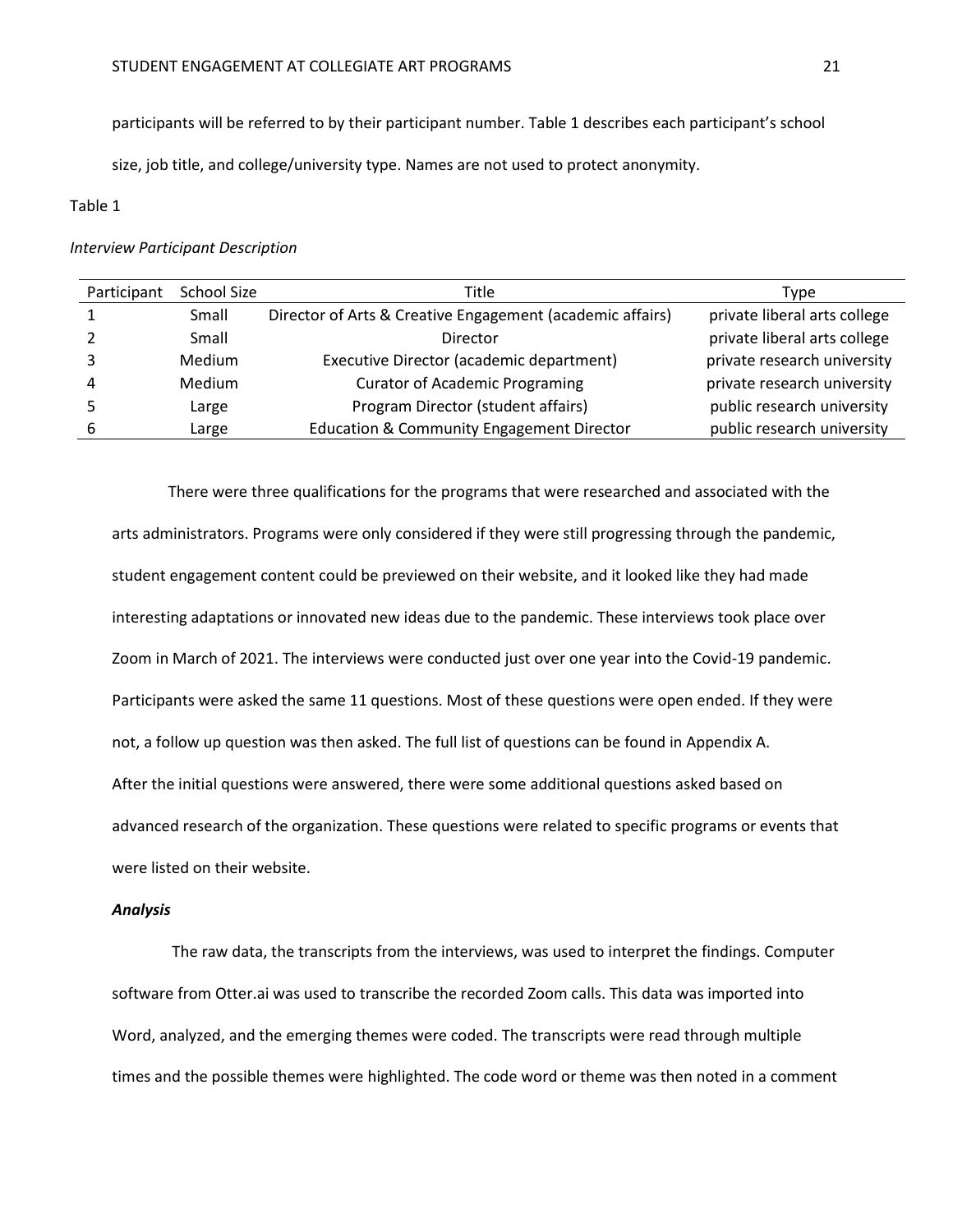in the sidebar of the Word document next to the highlighted text. An example of the coding of the transcripts can be found in Appendix B. They were then logged into an Excel spreadsheet by simply counting the times they were mentioned in the interviews. A number one in the "mentions" column would mean that it was mentioned in one of the interviews. A six would mean that it was mentioned in all six interviews. The highest numbers were then included in the report. The data from the Excel spreadsheet can be found in Appendix C and Appendix D. The collected data was split into the barriers, motivations, and the main themes or categories. The categories were color coded and grouped with similar ideas. The data from the Word document and Excel spreadsheet was used to interpret my conclusions, which will follow in the next section. The implications of these conclusions will be discussed in the final chapter.

### *Limitations*

There were some pros and cons to this research design. The strength of using this method was the in-depth qualitative data gathered. However, with any interview, one of the weaknesses is reliability and bias (Brown & Hale, 2014). Another weakness, is that this is not an adequate representation of the collegiate level academic art programs. It is only a small representation of six organizations. Further research could be structured in the form of surveys sent to a larger sample of arts administrators to get a better overall view of the state of student engagement programs before and after the pandemic. Even though the same questions were asked, each interview was very different. However, several similar themes emerged from them.

### **Findings**

Six arts administrators from six different American colleges and universities participated in six semi-structured interviews. There were a variety of ways that administrators support and engage students. There were also many different ways that they organizations adapted to the pandemic. Some were very similar. The main themes and sub themes and are listed. This section will report on the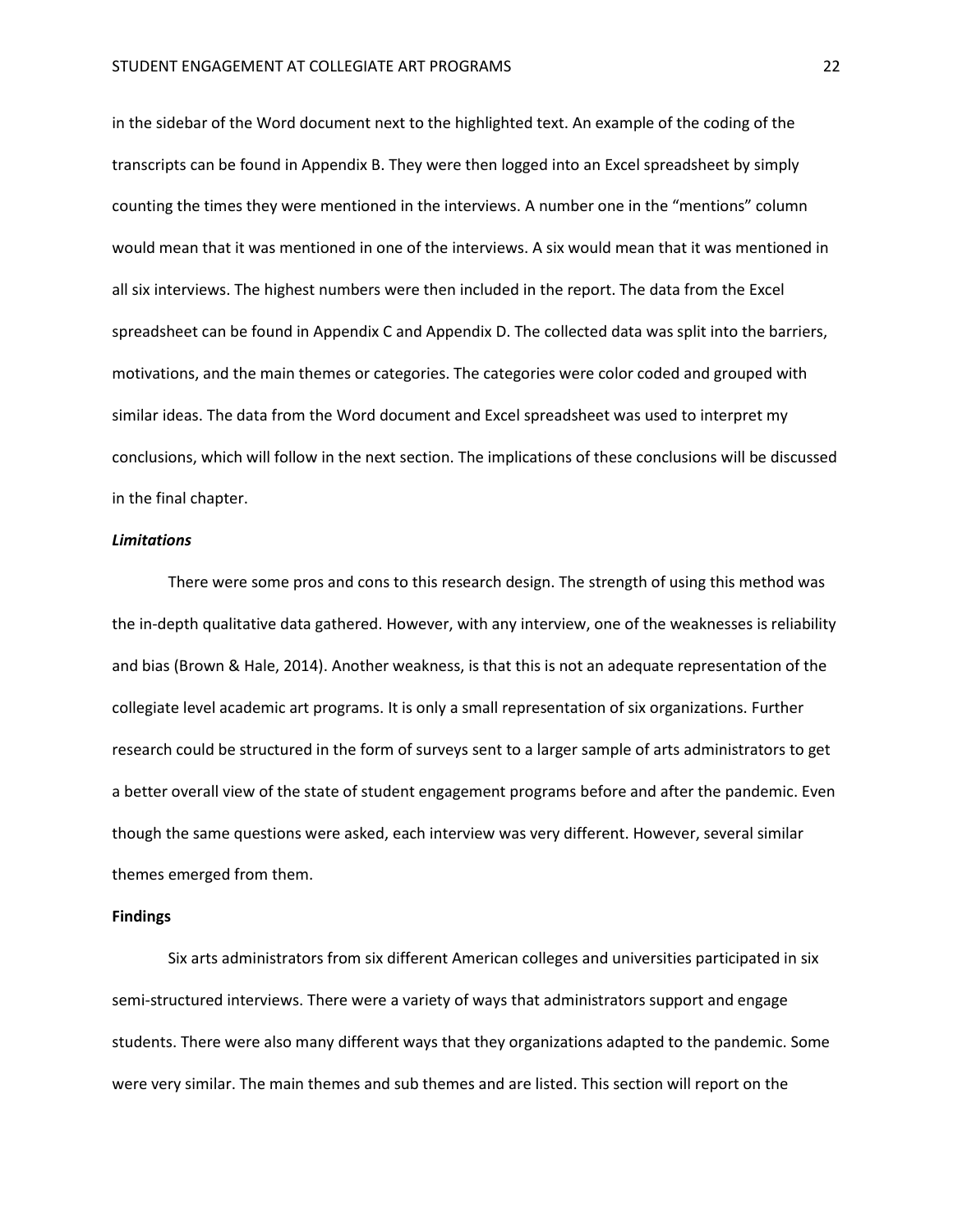findings from the interviews and will be organized by research question. Using the transcripts from the data the following themes and sub themes were observed.

### *Supporting and Engaging Students*

The arts administrators described a wide range of support or engagement programs. The top five ways were through curricular connections, artists (students and professional,) grant funding, student employment, and ticketing/students as audience members. Curricular connections and artists were the most discussed. Curricular connections include the sub themes of class requirements, crossdepartment, and cross-campus collaboration. Artists can be broken down into two sub themes: students as artists and visiting artists. Student employment sub themes were internships, fellowships, peer advisors, and arts ambassadors. Student as ticketing/audience members sub themes include discounts and voucher programs. Figure 1 is a concept model of the top themes and sub themes regarding support and engagement programs and activities. Not all of the topics that were discussed in the interviews are listed, only the major themes and sub themes. Other student engagement programs may have additional programing and activities.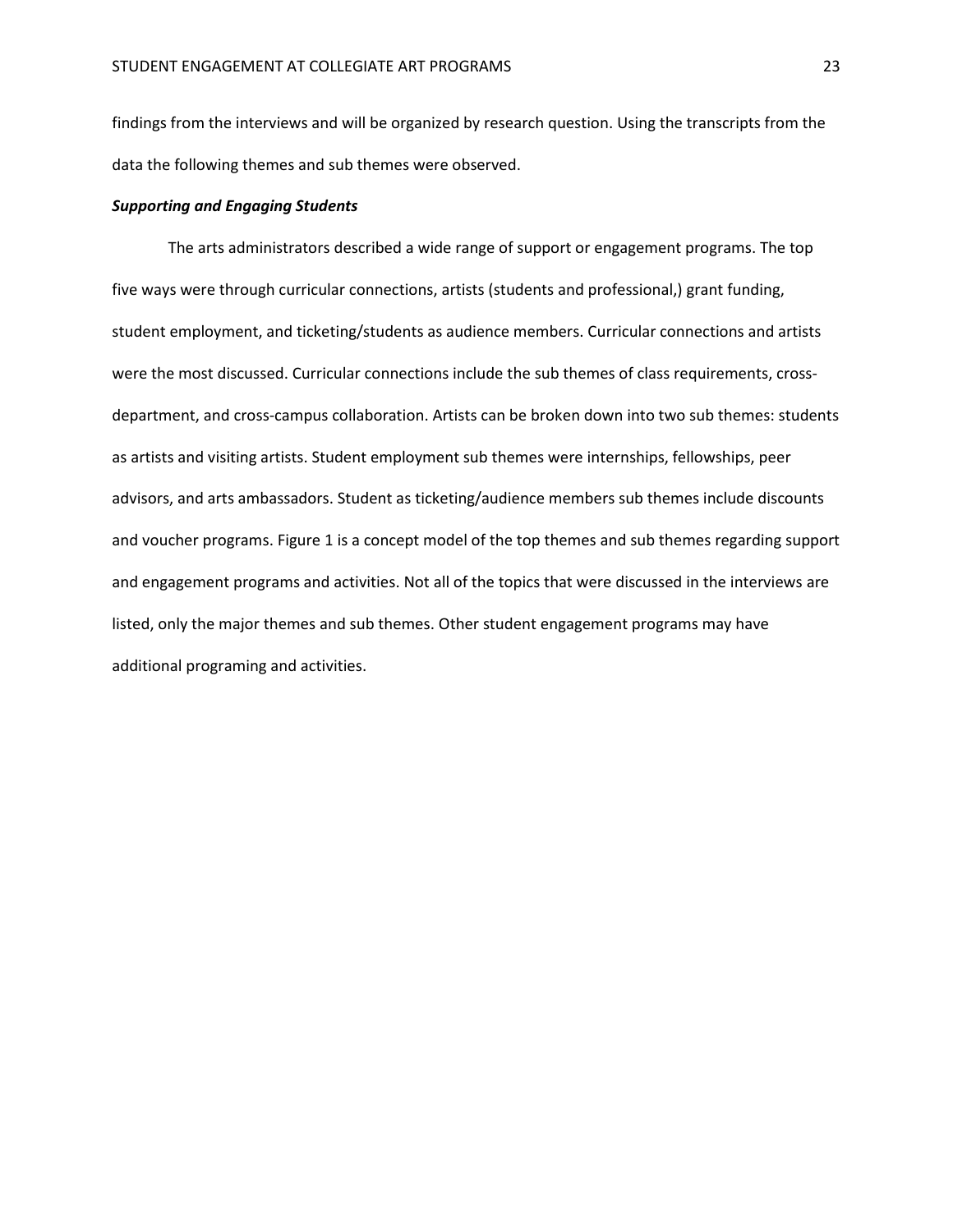



There is overlap between these themes. For example, class requirements and ticketing are connected in two ways. Students who are required to go to a performance for class receive a discounted ticket. When professors require students to see a performance for class they are boosting student participation, more tickets are sold and more students fill the audience. Participant 4 mentioned that one of the best ways to get students to attend a performance was for a professor to require it in their syllabus but an artist visit in the classroom will also increase attendance. Students will now be familiar with this artist and their work, therefor, they will have more motivation to attend the performance. This scenario includes themes related to curricular connections, artists, and ticketing.

**Curricular Connections.** Curricular connections were mentioned by all six arts administrators. Making connections between the curriculum and the art or artist is integral to each of the collegiate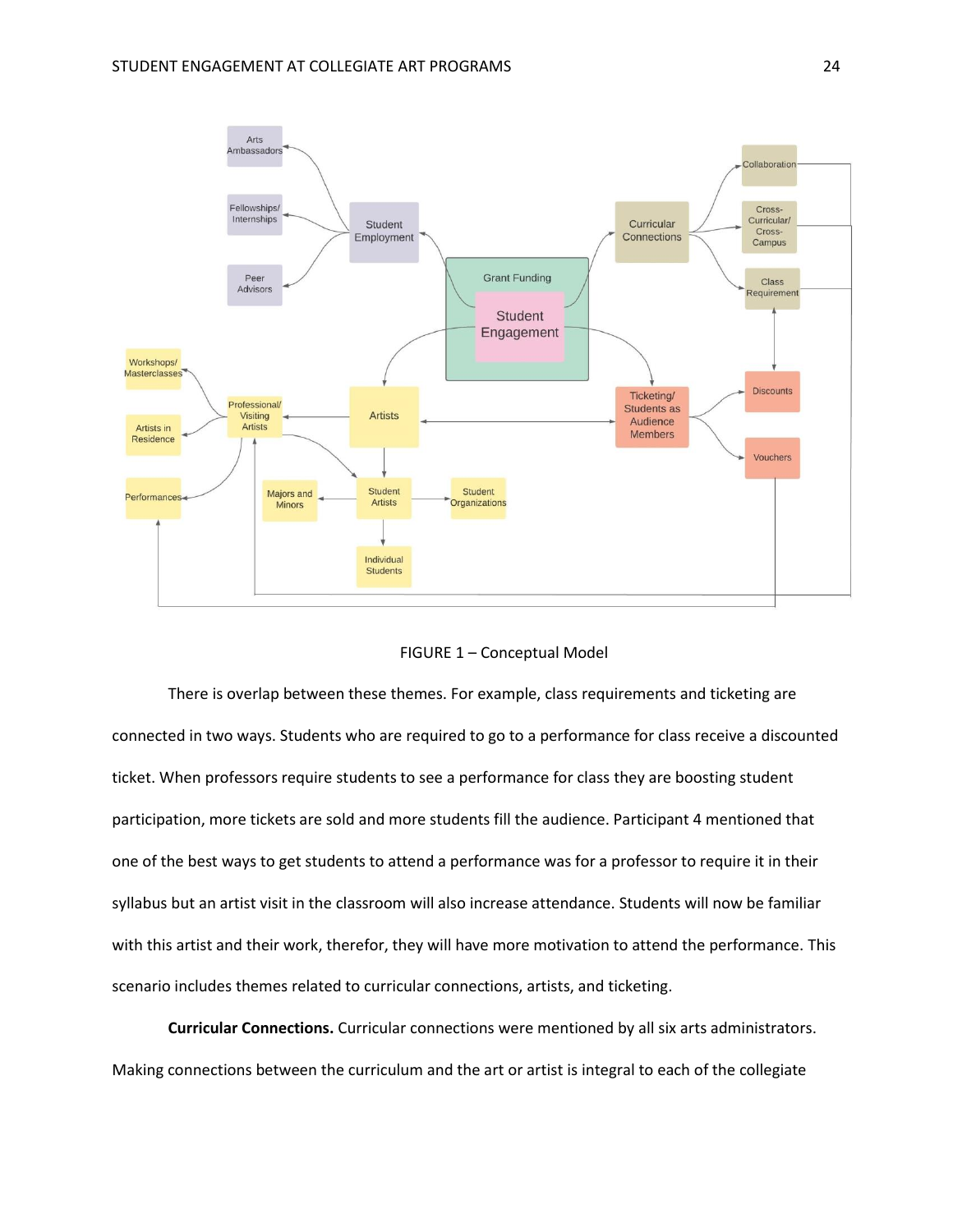level arts organizations. These programs encompass collaboration between the art departments and across campus. The main way that curricular connections programs are offered at schools is through the professors requiring students to attend a performance for class credit or extra credit together as a class or individually. Masterclasses, residencies, and other artist visits in the classroom are the other ways in which curricular connections are made.

Participant 1 meets regularly with department chairs. This aids in collaboration, another sub theme related to curricular connections. They meet to discuss common ground between the different disciplines and how participant 1 can advocate and resource for them. Since participant 1 is positioned in academic affairs they have a broader scope. They are not situated in a school of arts and sciences or an art program and are able to collaborate with all of the different departments on campus. They noted that,

Being in academic affairs has changed my job. And I think it was really needed. I think the arts feel more supported. I feel more supported and relevant and have direct access to the Dean's in the faculty and Associate Dean. And I think that has been helpful in my relationships with the

chairs, and with the other faculty and with students. So I think there's some relevancy there. Participant 1 also stated that, "the more visible you are, the more impact you can have on campus." This enables them to have more outreach across divisions like athletics, student life, admissions, and college relations. These cross-curricular and cross-departmental relationships are able to give the arts on campus more visibility.

Participant 4, the Curator of Academic Programming's, engagement program focuses heavily on curricular connections. Their program formerly to consisted of a PDF with a short description of each performance they were hosting that season that was then forwarded off to all of the faculty. It was then up to the professors to decide if an event was relevant to their class curriculum. Now, participant 4 looks through the course catalogue to identify professors who may have a class connection to an event. They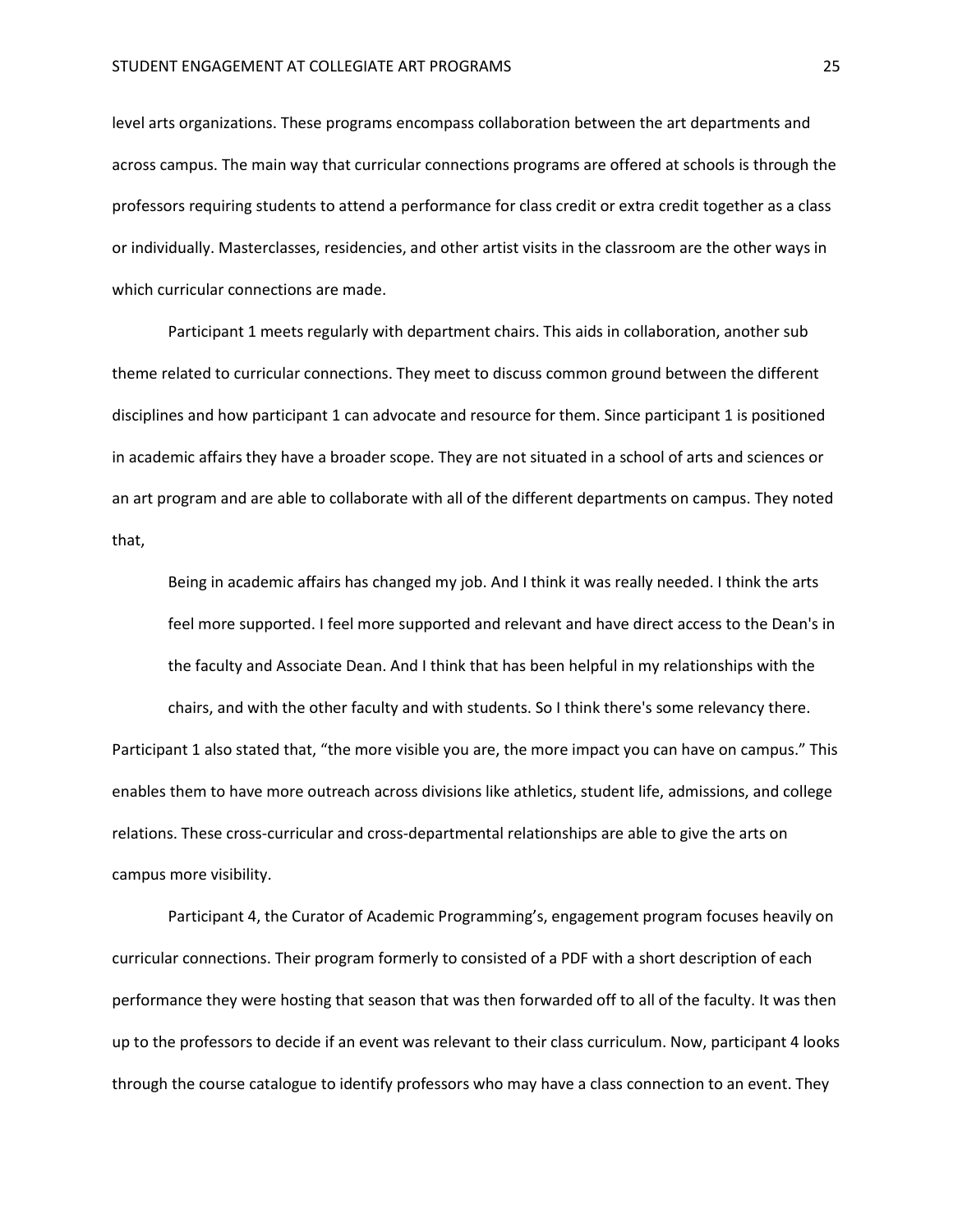personally writes to each professor about how the show is aligned with their curriculum. This has increased response rates from professors.

Curricular connections can help with social connections as well. A first year scholars program at participant 6's school requires freshman to attend a performance together. In addition to creating deeper learning, it is also a way for first year students to meet people and build a community. It can help new students become familiar with the buildings and connect with campus.

Six years ago, participant 2 redesigned their organizational model. Instead of bringing in artists for a one-off performance each night, they decided to become a residency-based organization. Almost all of their performances have some form of artist residency, workshop, or masterclass. If they are able to bring an artist on campus, they are going to connect them to multiple activities with students.

Participant 2 is also working to not only collaborate with art departments but also across campus. They mentioned that their favorite cross-collaboration was between a string quartet and the Department of Neuroscience. The students created projects and discussed the ways that sound is processed by the body and how the audience receives sensory information. They looked at how the artists communicated with each other on stage and with the audience. They have done similar collaborations with Environmental Studies and Women and Gender Studies. This has a strong connection with the next theme: artists.

**Professional and Student Artists.** Artists are another very large category with multiple sub themes. The interviewees discussed student artists, which includes majors and minors in the arts, student organizations, and individual students. This can be something as big as a semester long performance piece or something small like a workshop where students are given art supplies and they create a piece of art. The theme also included topics relating to visiting or professional artists who in addition to performing at these colleges and universities hold workshops, masterclasses, and residencies.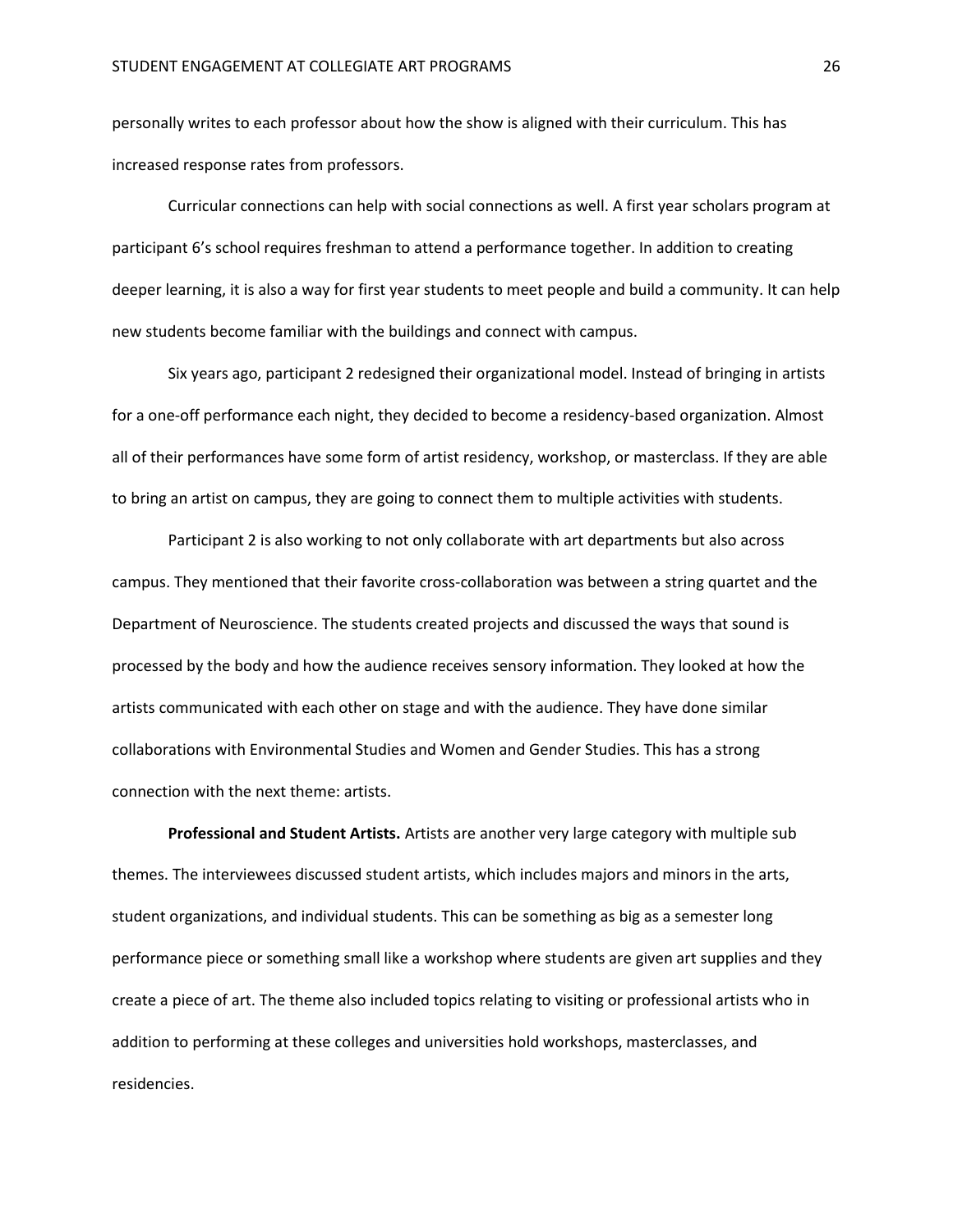Participant 2 said that they are consistently looking for artists "who want to engage meaningfully with their student body." On the other end of the spectrum, they also want to book artists who the students find engaging and interesting. They know that if the students are interested and engaged then that program will be a success. Their residency program is specifically for students but it is a part of their performing arts series. It is, "specifically designed to find meaningful direct contact between our professional artists we bring to campus and our students." This program also supports a student initiated residency. Students submit proposals and they are voted on by the performing arts center's member society. The student is the lead organizer and is supported with the donated funds. It can include a public performance but is mostly intended for students to closely work with an artist and produce their own residency. This is also an example of another sub theme I identified, investing in students.

Participant 3 discussed the professional artist experience in a different way. Their department often ponders the educational value of a professional artistic experience. Most of their students will not go on to be artists and the faculty is not there to train professional artists. What are the students getting out of this experience? How many resources (budget, time, energy) do you put into this when there are only a few students who will go on to become professional artists? This did lead to an interesting point: you still want them to be art enthusiasts and support the arts financially or as audience members no matter what they go on to do.

Interview participants spoke about students as artists and makers. For participant 3, the Executive Director of the academic department, student direction is a popular topic of discussion. The faculty frequently discuss the balance between how much they push the students in a certain direction and how the student forges their own path. Participant 6's organization supports student artists in a couple of different ways. One of the unique ways is that they have their students speak at the pre-show talks. At participant 5's organization, the majority of students are virtual. They still wanted to support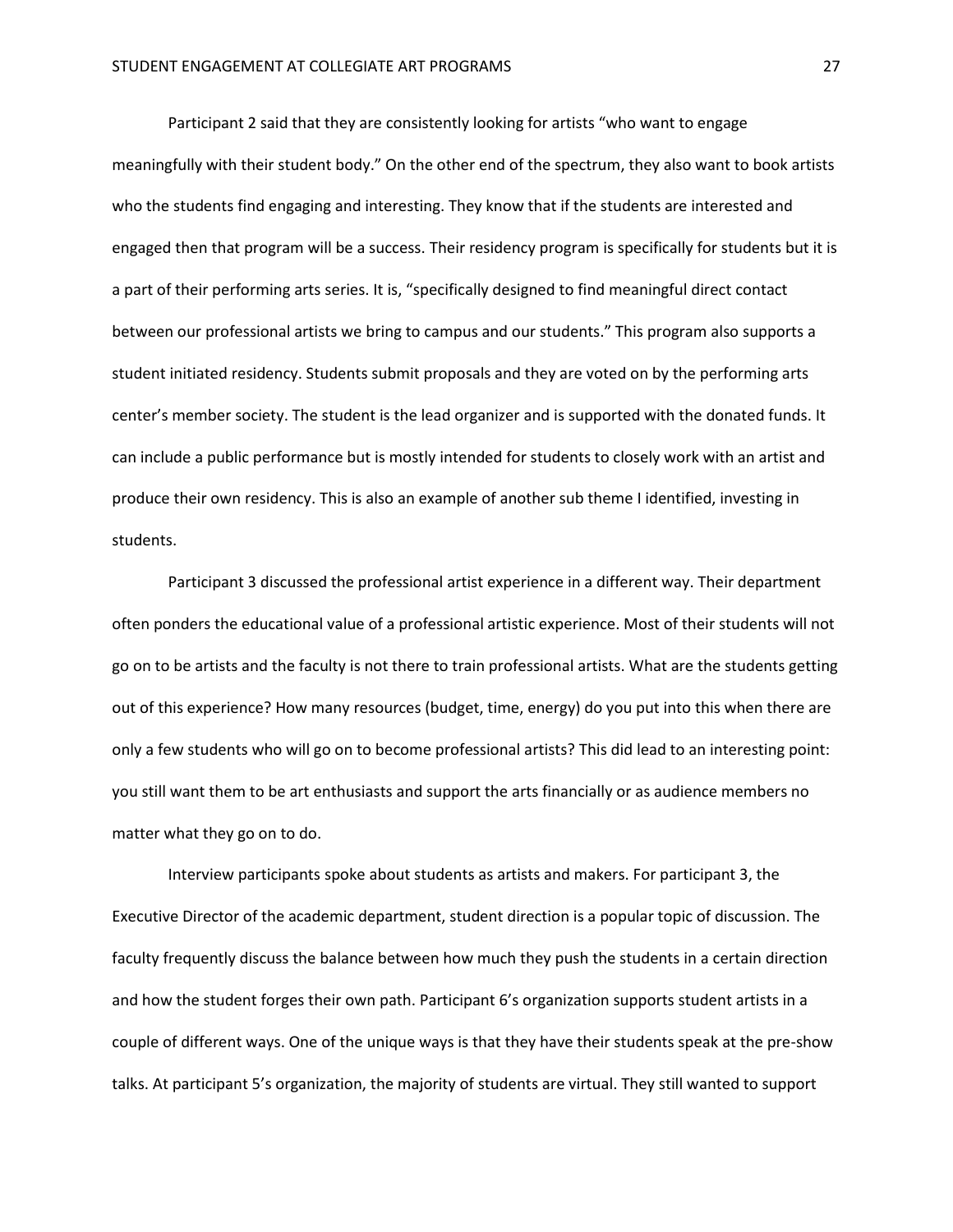students making art at home. They had an abundance of funding so they wanted to invest in students by supporting their projects financially. They do this through student employment or grant funded projects. These two programs overlap with the themes of student employment, investing in students, and grant funding.

**Grant Funding.** Grant funding is a large part of these organization's student engagement programs and seems to overlap with each of the other main themes. Grants can provide funding for student employment positions, artist visits, student art projects, discounted tickets and voucher programs. Many of the participants spoke about it, however, two programs leaned heavily on grants.

Participant 1's program is based almost entirely on grant funding for students and employees. According to their website they have ten specific grants available to faculty, staff, and students who would like to integrate the arts into their project. These grants have different parameters around them and some include a public performance piece. There are also grants that can be used for enriching classroom experiences, which overlaps with curricular connections. These funds can be used to take a class to a museum or be used to pay for an artist visit. Some of the grants are not tied to curriculum at all. Participant 1 really pushes to get non-art majors involved. Students who may be very creative and would be interested in incorporating the arts into their independent study but just do not have the resources. In the end, participant 1 believes that these programs are important because it teaches students how to find the money and be the producers. They want them to learn how to do it themselves.

Participant 5 also uses a grant program for faculty who incorporate the arts into their curriculum. Their grants can also be used for work on a project like a capstone or thesis or for students and student organizations to put on an event. This can be for academic work or independent work. Their organization would like to make it easier for student groups to receive money. They want to make sure that the students know that the funding is there. They also want to make it easier for them to get the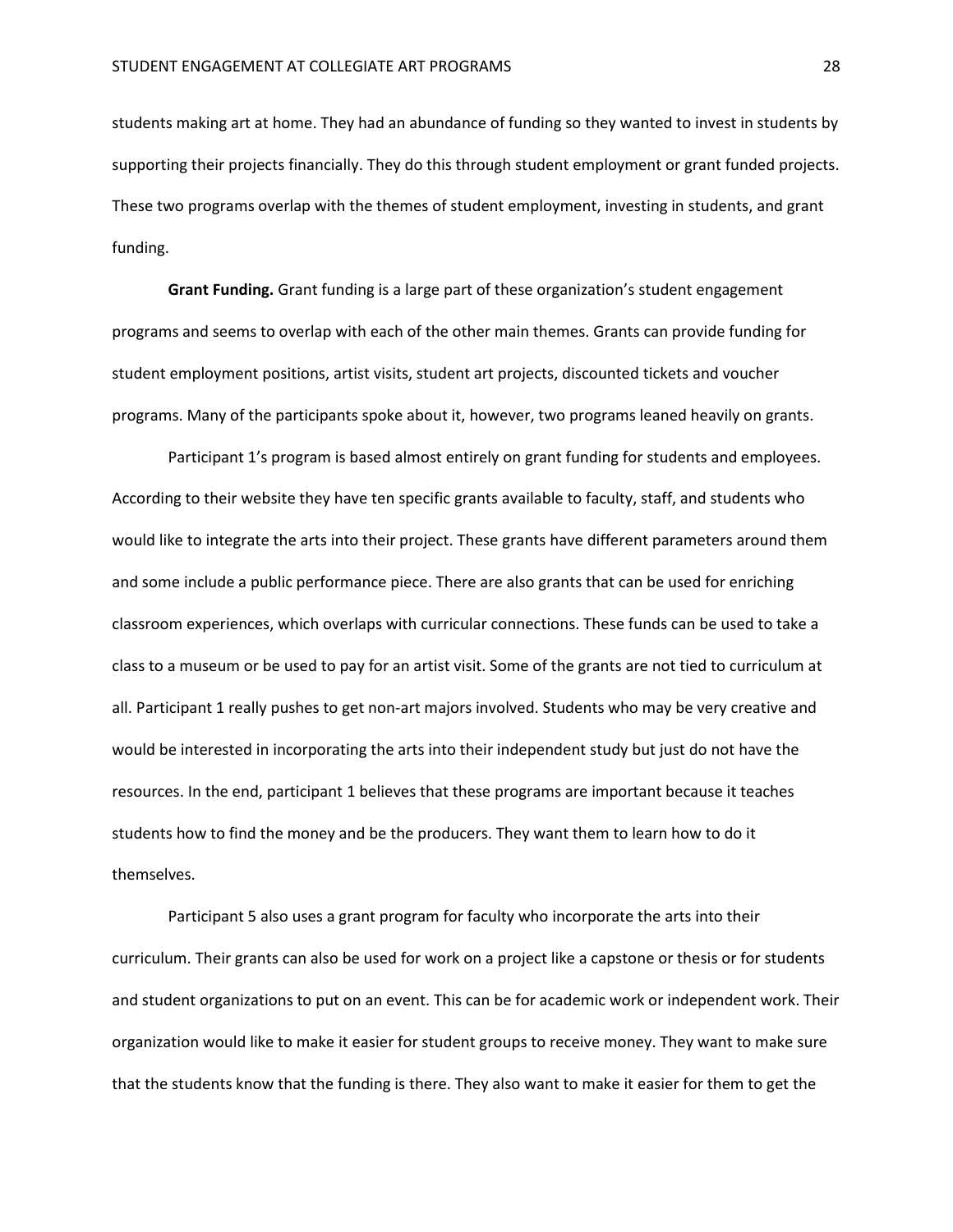funds by cutting out red tape and lowering the barriers. This seems to be working. Their grant program has doubled their applications in the last five years.

**Student Employment.** For many students, on campus employment is their first real job. Some are required to have jobs tied to their work study, for extra money, and or just for fun. This can be through regular student employment, as paid or unpaid internships or through fellowships. They can work in the box office or directly with the arts administrators. They can be arts ambassadors or peer advisors. Whatever their position, student employment is a huge part of student engagement programs.

Participant 1 relies on their fellows and interns to run their grant programs. They were able to secure funding through work study to pay them about four years ago. A couple of their grants now supply funds for students who have received unpaid art internships. They also use their interns and fellows to connect with the rest of the student body, they are their "boots on the ground." They help with talking to their peers to identify the issues that are important to the student body and the barriers that students may face when deciding to attend arts activities.

Student to student connections are also important. Peer advisors have many different roles at the schools discussed in the interviews. One of the administrators had an interesting perspective. They have recently built their peer advisor program as a component of their diversity and inclusion work. This has been a necessary program for students who come from underrepresented backgrounds, who may not have had access to the arts as children, or whose interest in the arts may not be supported by their family members. Peer advisors work one on one with students or through personal interactions between students. Arts ambassadors are similar to peer advisors in that they are students who enjoying talking to other students about the arts. These are groups of students who may work for the arts center or they may volunteer their time. This group is a mix of students who are engaged in the arts or are just excited about the arts.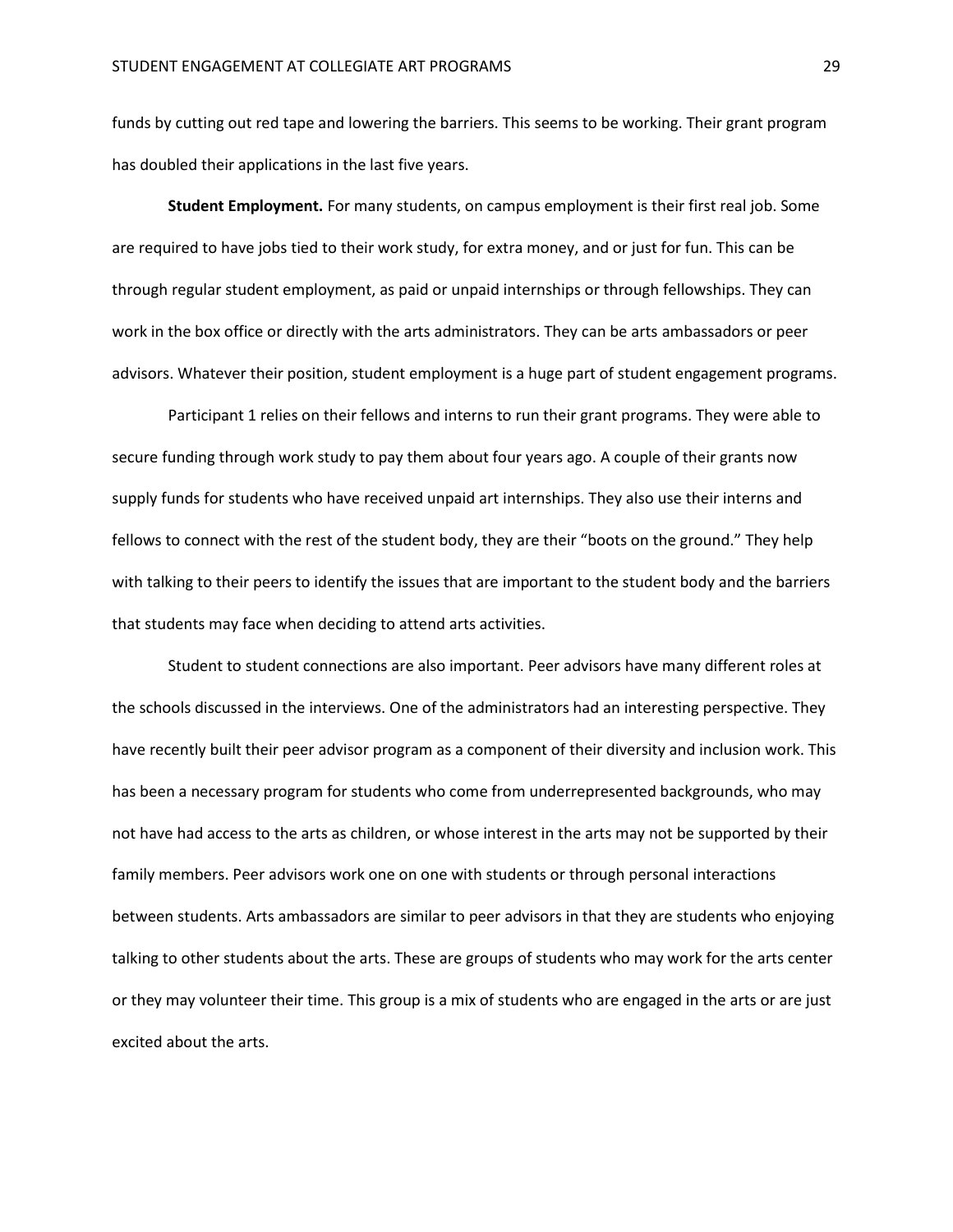**Ticketing, Vouchers, and Students as Audience Members.** The next theme identified is students as audience members. This can include ticketing rewards such as free or discounted tickets. This also includes vouchers that can be used to pay for tickets to events on and off campus. This usually helps boost ticket sales at the on campus performing arts center but it seemed like getting students excited about art was the main goal. A couple of the arts administrators spoke specifically about creating future audience members and arts enthusiasts. Participant 2 gave a great example of how they view their organization's target audience:

I describe our audience, our target audience almost like a bullseye. The students are at the center, they are the bull's eye, our student body. That's the audience that I would consider primary and that we are aiming for, first and foremost, the circle that's around that group is our faculty and staff, maybe our alumni who live in the area, other people who are connected to [redacted] in some way, you know, they're part of the [redacted] family but they're not students they're adult people, you know, bonafide adult people rather than emerging adult people. And then the tertiary audience is the next wing around which is our community members and our audience.

Not all of the organizations described their student audience members or the number of students who attend performances.

Vouchers can be thought of like reimbursements for the cost of the ticket. Sometimes the organizations give them out in advance, and sometimes the student will need to be reimbursed for the performance they attend afterward. A couple of the schools involved in this study are close to large cities. The organization will purchase tickets to popular events in the city for the students. A benefit of one of the student engagement programs is that the organization will not only purchase student tickets in advance, but also they will give out the train tickets in order for them to have transportation into the city. They also make tickets available to students if there is a faculty member who is preforming off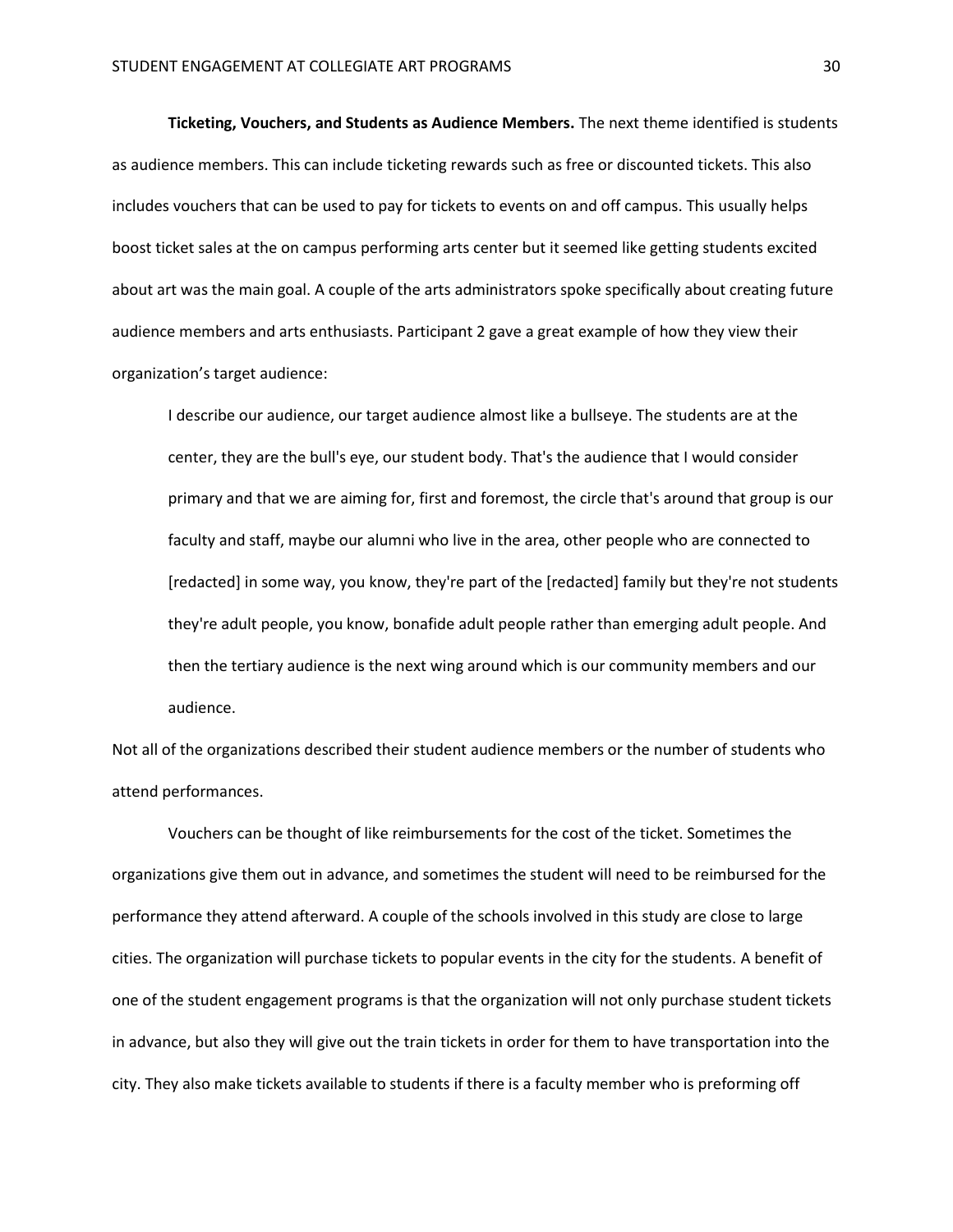campus. Participant 5 has had great success with their voucher program. Sometimes it has been almost too successful when they have students redeeming up to 4,000 vouchers that need to be processed and budgeted for. Students learn about it when they are freshman. The organization regularly hears from students who have positive experiences. Seniors frequently let them know that they have been participating in the voucher program all four years of school.

Many of the arts administrators mentioned field trips as something that was very popular with faculty, staff, and students before the pandemic. One of the barriers that students face is transportation since most students do not have cars on campus. The organizations providing that bus or train ticket enables them to experience something they would not have had access to on their own. This is something that participant 1 will look forward to doing again after the pandemic.

### *Evaluating Barriers and Motivations*

Including students in surveys and evaluations is a large part of student engagement programs. Each of the arts administrators included student feedback in their program evaluations. However, not all of them are evaluating barriers and motivations specifically as they relate to participation in the arts. Some of the administrators identified specific barriers and motivations and then modified their programming. Participant 6 brought up an interesting point about surveying. They want to do more campus wide surveys. Most of the organizations are surveying students after they have participated in an arts event. The campus wide survey would get a broader view and include the voices that "aren't in the room." They would like to gather student thoughts from the students who are not taking part in these events.

**Barriers**. There are many barriers that students face when deciding to participate in the arts. These barriers to participation could discourage a student from attending a performance, deciding whether they want to take an art class, choosing how they spend their free time, or even deciding what they discuss with their friends. The top barrier to participating in arts programming that the arts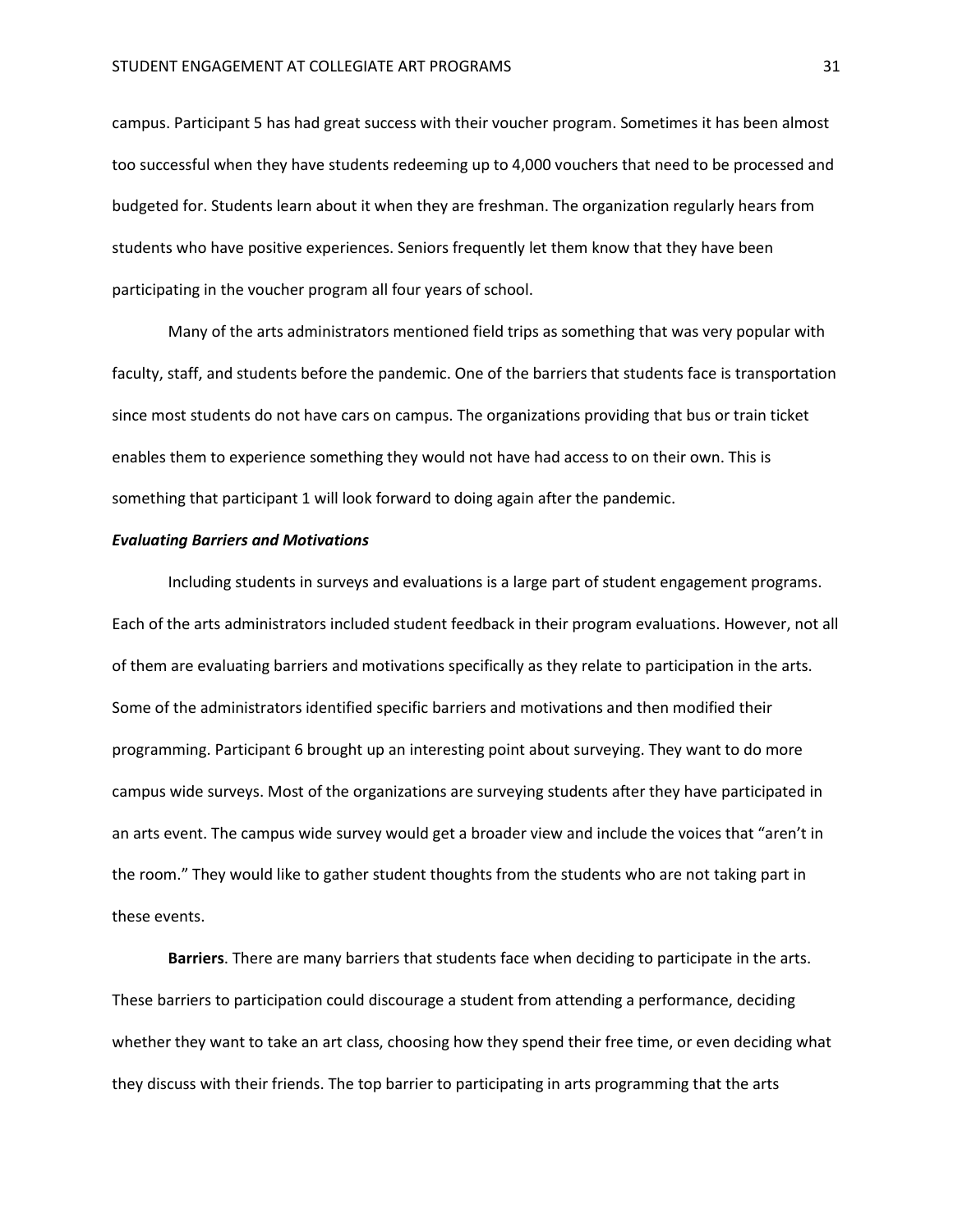administrators identified was time. It was mentioned by almost all of them. The other top barriers were over programming, unfamiliarity with the arts, advertising, accessibility, and atmosphere. Only one arts administer mentioned Zoom fatigue. All of the barriers that were mentioned in the interviews are listed in Appendix D.

Unfamiliarity, atmosphere, accessibility, and elitism are similar barriers. Students can be reluctant to engage if they are unfamiliar with the arts. This could be because they do not understand the genre or are confused by what they are watching. It could also be something as simple as they do not know when to clap or how to dress. Some venues may have an unfriendly atmosphere. Students may feel unwelcome due to the physical space. It may seem pretentious, intimidating, or too fancy. There is nowhere for them to meet with other students, study, or just take a break in between classes. Participant 3 brought up elitism. They thought that there may be a psychological barrier to going to a professional performance. The student just does not think that type of event is for them.

Advertising can be a barrier because it is hard to reach students. Arts staff do not have access to residence halls, therefore, it is not always easy to advertise where students spend a lot of their time. Participant 2 has a background in marketing. They said it takes 12 layers of impressions for a person to actually hear the message. This could be word of mouth, a poster, a Facebook ad, etc. That is a lot of advertising needed to convince a student to come to a performance. Over programming is very similar. On campus, students are berated with announcements of campus events. It can be hard to cut through the static and get an event noticed.

According to the participants, time is the hardest barrier to overcome. Student's schedules are packed with other campus events, extracurricular activities, and clubs. Some of the administrators noted that academic pressure was a huge factor here. Students stress out about getting all A's so schoolwork takes priority. Participant 3 said, "I think we're constantly evaluating how much to expect of students outside of their class time, … we're still trying to kind of support their control over their time." They also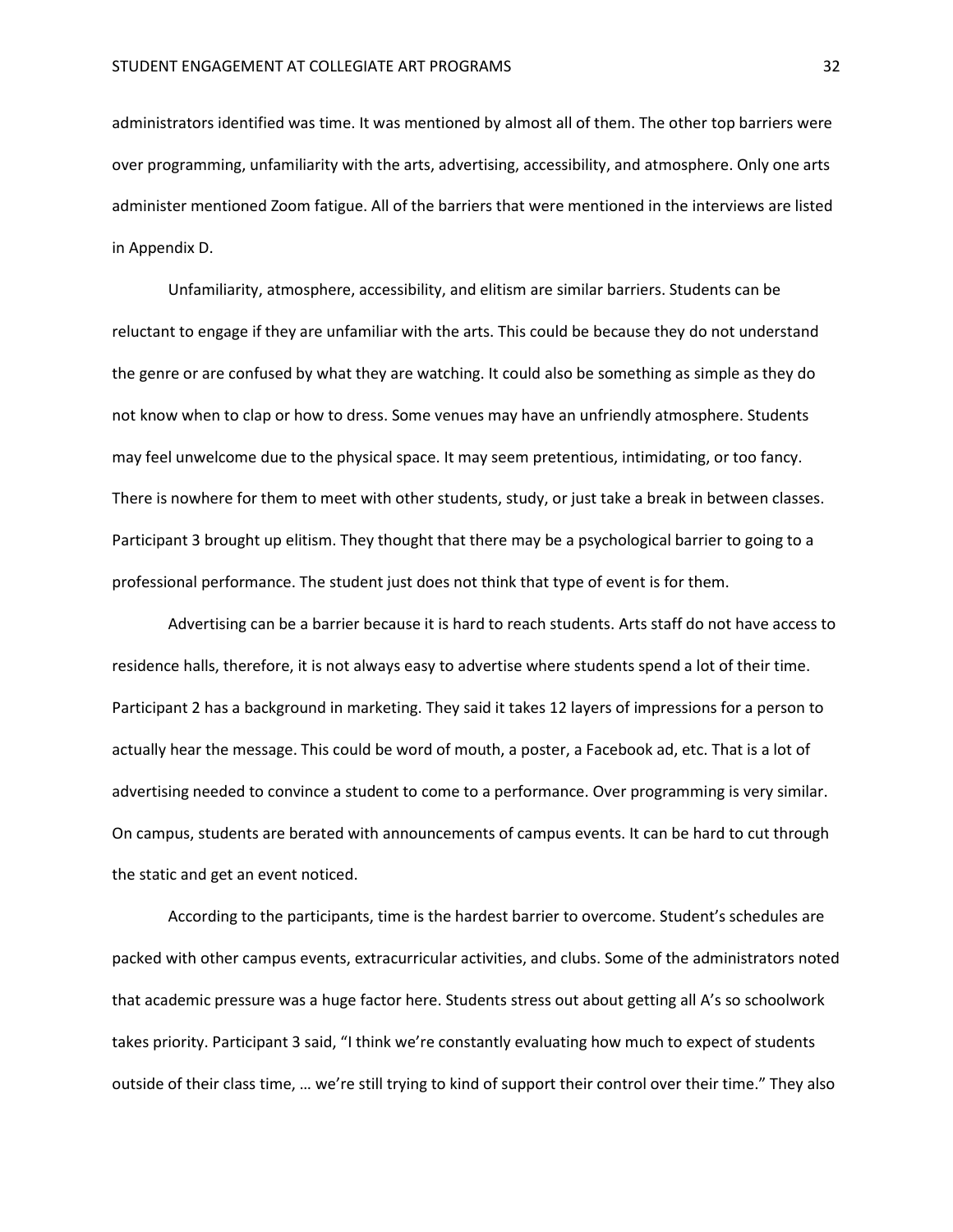brought up the fact that this is why it is important to pay students for their time. Student schedules are packed and there just might not be enough incentive to choose to come to an arts activity.

**Motivations.** There are ways that schools and administrators can make it easier for students to participate in arts activities or entice them to come. Many of these examples of barriers and motivations are opposite sides of the same coin. A barrier could be that the space is unwelcoming and cold but a motivation is that the space is friendly and warm. Motivations could be incentives that are easy to implement like discounted tickets or free food. Some are harder to execute like overhauling your physical space so that students want to hang out there. There are a couple of motivations that have a significant impact on student health and wellness. These are using the arts to relieve stress and providing alcohol free activities. A couple of the participant's organizations collaborate with the student health center to create activities surrounding these issues. The other top incentives were the popularity of the artist, their friends are involved in the event, and the social aspect of it but, by far, free or discounted tickets was the most popular motivation. The full list of motivations that were mentioned can be found in Appendix D.

Free and discounted tickets were mentioned by the majority of participants. Discounts can be given to the entire student body, groups of students, student organizations, or classes depending on the school. A couple of the administrators are looking for ways to make it easier for students to learn about these discounts and also how to receive them. One of the schools offers free tickets but the student needs to pick them up from the box office on the night of the event. They would like to figure out a way for their ticketing system to recognize them as students so that they can get the tickets sent to them directly on their phone. Right now this is not possible because it is too easy for the general public to abuse the system and get free tickets. This can also be associated with curricular connections. Students receive discounts or free tickets when they are required to attend a performance by a professor. The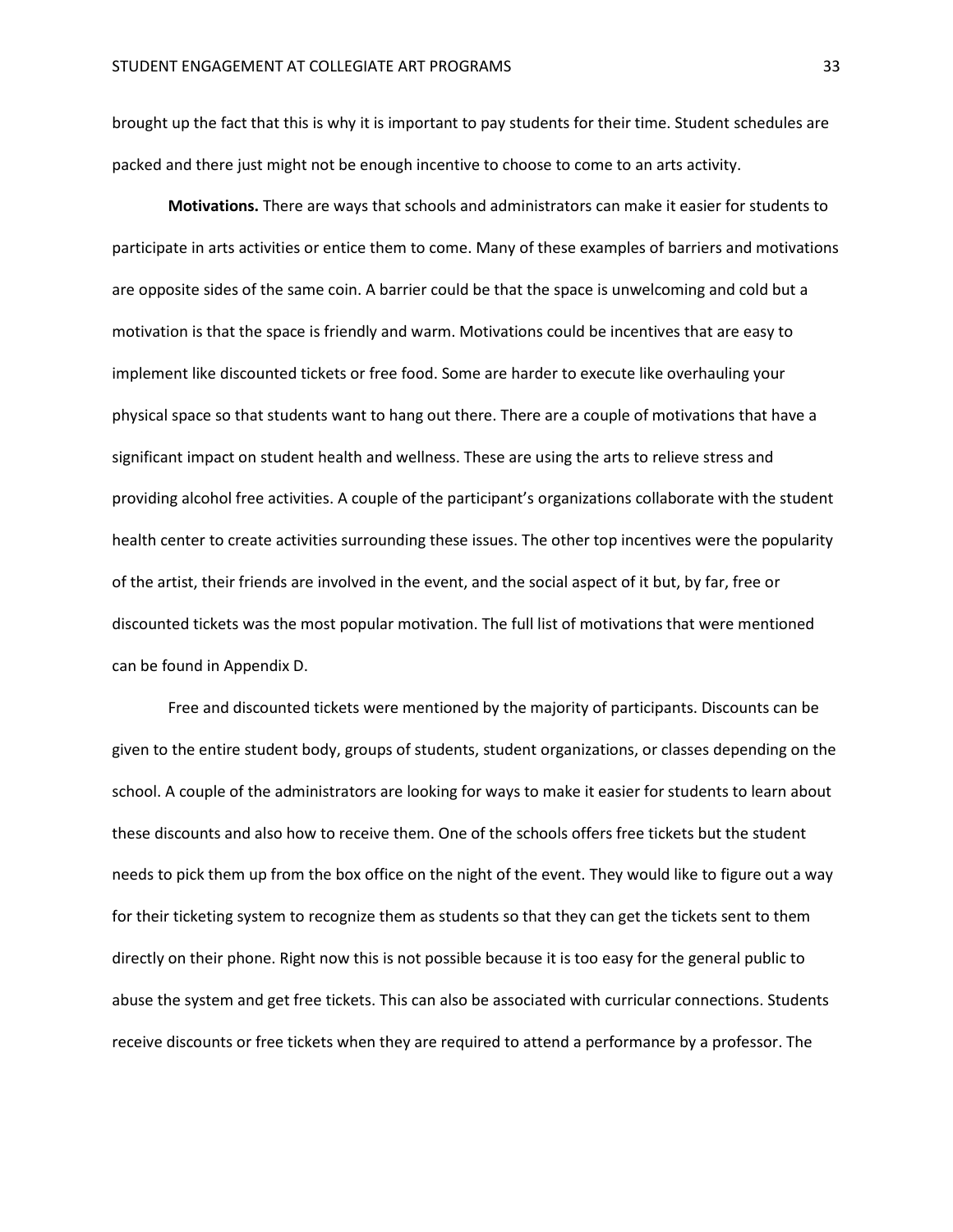professor usually receives an incentive as well. Administrators use free and discounted tickets as a way to boost attendance to arts events on campus.

The popularity of the artist has a lot to do with who decides to come to performances, workshops, and other arts events where attendance is not required. Participant 2 says that if the artist is someone the students are interested in or engaged by they know it will be a successful event. One of the downsides, however, is that these events sell out very quickly. This might make it hard for students to have a chance to get tickets. These events are usually Broadway type shows, large orchestras, or ballet companies. They have a huge draw and their students love attending these types of events, especially with friends and classmates.

The last two motivations are the social aspect and their friends are taking part in the event. These two are very similar because they have to do with being with friends or making new friends. This is great for art events because then the students have someone to talk about the event with or just enjoy it together. First year students are especially interested in these types of events so they can start building their social circles. During the pandemic, the social aspect was especially important to new students. When they were remote learning, they had no way to meet people outside of their classes. Participant 3 worked on setting up virtual social hours so that freshman could meet new people. Having people to go to arts events with was a big motivator for students at participant 6's school.

### *Adaptations, Innovations, and Post Pandemic*

All of the schools, programs, and administrators have adapted in some way. All but one of the schools are working in a hybrid environment. This means that most of the students are on campus but some are attending classes virtually. They may have some classes in person or classes may be virtual. The classes may even be taking place in-person but some of the students are there in the classroom and some are tuning in virtually. One of the larger schools is almost completely virtual. None of their student engagement programs are taking place in-person. The rest of the schools are still doing a majority of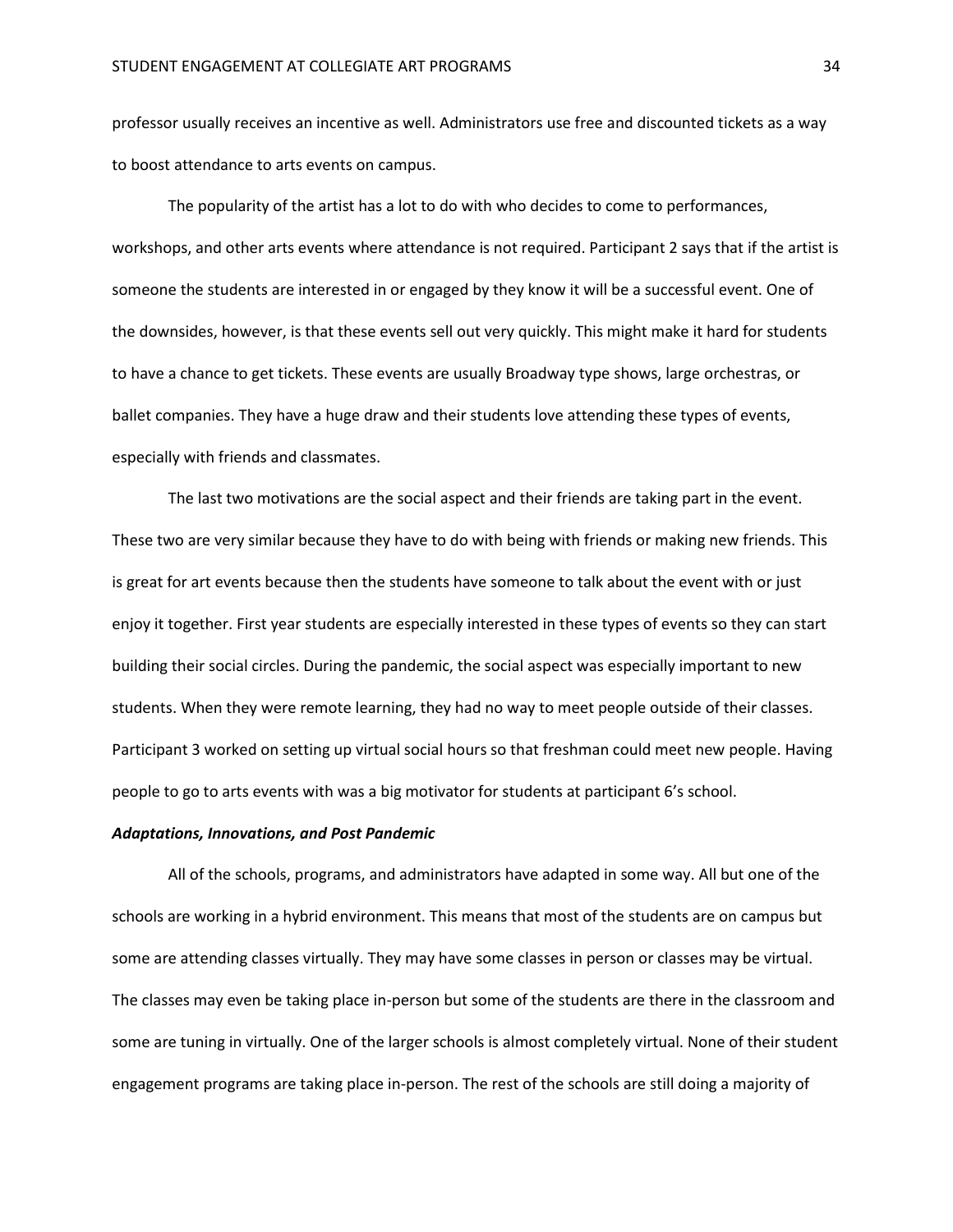events online but are trying to have small, safe in-person events when possible. These schools are working with differing levels of restrictions. The schools that are allowed to have small in-person events may have lost space in their large concert halls or in their theaters because large classes have moved in to them. All of the schools are still doing something and adapting in whatever way they can.

Virtual programming is the most prominent adaptation. All of the schools have adapted their performances to take place online in one form or another. This can be a live performance, pre-recorded, or even interactive. Participant 2's school is located in a state that has inclement weather for the majority of the winter months. Traveling to and from their venue can be treacherous, especially at night. Their audiences do not seem to mind the virtual programming, they are still bringing in about 500 people per event. They have had viewers in 28 states and six countries. Participant 5 spoke about the asynchronous nature of virtual programming. They think that it is a new way for students to engage in programing and may be appealing to students. Students might be more willing to participate if they do not have to show up at a certain time and can watch it on their own.

Participant 6's organization has come up with a couple of interesting virtual adaptations and innovations. The first is a lunch and learn video podcast. They speak with an artist and discuss different topics each month. The second is a spotlight series where they interview one of their current students or alumni each month. These have both been very successful programs for their organization and they will probably continue after the pandemic is over. They do want to be mindful of the additional work it will take to put these on once they have a full season of shows again. They want to make sure they will have time to do a mix of live and virtual events once things are back to normal.

Remote learning is a consistent part of student life all of the participant's schools. Virtual artist visits, masterclasses, and workshops are a new product of this and they come with some benefits. One class at a participant's school got an unexpected surprise when a very high profile musician was able to Zoom into their songwriting class. This musician gave an impromptu workshop and gave the students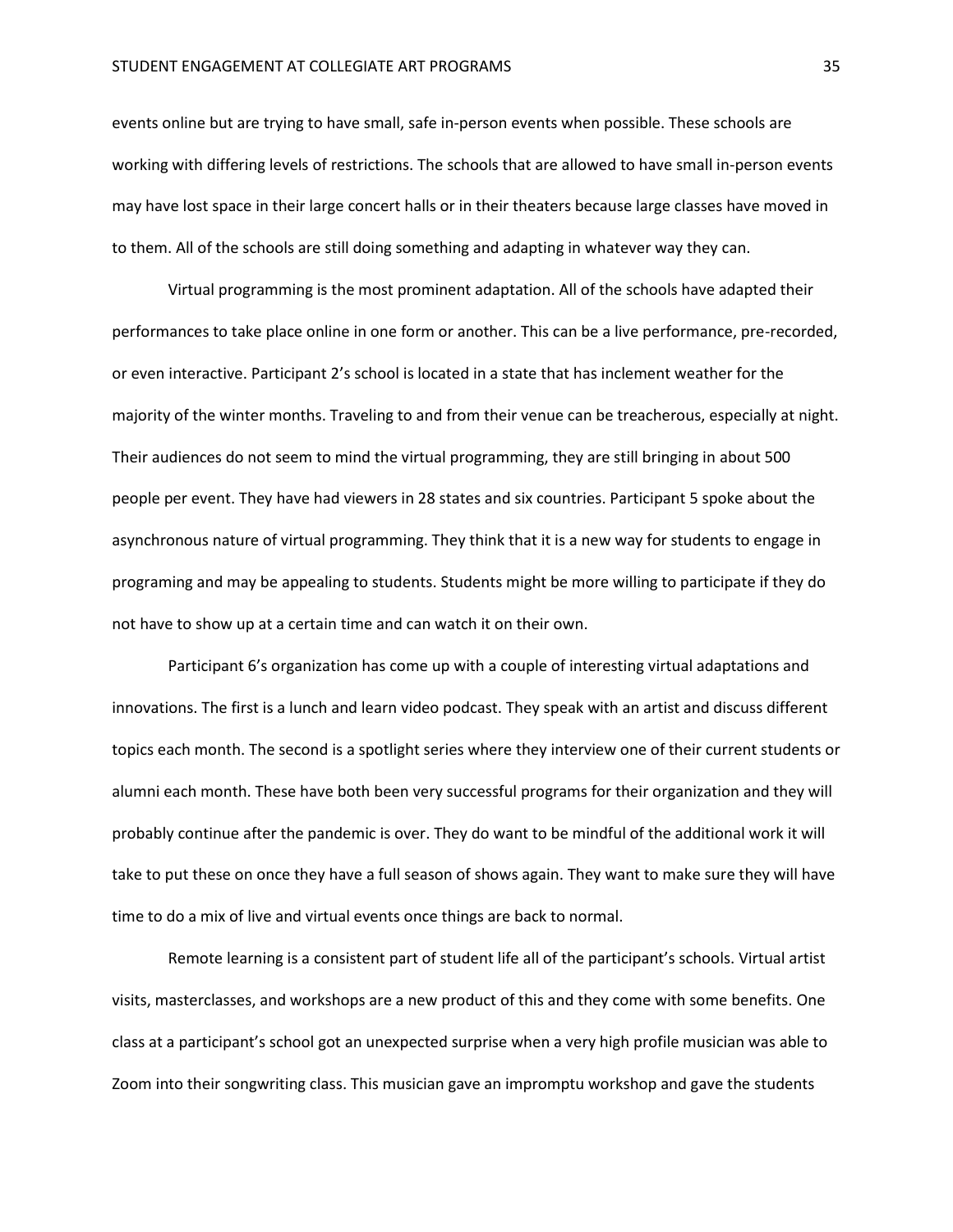tips on their songwriting. The professor was only able to set this up due to the class being virtual. This was an opportunity that never would have happened before the pandemic. This topic came up in the discussions. Many of the schools are working with artists that they may never have worked with before due to travel or budget. Participant 3's organization will prioritize in-person visits but if there is another amazing opportunity like this, it will not be passed up.

Participant 1 is adamant about paying artists the same as they would before the pandemic. They indicated that, even though the artist is participating through Zoom, they are still sharing their knowledge and they do not deserve to be paid any less. Others are looking forward to the possibility of getting bigger named artist virtually for less money. Participant 4 is thinking about how much easier it will be to get artists in for a Zoom discussion instead of having to fly them out and work that artist in to the season. This is one area they will continue after the pandemic.

Administrators and professors have to reimagine ways for students to perform their work. Recitals, dance concerts, theater pieces are now virtual too. This is not necessarily a bad thing according to participant 3. They put together an online dance festival with guest choreographers. They went to them and asked, "what do you want to do online, you know, and how do you want to engage with our students and they all came up with these extraordinary and very unique ways of doing that." One of the pieces premiered live and then the other five pieces were recorded. The students were still engaged with this project even though it was virtual. They think they will include recorded media in the dance festival moving forward.

Participant 1's grant program now includes a specific Covid-19 grant. These grants were about \$1,000 each and there was consideration given to cross-discipline or collaborative proposals. The projects must have a public presentation at the end. This grant was very popular with their students and they received an overwhelming amount of proposals. This grant will continue in one way or another after the pandemic. Participant 1 has realized that they need more funds like this to be available for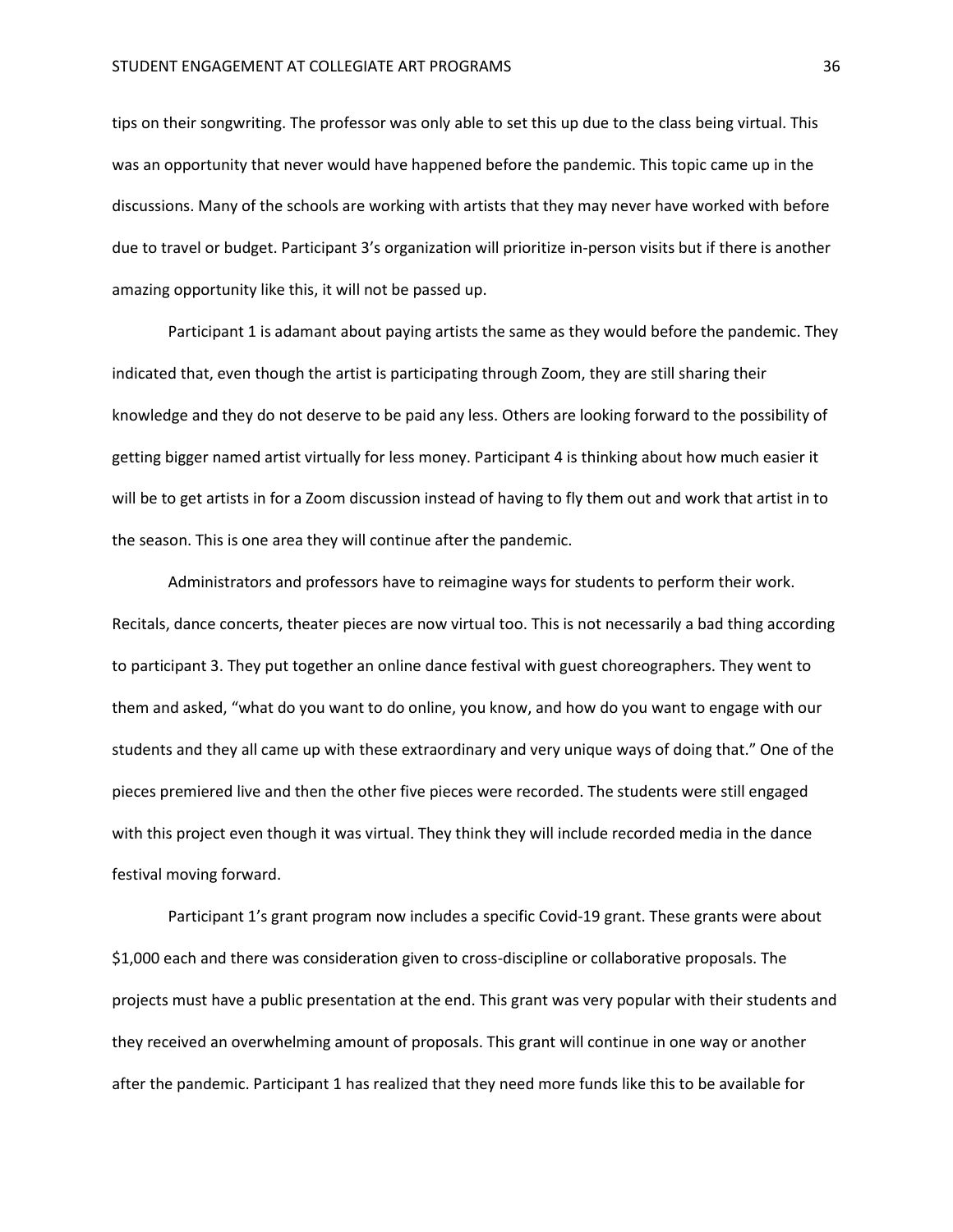students to create their own art. This was not just art students participating. There were non-arts majors, athletes, and faculty that were taking part in it.

The post-pandemic landscape will look different from what anyone is used to. There will be lasting effects. The administrators have already began discussing where these new adaptations will lead them in the future. Virtual artist visits are very popular and many of the schools are discussing ways to make this a regular part of their programs. The reimagined dance festival will hopefully lead to a dance on film or video dance class at participant 3's school. They were very excited about letting the students and choreographers go crazy with their pieces, things they would not be able to do in a theater. Even once there is a live audience again, the dance festivals can still have recorded segments.

Participant 2 is looking forward to keeping up with their new audience from around the world. This Executive Director still believes that the power of live performance is still important but would like to continue to interact with their new regional and international patrons. They are thinking about adding on a streaming pass. They would still offer the in-person experience but for the winter months they may add on the option of tuning in virtually. They are also excited to collaborate with their alumni office to collaborate on these types of virtual programming. The overall feel of the interviews led me to believe that these arts administrators are hopeful for the future of their programs and student involvement within them. There are some very innovative projects coming out of these schools that will continue after everyone can gather together once again.

### **Conclusion**

This chapter has summarized the research method including the sample, analysis, and findings. The interview participants shared the many ways they support and engage students in through their art programs. The most popular ways were through curricular connections; student and professional artists; grant funding; student employment and ticketing, vouchers, and students as audience members. The arts administrators who were interviewed shared many examples of how their programs adapted to the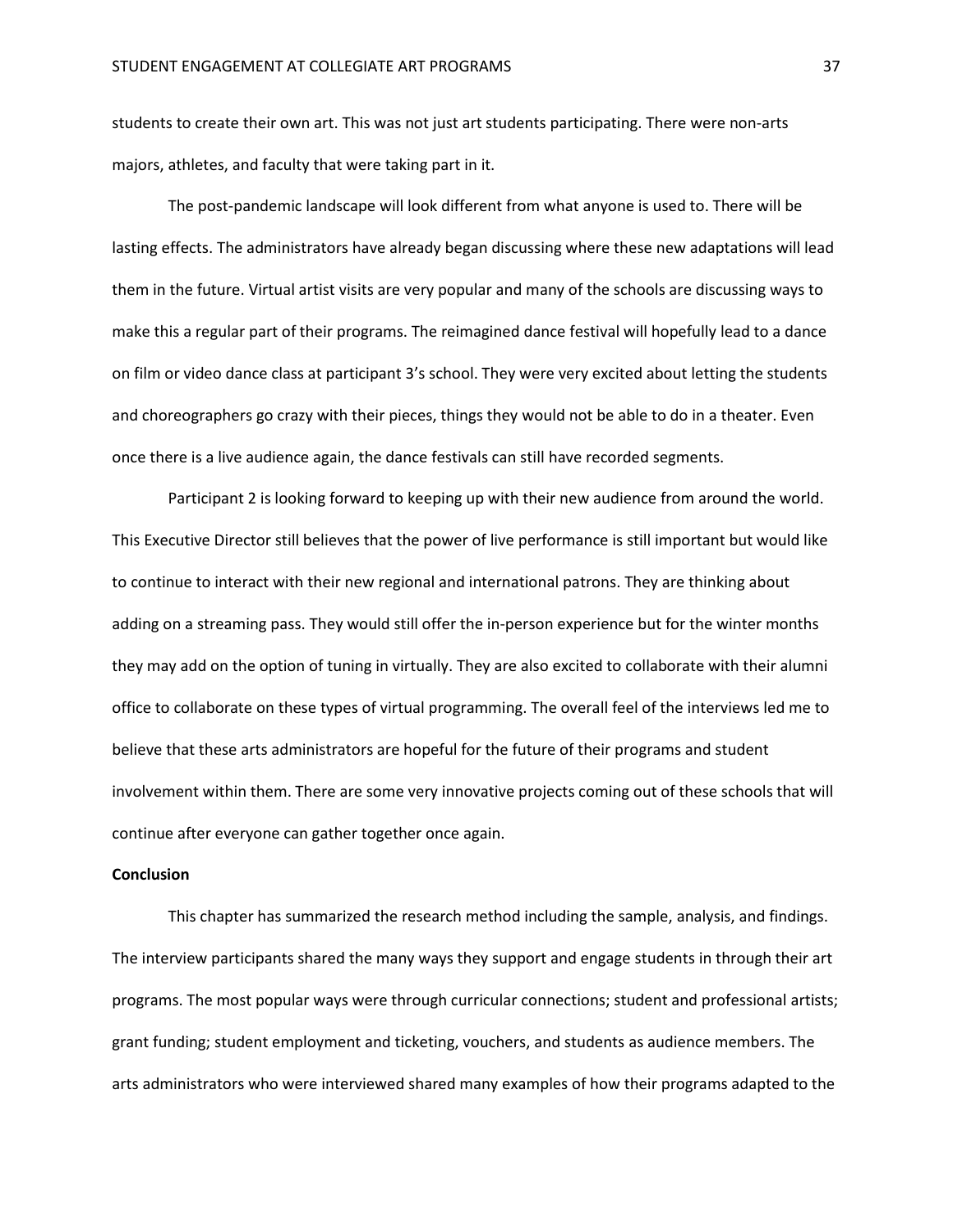Covid-19 pandemic and how they plan to adjust their programs in the future. The final chapter will discuss what these findings mean for the education and arts and culture sectors and other constituencies that have a connection to student engagement.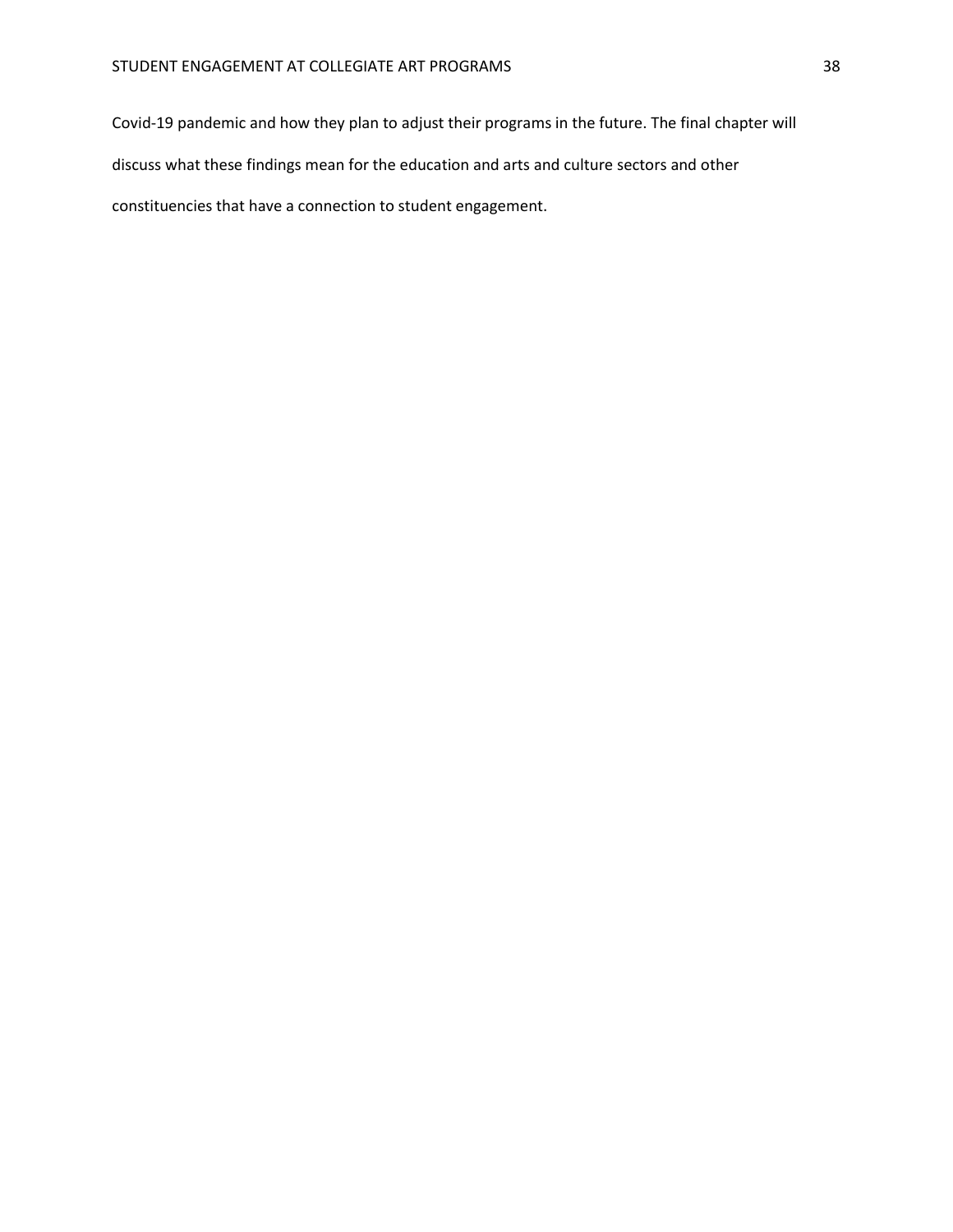#### **Chapter 4: Discussion**

### **Introduction**

The Covid-19 pandemic turned the world upside down. Nonprofit organizations had to quickly adapt or risk shutting down. College students moved from learning almost entirely in the classroom to virtual learning in a couple of weeks. American colleges and universities were able to return to structured learning either in-person, virtual, or in a hybrid version of both of these scenarios in the fall of 2020. The barriers that kept students from participating pre-pandemic grew stronger but their motivations also grew. Student engagement professionals and arts administrators adapted their programs or learned new ways to support and engage their students through art programming and activities. Arts administrators are evaluating their programs and have begun to discuss the ways that these new adaptations could continue in a post-pandemic landscape.

This paper aims to find out how collegiate level performing arts centers (PACs) and arts programs support and engage students, evaluate the barriers and motivations to participating in the arts, how these programs have adapted during the Covid-19 pandemic, and how these adaptations can continue after the pandemic in order to better support faculty, staff, and students. This data was collected through interviews with six student engagement professionals who work at American colleges and universities. The data was analyzed and the emerging themes were examined.

The main ways that collegiate Performing arts centers and art programs support and engage students is through curricular connections, professional and student artists, grant funding, student employment, and ticketing/students as audience members. These themes were threaded throughout the interviews and have implications for different constituencies related to education, the performing arts, and the arts and culture sector. Many of the organizations survey students and evaluate barriers and motivations to participation, however, they understand that they could and should do more. This chapter will look at what these findings mean for the stakeholders that fall in those categories especially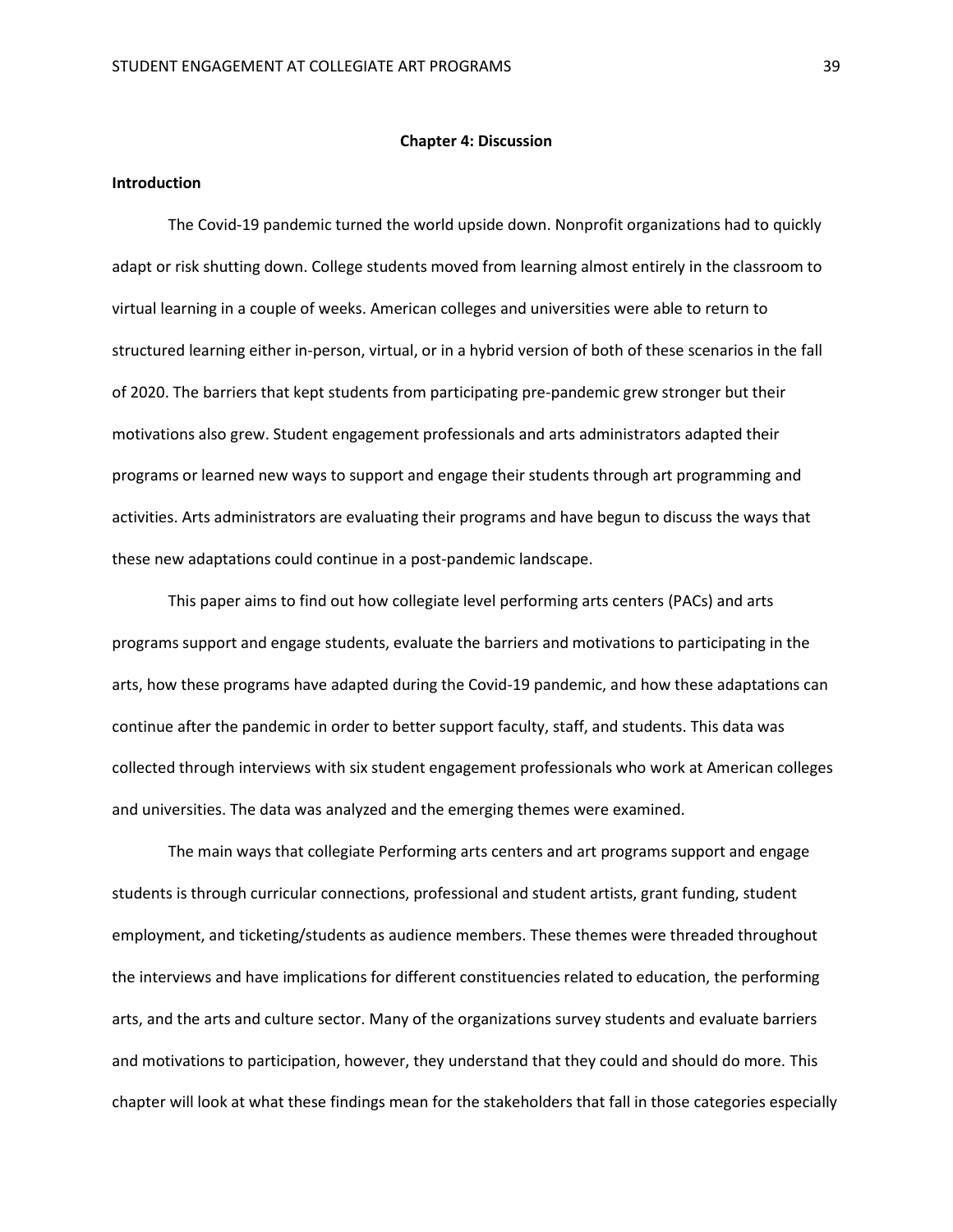college students, faculty, and staff. Alumni, perspective students, community members, and family and friends of students, nonprofit performing arts centers, arts organizations, community organizations and businesses, and K-12 schools can also gain benefits from these findings. These organizations have a large stake in attracting young adults to their venues and will depend on young people to fill their future audiences.

### **Implications for Education**

The title of this paper refers to student engagement in collegiate arts programs. The research had originally focused on performing arts centers located on college campuses, however, three of the arts administrators that were interviewed do not work at a performing arts center. This added an interesting perspective to the research. There are many college campuses around the country that do not have performing arts centers associated with their school. Art programs do not need to have a performing arts center in order to support and engage students. One of the main findings from my research is that student engagement programs were able to quickly and successfully adjust to restrictions put in place during the pandemic. Arts administrators were able to adapt their programs for students living on campus, remote learning, and hybrid- a mix of the two.

### *Adaptation and Innovation*

**Virtual Programming**. One thing the pandemic has shown us is that we can do a lot virtually. Artists do not need to set foot on campus to have meaningful interactions with students. You do not need plane tickets, hotel rooms, ground transportation, you do not even need a venue, all you need is a computer and a web camera. The arts administrators that participated in the interviews were adamant that live and in-person interaction is best; however, there may be benefits to continuing virtual or hybrid events. Artist were still able to visit classrooms through Zoom. Some lucky students were even able to learn from high profile artists that they never would have had access to before. For others, the cost and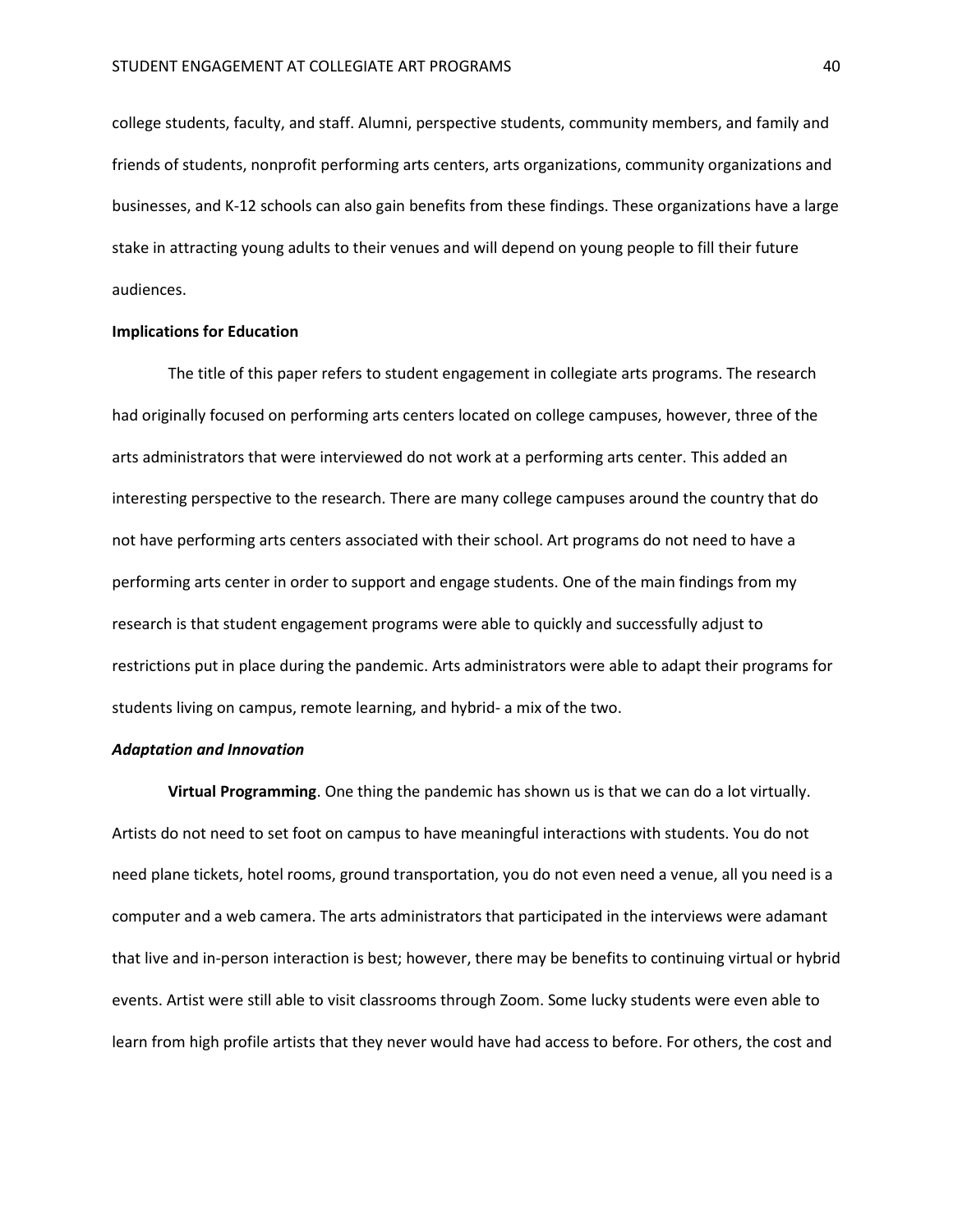simplicity of virtual artist visits made it valuable. These programs may be so pragmatic that arts administrators are beginning to discuss keeping them around for perpetuity.

Virtual programming has benefits for art department alumni and family and friends of current students who do not live in close proximity to campus. In the past, these constituents would not have access to student theater pieces and recitals, student organization events, and awards ceremonies if they were unable to travel to campus. Once the world regains some normalcy, it would be very beneficial to continue sharing student work virtually. This will enable art departments to stay incredibly connected with alumni, family, and friends. This might result in more donations into their department. There are many ways that virtual programming can benefit the community and other nonprofits. This will be discussed later.

### *Curricular Connections*

Another finding was that curricular connections were the most popular of the student engagement programs. This program includes masterclasses, workshops, residencies, or asking professors if they would like their class to take part in an event. Linking the arts to curriculum is an essential practice for performing arts centers. Curricular connections can create deeper learning when content areas are combined. As was mentioned in the literature review, this type of learning is more holistic and encompasses a student's heart, mind, body, and soul (DeWilde, 2019). It promotes collaboration and can also make learning fun.

It is important for arts administrators to make personal connections with faculty and staff. Instead of just sending out a promotional piece to departments, it is important to spell out how the art connects to the curriculum. This should be done as soon as an artist is booked and before the semester begins. That way professors are able to list it in their syllabus and completely integrate it into their class plans.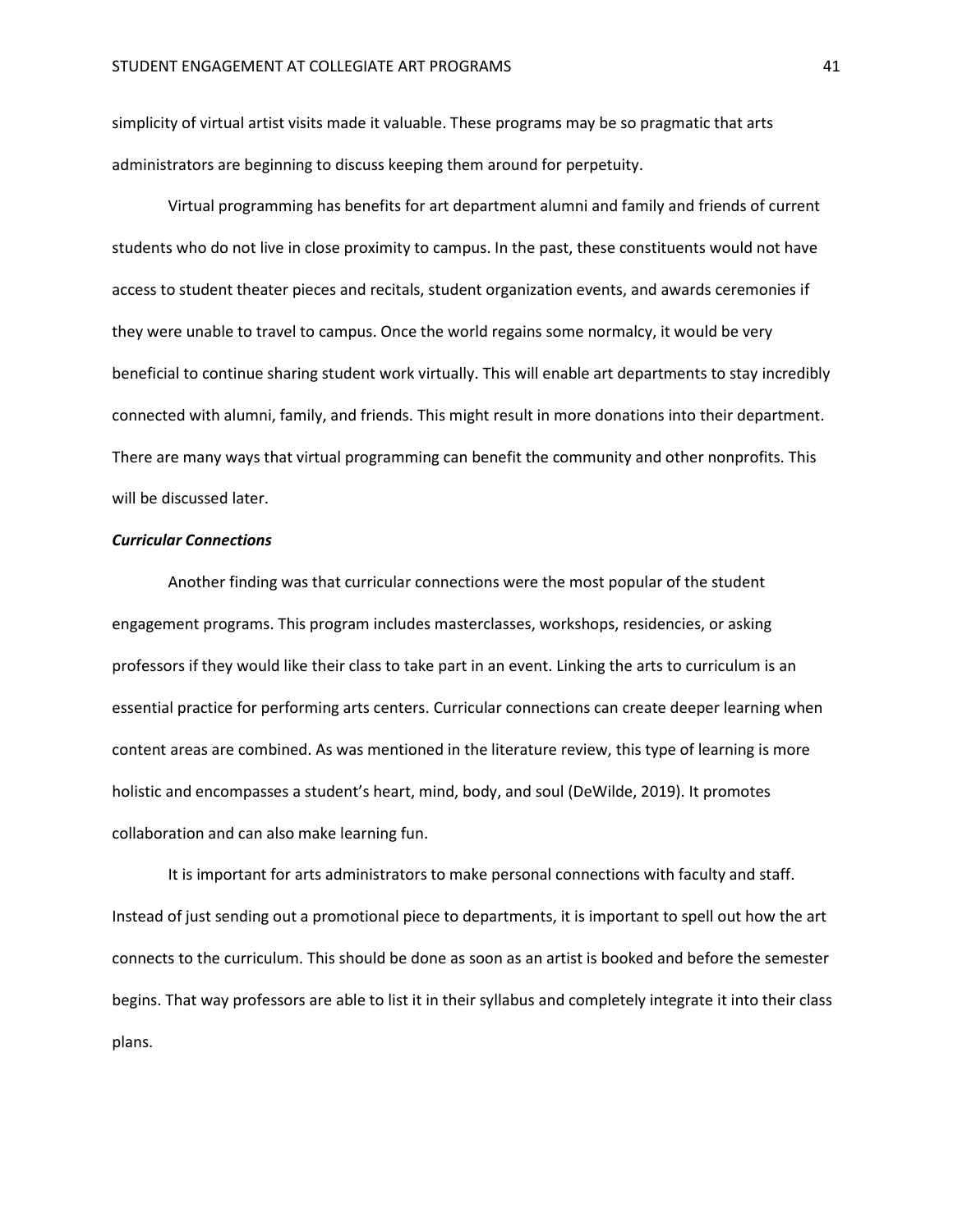Curricular connections are also a great way for students to become comfortable with the arts. Even if the artist is virtual, students are still able to discuss a performance they just saw with their classmates. Students may not be interested in taking part in the arts on their own. Requiring attendance at a performance or engaging artists in class can make the arts seem less intimidating especially when they get to share the experience with other students. This will give them a reason to be in the venue and they may enjoy it. So much so, that they decided to seek out new arts activities on their own.

### *Students as Audience Members*

Filling seats with students tends to be high on the list for many collegiate performing arts centers. However, they may not need to concentrate on strictly filling seats with a student audience. There is more to student engagement then student attendance numbers. It might not be worth it for performing arts centers to focus on filling seats with students, as this could be a waste of resources. High attendance rates may look good on paper but the students should come into the space organically. Events like an arts open houses, freshman orientation, or informal events would be a great start but they will need to feel welcome in the venues and lobbies.

The physical space is important. There should be room for students to interact with each other, study, or hang out between classes. Comfortable furniture and workstations can serve a dual purpose. Providing inviting and multipurpose spaces throughout the building and lobbies can have many benefits. Students can use these spaces to relax between classes, work on homework, or hang out with other students. Patrons can enjoy them while they are waiting to enter the theater or concert hall at night or enjoy food and beverage before the show or during intermission. These spaces can be shared during performances with a mix of students and patrons. This is also advertising to students that events take place in this building and they might just wonder if they should be attending those events.

Marketing to students is very different from marketing to the general public. They are constantly bombarded with advertising for campus events during their daily life on campus. A couple of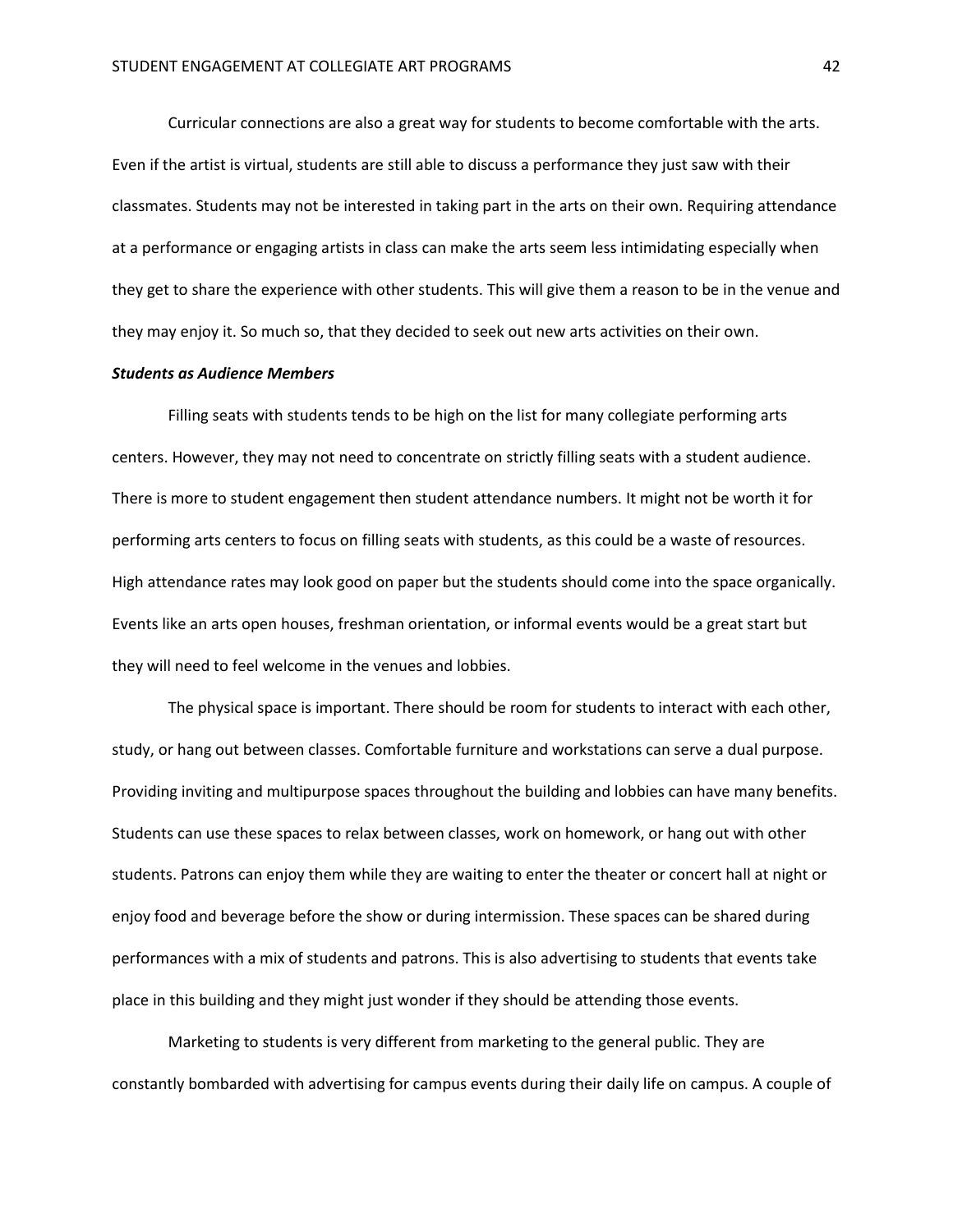the interview participants mentioned that students love watching other students and friends perform. When they are in the theater for a student performance, subtly advertise the other events that take place there. Marketing departments can also try harder to make the arts accessible to students who are not familiar with the different genres. Introductory YouTube videos to events like opera, chamber music, or ballet could make the arts seem less intimidating. These can be produced in house and feature students who major in music, dance, or theater.

Administrators should ask arts ambassadors, peer advisors, student workers, or students who already participate in arts activities to share what they love about the arts with other students. Most events have a playbill or include program notes and they can include many technical terms. Accessible and easy to understand program notes or maybe even a student version of a playbill that is advertised well in advance of the event could also make the arts seem more approachable.

Even though most ticket prices are free or reduced for students at university PACs, this could still be a barrier for students. Students still have a limited budget to work with and may not have support from parents or an on campus job. Academic departments could foot the ticket cost when performances are required for class or extra credit. Free and reduced ticketing are a necessity for motivating students to attend performances. This would completely eliminate the money barrier.

Now is a great time to reach out to students who may be missing interactions with other people. Many students are suffering from Zoom fatigue and want to be with other students in the flesh. Students who were first year students during the pandemic will be looking for ways to connect with people in person and build their social capital. This could be the time to really capture their attention. Collegiate performing arts centers could use this time to help alleviate feelings of loneliness and give students a way to de-stress and connect with each other.

It is important to look at campus-wide calendars to make sure that students are not being over programed. Collaborating with student activities and other campus organizations can eliminate this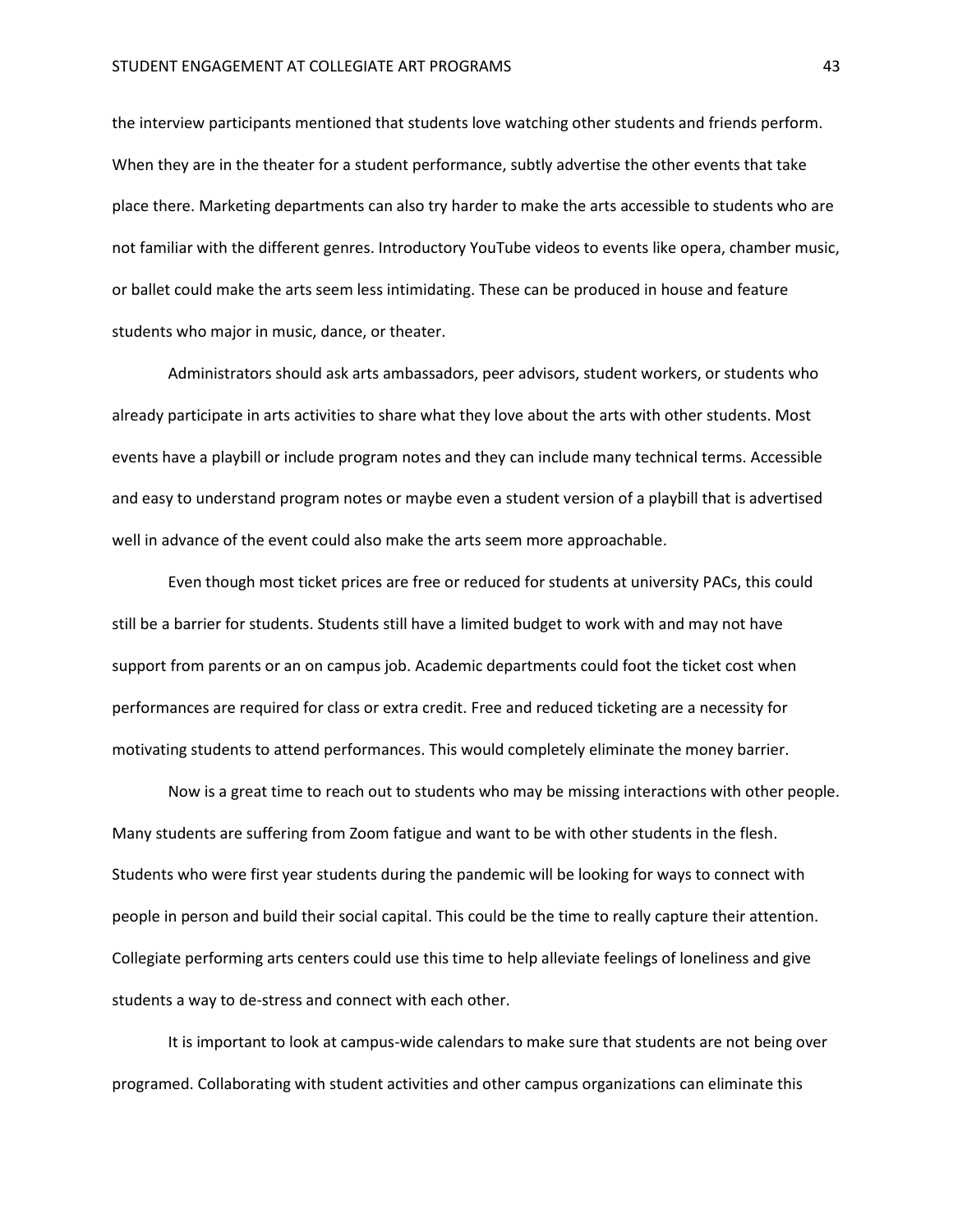problem. Workshops for students to create their own pieces of art or social hours that take place in the venues are fun events for young people. Collaborating with student health is a great way to provide alcohol free activities for the student body. It is up to arts administrators to understand their campus culture and decide if now is the time to reach out to students who have missed taking part in group activities.

It was surprising that arts open houses and freshman orientations were not mentioned more by the interview participants. These types of activities can get students in the door and familiar with the building soon after arriving on campus. Getting them in the space, giving tours, explaining how ticket discounts and voucher programs work, and advertising upcoming events can make them feel welcome and knowledgeable. This is also a perfect time to recruit student employees. Arts open houses are great ways to collaborate with the rest of the art departments. They should also be interested in recruiting students for plays, music ensembles, and getting an early introduction to students who may be interested in majoring or minoring in the arts. Inviting student art clubs and organizations to take part can legitimize these events when freshman and sophomores see that upperclassmen are interested in these activities.

### *Student Employment*

Another finding from my research is that collegiate performing arts centers are committed to investing in students. Working at a collegiate performing arts center may be many of student's first jobs. Student employment in the arts should be a holistic experience and one that could prepare them for a career in the arts. Students can learn project management, customer service, and how to be a part of a team. These are important skillsets no matter what profession they go into. They can also learn specific skills like working in a box office, stage management, production design, and even working with contracts or grants. Mentoring students should be an integral part of any student engagement program.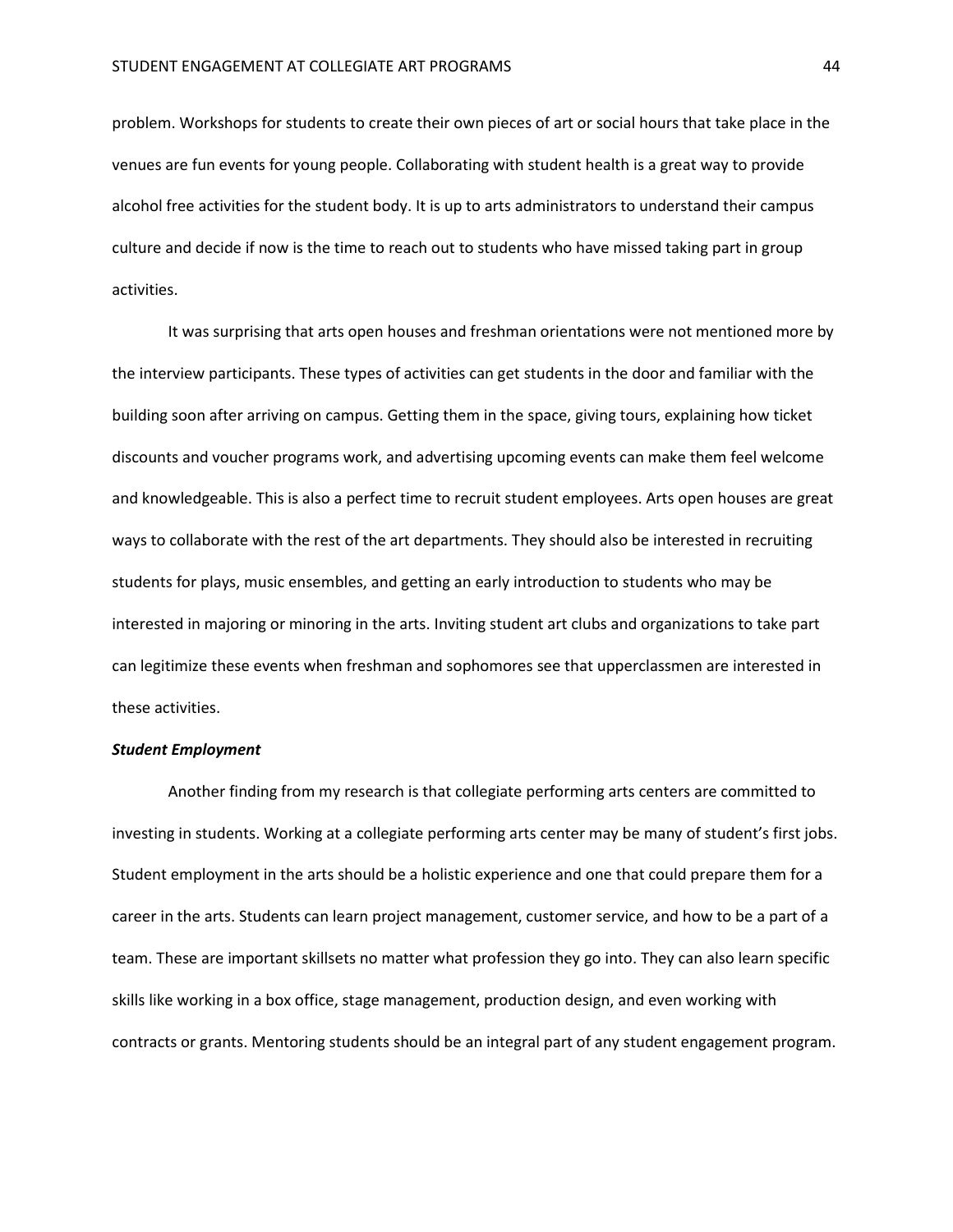### *Grant Funding*

Grant programs are another way that collegiate performing arts centers can invest in students. Giving students the freedom to create their own art and programing can be empowering. They can give students or student organizations the resources they need to create their own art or plan their own activities. It can teach students how to be producers, find funding, and how to report out their process. Grants can also encourage collaboration between faculty and students.

#### *Evaluation*

Including stakeholders such as students, faculty, and staff in planning and evaluation stages is integral to forming strong student engagement programs. Surveys, focus groups, and interviews with stakeholders should help design student engagement programs. It is important to meet with the art department chairs on a regular basis and include them when deciding on what artists to bring on campus or virtually. This will give them a voice and hopefully encourage them to take part in the events or require their students to attend the performances. Student employees, arts ambassadors, and peer advisors can also serve as the organizations' "boots on the ground" by finding out what might be holding other students back from participating.

In addition to surveys, interviews, focus groups, and other evaluation methods, student engagement programs should build their participation toolkits. The WolfBrown study, the IAP2 Spectrum of Public Participation, and the Wallace Foundation infographic are great examples of this. The IAP2 Spectrum is an especially helpful tool. It can be applied to collaborating with faculty and seeking participation with students. It is important to note that it is a scale. PACs can choose whichever level fits them best and move along the spectrum as they build their program. The more the public, faculty, staff, and students in this case, are invested in the process the more willing they will be to participate. It is essential for nonprofit organizations to include stakeholders in the planning process. There is more work to be done on gathering information from students on the barriers and motivations to arts participation.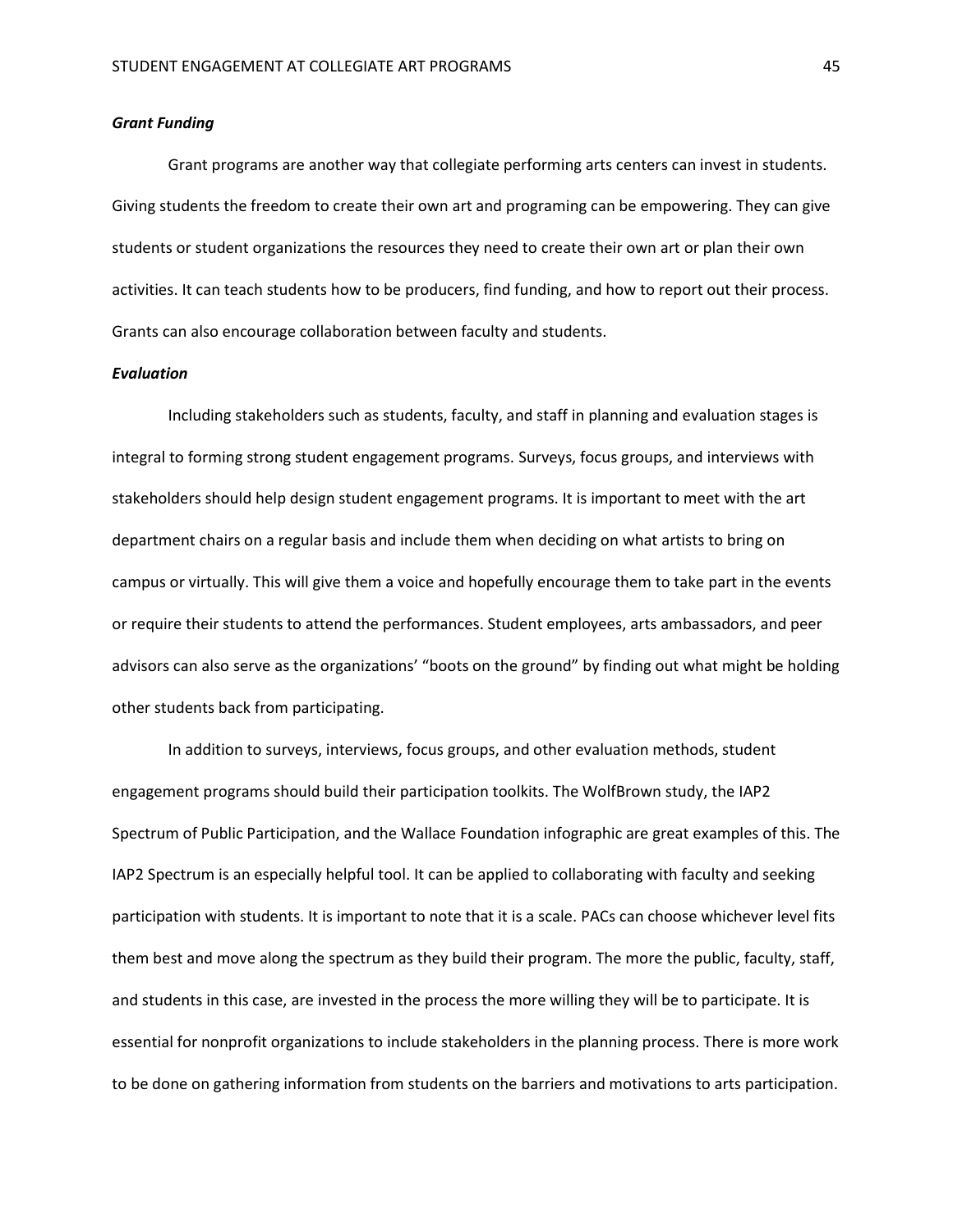Consulting and involving students more in this process can lead to better information that PACs can use to lower barriers. Including evaluation into your organization will build stronger programs and it should be included in any art administrator's toolkit.

### **Implications for Practice (NPOs, foundations, other fields)**

### *Investing in Students*

Investing in student engagement programs can be beneficial to nonprofit performing arts centers not associated with colleges and universities. Creating young arts enthusiasts is advantageous to all arts organizations. A problem unique to university programs is that once you have engaged students in your program, they graduate and often move out of state. However, it is good for the nonprofit arts sector as a whole if students begin to love the arts before they leave college since research shows that highly educated people are more willing to participate in the arts (National Endowment for the Arts, 2015) and early arts participation leads to more participation later in life (Harland & Kinder, 1995). Collegiate performing arts centers have an obligation to create positive opportunities for arts engagement from kindergarten through college graduation.

It was not a significant focus of this research, but collegiate performing arts centers are important supporters of arts programming in K-12 classrooms. Almost all of the organizations highlighted in this research connect with local private or public elementary, middle, and high schools. Research in the literature review showed that young adults are more likely to participate in arts activities if they are familiar with the arts or have had interactions with the arts early in life. Collegiate performing arts centers have a large role in creating a pipeline of arts participation starting with kindergarteners. Arts experiences such as field trips and artist class visits can be life changing. It is possible that visits such as these, early in life, could allow older students to become more comfortable with the arts and arts programming. Discounted tickets, innovations in virtual programming, and subsidized transportation can help low income schools receive the same opportunities as private or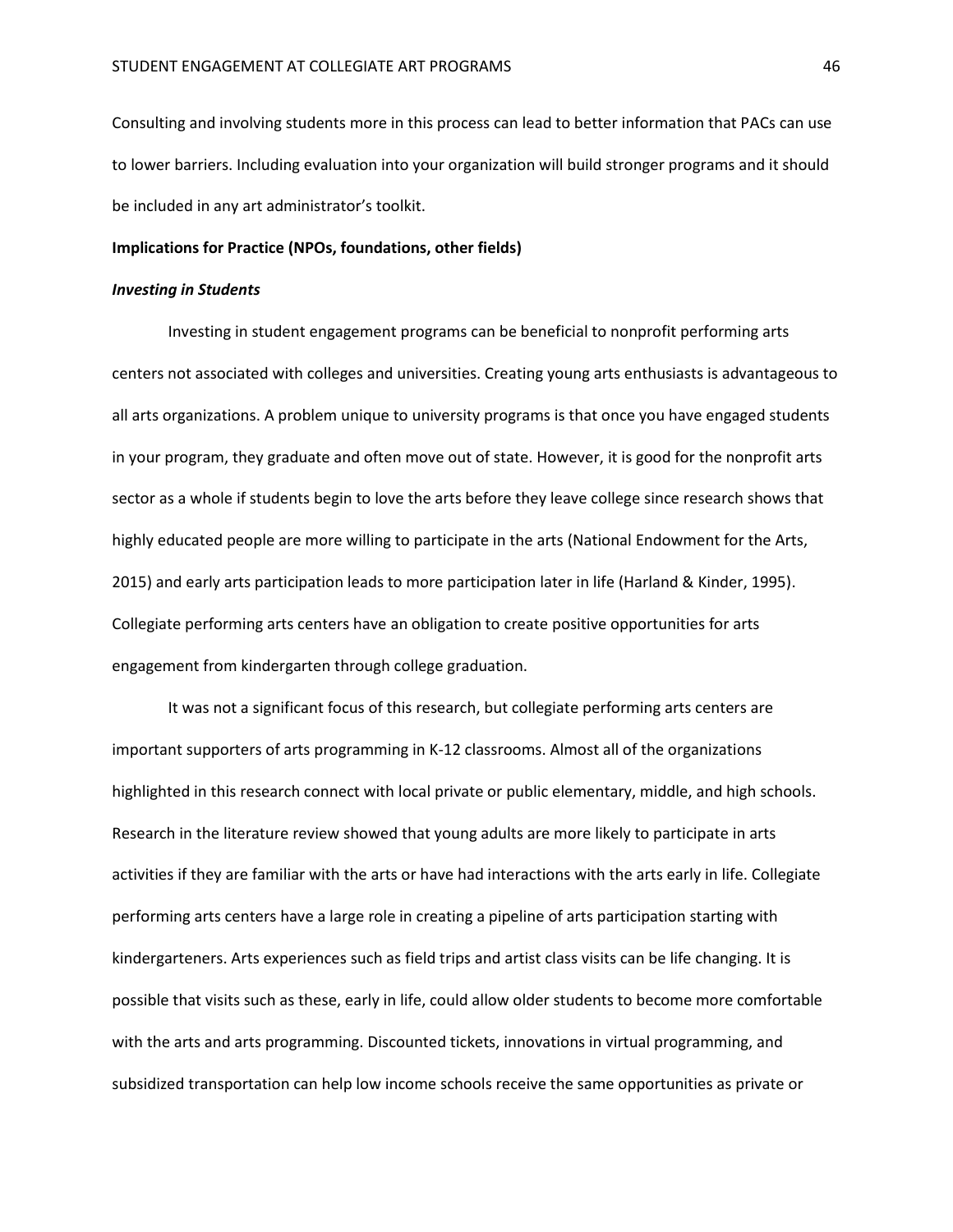well-funded public schools. Investing in students in grades K-12 can provide meaningful and transformative experiences that can lead to greater arts involvement later in life.

Vouchers were another program that can benefit off-campus nonprofit performing arts centers and for-profit venues. Providing students with either paper vouchers or reimbursing them for arts experiences also contributes to young adults becoming arts enthusiasts. Visits to local theaters, art galleries, jazz clubs, and music festivals allow students to become more familiar with the arts. In addition, it supports the local economy. Arts administrators should work with these organizations to secure discounts or even free tickets to make this program more budget friendly. Universities could set up a grant or endowment for students to pull money in order to cover the cost of ticket price. This would also entice students to venture out into the community and attend performances at other local performing arts venues.

### **Implications for Communities and Other Stakeholders**

Virtual programming is here to stay. Nothing beats live and in-person performance and activities but virtual programming is still a good option if in-person is not possible. The arts administrators that took part in the interviews are all planning to continue some virtual performance or artist visits in the future. This can have significant benefits for the stakeholders outside of the faculty and students directly impacted by student engagement programs.

Hopefully, many performing arts centers will integrate virtual programing into their seasons regularly. Giving people the option to watch virtually could change the way we participate in the arts. This is not a bad thing. This can greatly benefit older patrons who feel unsafe driving at night, who may be homebound, or confined due to illness. Virtual programming should be very attractive to residential living facilities, retirement communities, or schools who may have funding and transportation problems. Alumni, family and friends of students, and even prospective students could watch virtual student performances no matter where they are located. In the past, many of these stakeholders have been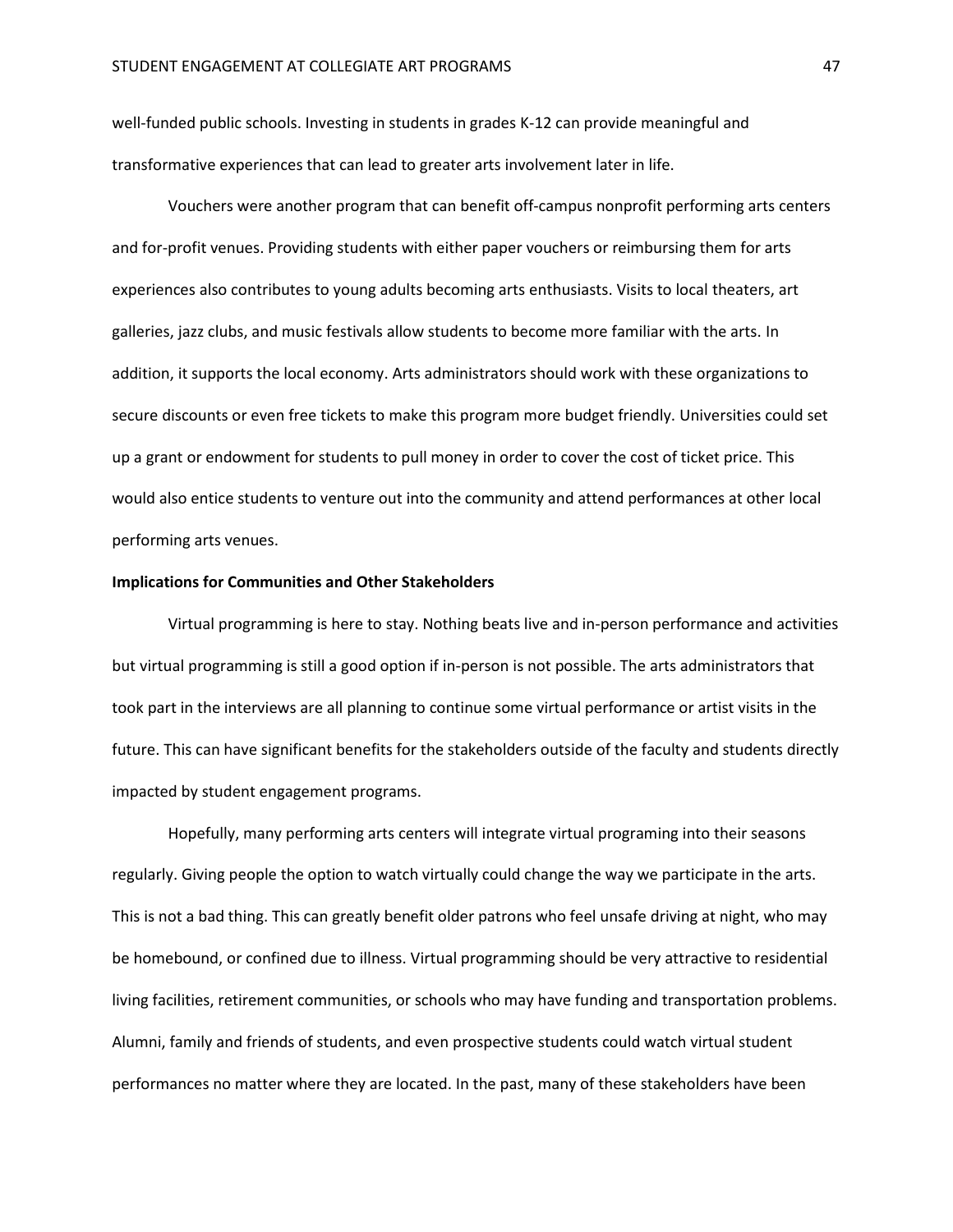unable to take part in student work and arts programing due to the travel it would involve. This opens up new opportunities for students to share their work with people from around the world.

### **Implications for Research**

There are many nonprofit organizations that are working to identify issues with participation in the arts such as the National Endowment for the Arts and The Wallace Foundation. They have sponsored numerous studies focused on what motivates the general public to participate in arts activities and the ways to lower barriers to participation. There is research that shows that highly educated people are stronger supporters of the arts but there is not really an explanation of why. More research is needed to see exactly how college students spend their time and how they choose what activities to participate in. Individual universities should commission research projects and surveys to understand their own campus culture.

### *Future Research*

During the interview process, it became clear that this project would be an in-depth examination of six collegiate performing arts centers and art programs and how they adapted to the pandemic. This method has many benefits due to the rich qualitative data, however, it cannot be used as a generalization of all collegiate level art organizations. In the near future, a mixed methods survey of qualitative and quantitative data would be highly beneficial in order to have a full picture of how collegiate level art organizations adapted their student engagement programs, how they identify barriers and motivations to the arts, and what innovations or adaptations they will continue after the pandemic. It would also be interesting to survey students directly at a wide range of schools to see their view of student engagement programs, the barriers they face, how they would like to be supported through the arts, and how these programs can adapt to better suit their lifestyle.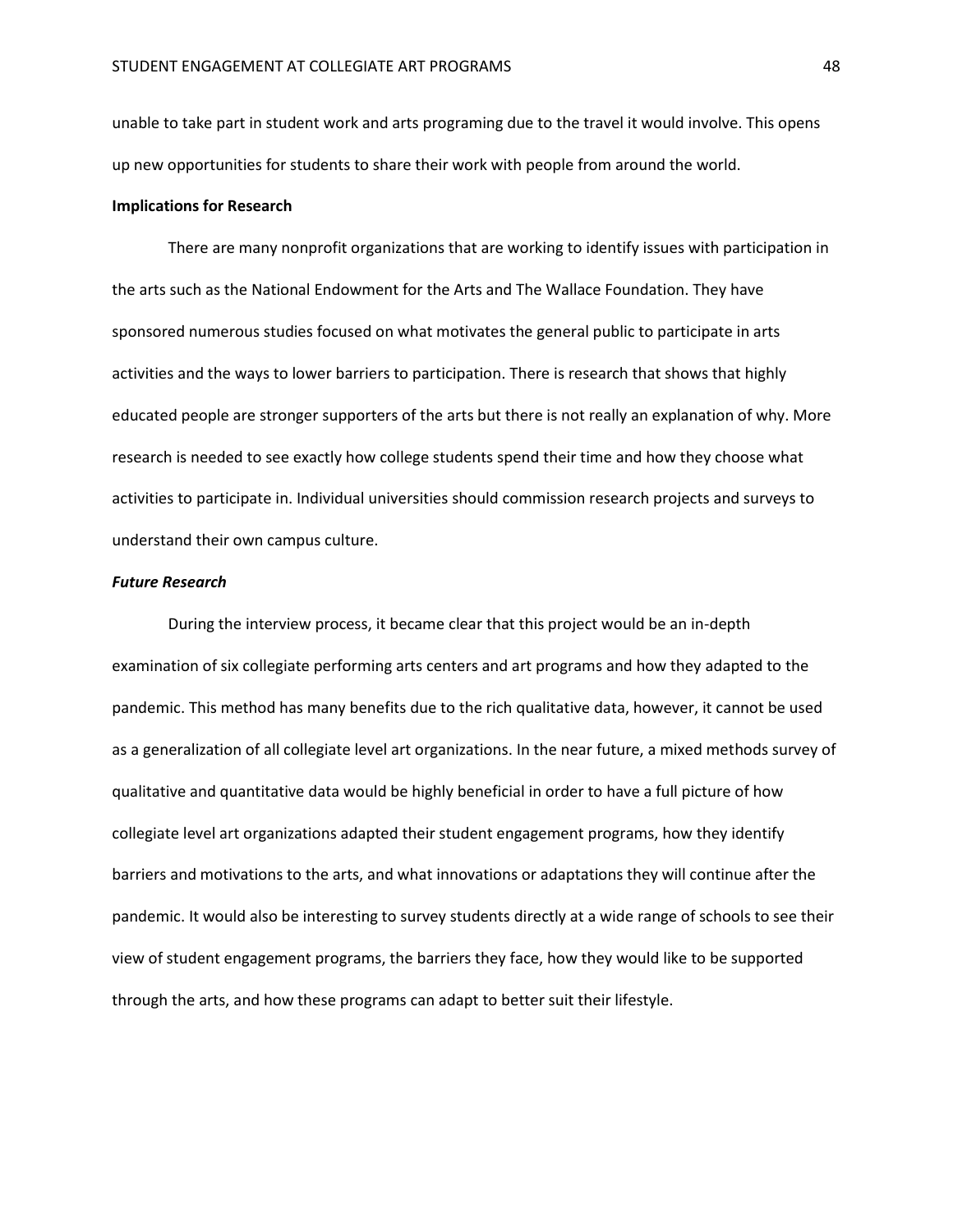### **Conclusion**

The focus of this research was to observe the ways that collegiate level performing arts centers and university art programs support and engage students and how these programs have adapted during a global pandemic. Supporting and engaging young people is an important part of building future audiences. This study found that the organizations that took part have successfully pivoted their programs and will continue to use many of their innovations after the pandemic. Even if an organization did not adapt their program during the pandemic, they can still use some of these examples in the future. The research found that the participants mainly use surveys to identify barriers and motivations to participation in the arts; however, they do not measure these regularly. The arts administrators know that there is room for improvement here. Not only do these findings contribute to the many stakeholders listed above but they also contribute to the nonprofit sector as a whole. If college students have positive arts experiences leading up to and during their time on campus they might be more willing to be arts enthusiasts after graduation. This will be integral to nonprofit performing arts centers who will need to recover in the years following the Covid-19 pandemic. This research shows that there are many ways that student engagement programs were able to adapt to significant restrictions on how they could operate. It is important to celebrate these triumphs.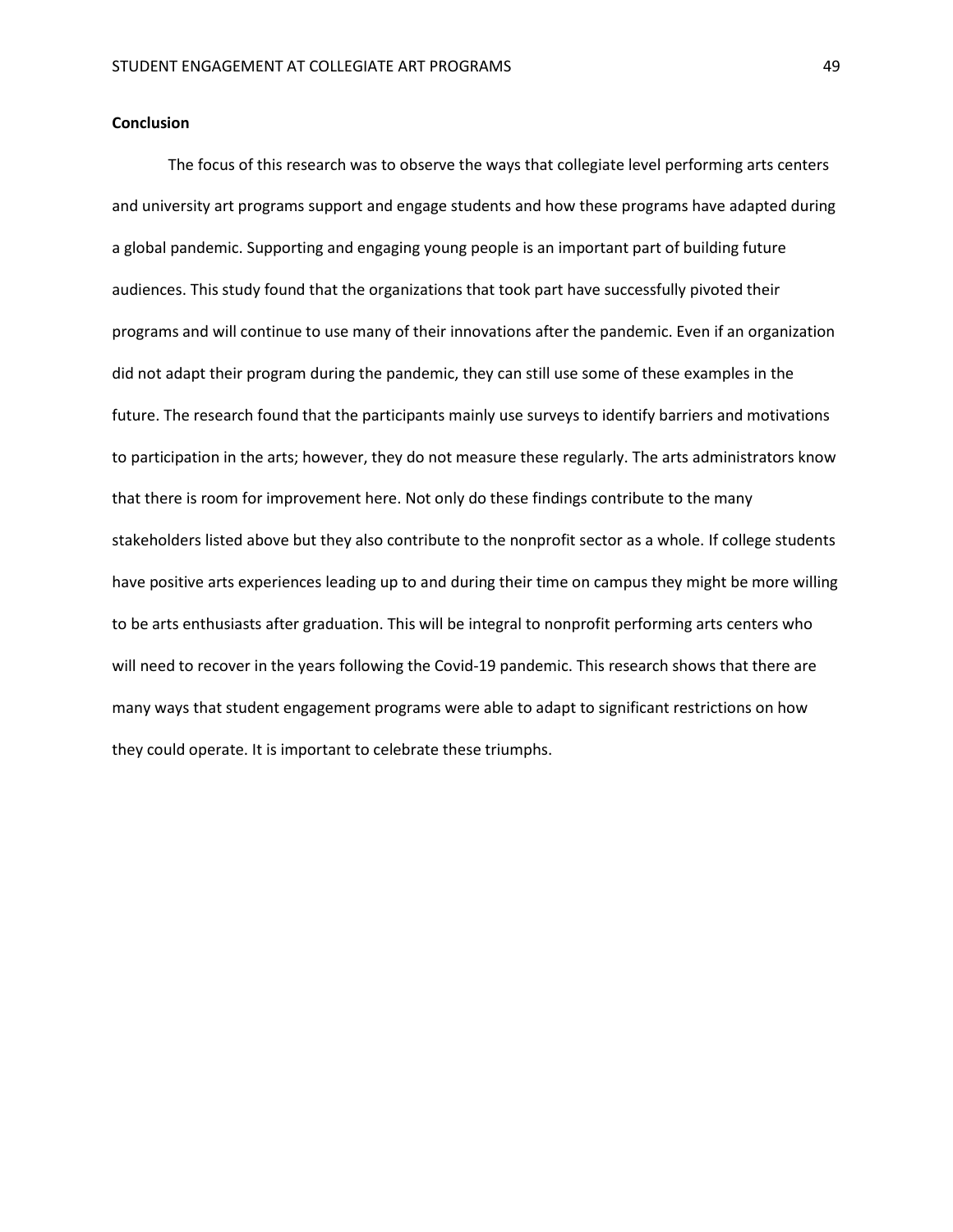### **References**

- Baxter Magolda, M.B. (1992). Cocurricular influences on college students' intellectual development. *Journal of College Student Development, 33(3),* 203–213.
- Brown, A.S. & Tepper, S.J. (2012). Placing the arts at the heart of the creative campus: A white paper taking stock of the creative campus innovations grant program. *Association of Performing Arts Presenters*.

[https://ah.sonoma.edu/sites/ah/files/placing\\_the\\_arts\\_at\\_the\\_heart\\_of\\_the\\_creative\\_campus.pdf](https://ah.sonoma.edu/sites/ah/files/placing_the_arts_at_the_heart_of_the_creative_campus.pdf)

- Brown, M. & Hale, K. (2014). *Applied research methods in public and nonprofit organizations*. San Francisco, CA: Jossey-Bass.
- Carter, M. A. (2019). Preface. In Dwyer, C., Weston-Sementelli, J., Lewis C.K., & Hiebert-Larson, J. Why we engage: Attending, creating, and performing art. *National Endowment for the Arts.* [https://www.arts.gov/sites/default/files/Why-We-Engage-0920\\_0.pdf](https://www.arts.gov/sites/default/files/Why-We-Engage-0920_0.pdf)
- Clifford, J. (2013). Foreword. In Flober, J. & Brown, A., Engaging next generation audiences: A study of college student preferences to the arts. *WolfBrown* & *Hopkins Center for the Arts at Dartmouth College.* [http://media.dartmouth.edu/~hop/Case\\_Studies\\_in\\_Student\\_Engagement\\_Full\\_Report.pdf](http://media.dartmouth.edu/~hop/Case_Studies_in_Student_Engagement_Full_Report.pdf)

DeWilde, J. (2019). 5 ways to make cross-curricular connections. *The Art of Education University.* Retrieved from [https://theartofeducation.edu/2019/09/10/5-ways-to-make-cross-curricular](https://theartofeducation.edu/2019/09/10/5-ways-to-make-cross-curricular-connections/)[connections/](https://theartofeducation.edu/2019/09/10/5-ways-to-make-cross-curricular-connections/)

- Dimock, M. (2019). Defining generations: Where Millennials end and Generation Z begins. *Pew Research Center*. Retrieved fro[m https://www.pewresearch.org/fact-tank/2019/01/17/where-millennials-end](https://www.pewresearch.org/fact-tank/2019/01/17/where-millennials-end-and-generation-z-begins/)[and-generation-z-begins/](https://www.pewresearch.org/fact-tank/2019/01/17/where-millennials-end-and-generation-z-begins/)
- Dwyer, C., Weston-Sementelli, J., Lewis C.K., & Hiebert-Larson, J. (2019). Why we engage: Attending, creating, and performing art. *National Endowment for the Arts.*

[https://www.arts.gov/sites/default/files/Why-We-Engage-0920\\_0.pdf](https://www.arts.gov/sites/default/files/Why-We-Engage-0920_0.pdf)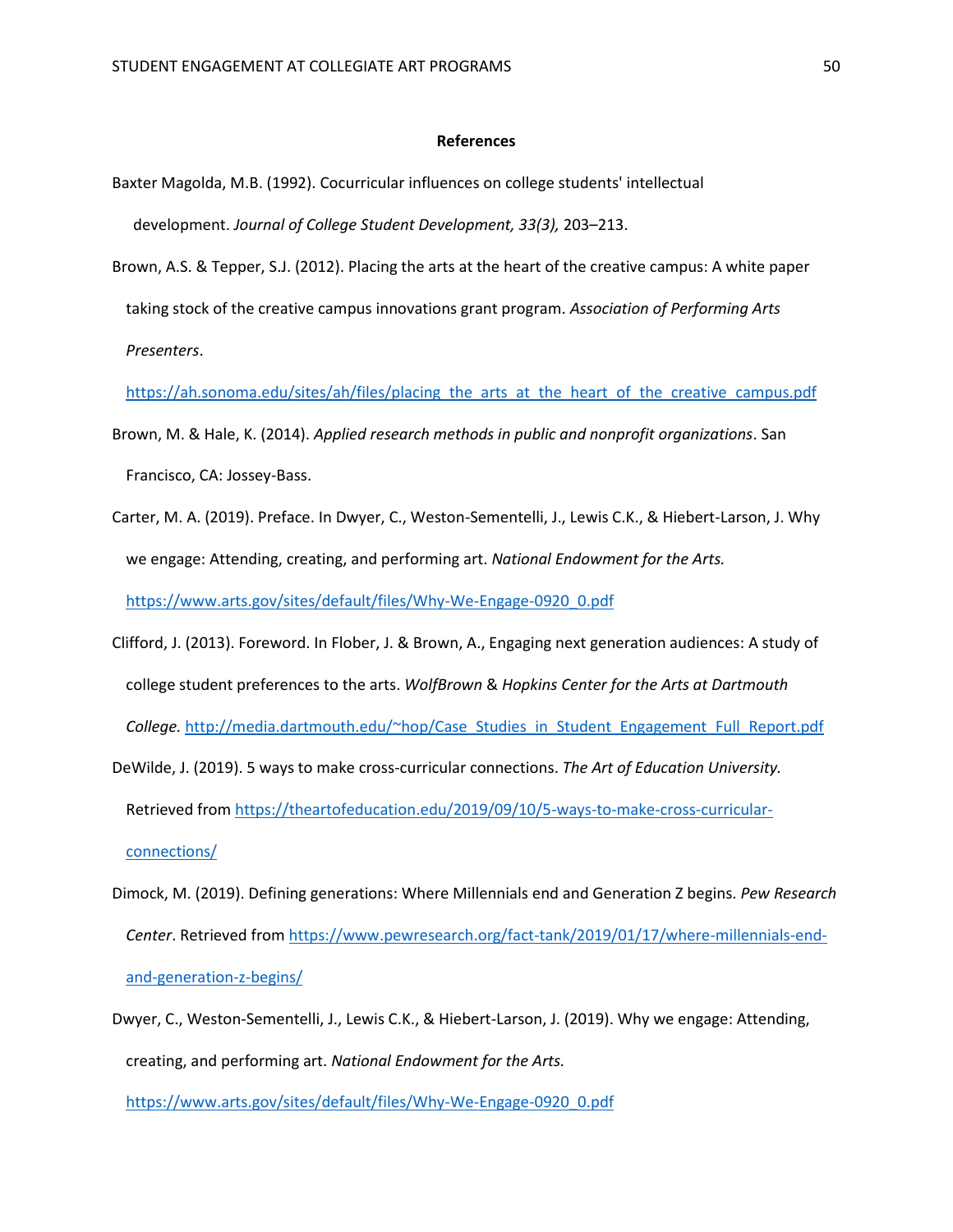Eisner, E. (2002). *The arts and the creation of mind*. Harrisonburg, VA: R.R. Donnelley & Sons.

Floberg, J. & Brown, A. (2013). Engaging next generation audiences: A study of college student preferences towards music and the performing arts. *WolfBrown* & *Hopkins Center for the Arts at Dartmouth College.* 

[http://media.dartmouth.edu/~hop/Case\\_Studies\\_in\\_Student\\_Engagement\\_Full\\_Report.pdf](http://media.dartmouth.edu/~hop/Case_Studies_in_Student_Engagement_Full_Report.pdf)

- Florida, R. & Seman, M. (2020). Lost art: Measuring Covid-19's devastating impact on America's creative economy. *Brookings*. Retrieved from [https://www.brookings.edu/research/lost-art-measuring-covid-](https://www.brookings.edu/research/lost-art-measuring-covid-19s-devastating-impact-on-americas-creative-economy/)[19s-devastating-impact-on-americas-creative-economy/](https://www.brookings.edu/research/lost-art-measuring-covid-19s-devastating-impact-on-americas-creative-economy/)
- Gioia, D. (2008). The transformative power of art. *Association of American Colleges & Universities. 94*(1) [https://www.aacu.org/publications-research/periodicals/transformative-power](https://www.aacu.org/publications-research/periodicals/transformative-power-art#:~:text=The%20real%20purpose%20of%20arts,lives%20in%20a%20free%20society.&text=I%20have%20seen%20firsthand%20the,even%20in%20society%20at%20large)
	- [art#:~:text=The%20real%20purpose%20of%20arts,lives%20in%20a%20free%20society.&text=I%20hav](https://www.aacu.org/publications-research/periodicals/transformative-power-art#:~:text=The%20real%20purpose%20of%20arts,lives%20in%20a%20free%20society.&text=I%20have%20seen%20firsthand%20the,even%20in%20society%20at%20large) [e%20seen%20firsthand%20the,even%20in%20society%20at%20large.](https://www.aacu.org/publications-research/periodicals/transformative-power-art#:~:text=The%20real%20purpose%20of%20arts,lives%20in%20a%20free%20society.&text=I%20have%20seen%20firsthand%20the,even%20in%20society%20at%20large)
- Guibert, G. & Hyde, I. (2021, January 4). Analysis: COVID-19's impacts on arts and culture. *Argonne National Laboratory*. [https://www.arts.gov/sites/default/files/COVID-Outlook-Week-of-1.4.2021](https://www.arts.gov/sites/default/files/COVID-Outlook-Week-of-1.4.2021-revised.pdf) [revised.pdf](https://www.arts.gov/sites/default/files/COVID-Outlook-Week-of-1.4.2021-revised.pdf)
- Hale, J.S. & Woronkowicz, J. (2019). Evaluating a university's investment in arts programming on student arts participation. *Cultural Trends*. *28(5),* 1-13. <https://doi.org/10.1080/09548963.2019.1679993>
- Harland, J. & Kinder, K. (1995). Buzzes and barriers: Young people's attitudes to participation in the arts. *Children & Society, 9*(4), 15-31.<https://doi.org/10.1111/j.1099-0860.1995.tb00300.x>
- Henley, L.D. (2017). Managing performing arts centers in a university setting. In P.D. Lambert & R. Williams (Eds.), *Performing Arts Center Management*, 163-180. New York, NY: Routledge.
- International Association for Public Participation*.* (2018) IAP2 spectrum of public participation.

[infographic]. Retrieved from

[https://cdn.ymaws.com/www.iap2.org/resource/resmgr/pillars/Spectrum\\_8.5x11\\_Print.pdf](https://cdn.ymaws.com/www.iap2.org/resource/resmgr/pillars/Spectrum_8.5x11_Print.pdf)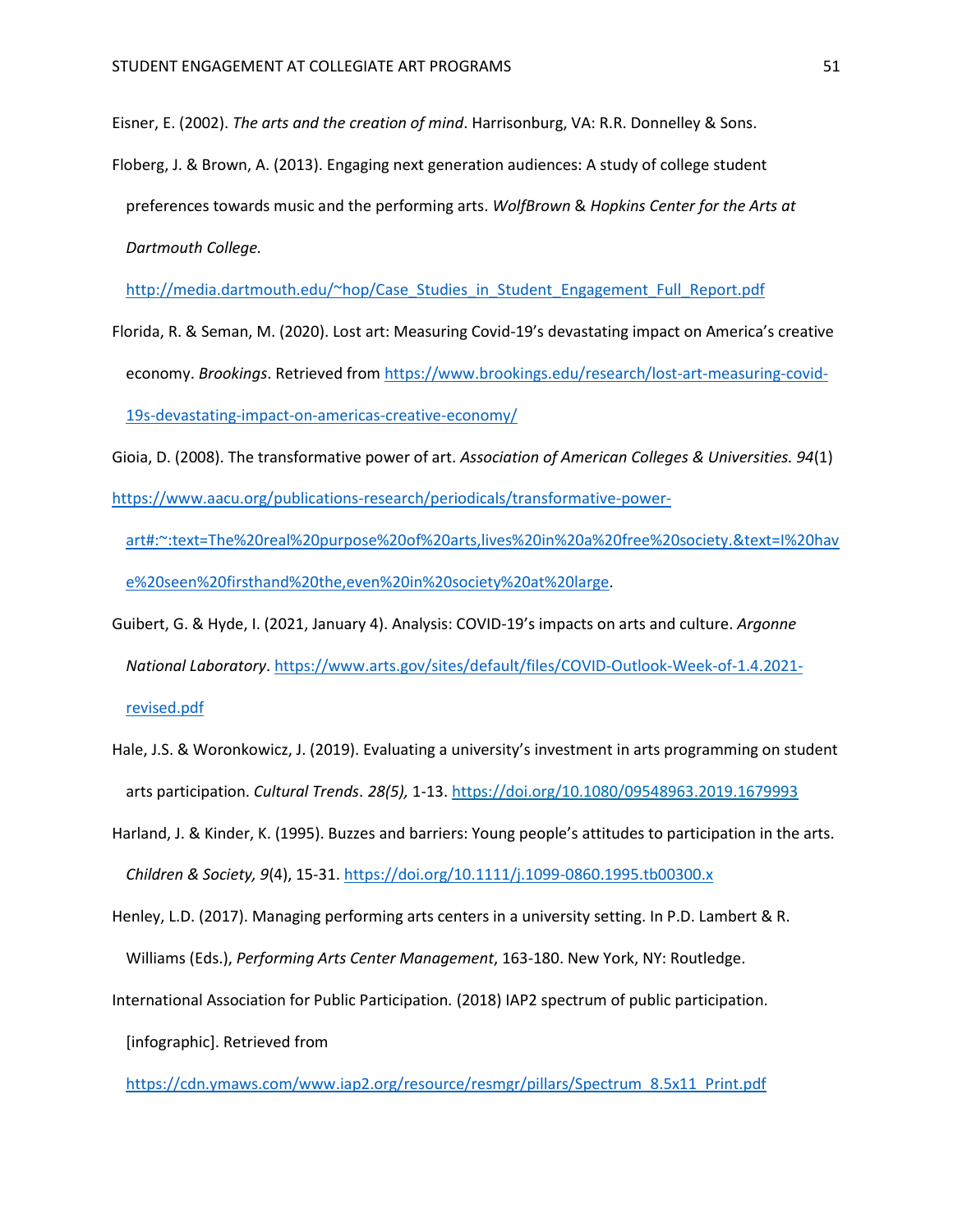- Johnston, D. (2020). The power of proximity and the theatre of touch: what losing live audiences may mean for theatre. *The Conversation*. [https://theconversation.com/the-power-of-proximity-and-the](https://theconversation.com/the-power-of-proximity-and-the-theatre-of-touch-what-losing-live-audiences-may-mean-for-theatre-133515)[theatre-of-touch-what-losing-live-audiences-may-mean-for-theatre-133515](https://theconversation.com/the-power-of-proximity-and-the-theatre-of-touch-what-losing-live-audiences-may-mean-for-theatre-133515)
- Kassel, Paul. (2020). Arts leadership strategies during a national crisis. [PDF] *The International Council of Fine Arts Deans.*

[https://icfad.memberclicks.net/assets/2020/Arts%20Leadership%20Strategies%20During%20a%20Nat](https://icfad.memberclicks.net/assets/2020/Arts%20Leadership%20Strategies%20During%20a%20National%20Crisis.pdf) [ional%20Crisis.pdf](https://icfad.memberclicks.net/assets/2020/Arts%20Leadership%20Strategies%20During%20a%20National%20Crisis.pdf)

Keeney, K.P. (2019). Reimagining the academic performing arts center: Supporting global students and institutions. *American Journal of Arts Management, 7*(1)

<http://www.artsmanagementjournal.com/volume-7---2019.php>

- Mages, W.K. (2020). Perseverance, performance, and pedagogy in the pandemic: The power of storytelling in face-to-face and virtual learning environments. *Online Journal for Research and Education*, *14 <https://journal.ph-noe.ac.at/index.php/resource/article/view/958>*
- Mahoney, M. (1970). *The arts on campus: The necessity for change.* Greenwich, CT: The New York Graphic Society.
- Melega, L. (2015). What are general education courses? *Study.com.* Retrieved from <https://study.com/academy/popular/what-are-general-education-courses.html>
- Montelongo, R. (2002). Student participation in college student organizations: A review of literature. *Journal of the Student Personnel Association at Indiana University*, 50-63.

<https://scholarworks.iu.edu/journals/index.php/jiuspa/article/view/4617>

Morrison, J. (1973). *The rise of the arts on the American campus.* McGraw-Hill.

National Endowment for the Arts. (2015). A decade of arts engagement: Findings from the survey of

public participation in the arts, 2002-2012. [https://www.arts.gov/sites/default/files/2012-sppa-](https://www.arts.gov/sites/default/files/2012-sppa-jan2015-rev.pdf#page=76)

[jan2015-rev.pdf#page=76](https://www.arts.gov/sites/default/files/2012-sppa-jan2015-rev.pdf#page=76)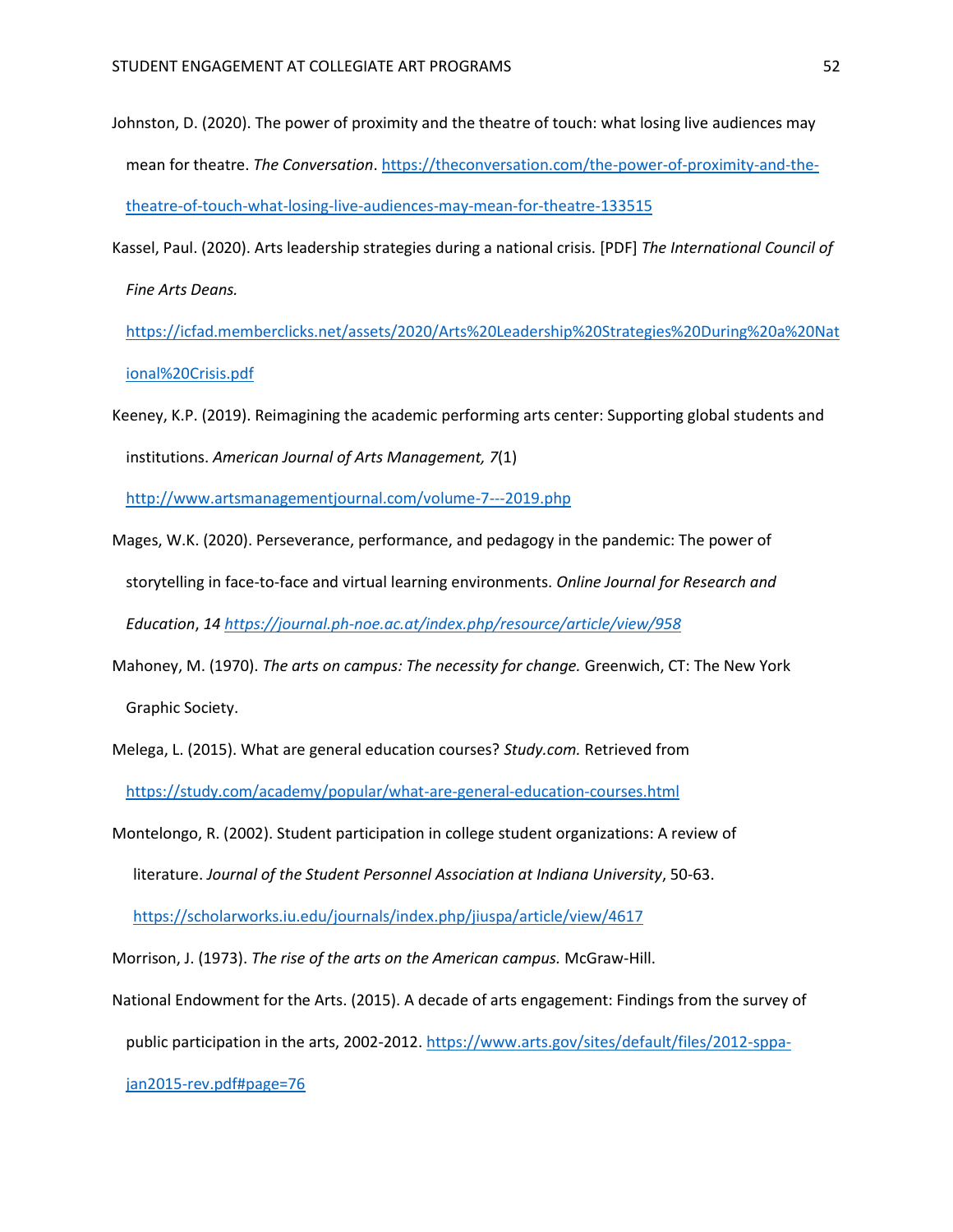Ostrower, F. (2020). Millennials are not a monolith: Experiences from one group of performing arts organizations' audience-building efforts. *Wallace Foundation*.

<https://www.wallacefoundation.org/knowledge-center/pages/millennials-are-not-a-monolith.aspx>

- Oxtoby, D. (2012). The place of the arts in a liberal education. *Association of American Colleges & Universities. 98*(2) [https://www.aacu.org/publications-research/periodicals/place-arts-liberal](https://www.aacu.org/publications-research/periodicals/place-arts-liberal-education)[education](https://www.aacu.org/publications-research/periodicals/place-arts-liberal-education)
- Parker, K. & Igielnik, R. (2020, May 14). On the cusp of adulthood and facing an uncertain future: What we know about Gen Z so far. *Pew Research Center*[. https://www.pewsocialtrends.org/essay/on-the](https://www.pewsocialtrends.org/essay/on-the-cusp-of-adulthood-and-facing-an-uncertain-future-what-we-know-about-gen-z-so-far/)[cusp-of-adulthood-and-facing-an-uncertain-future-what-we-know-about-gen-z-so-far/](https://www.pewsocialtrends.org/essay/on-the-cusp-of-adulthood-and-facing-an-uncertain-future-what-we-know-about-gen-z-so-far/)
- Putnam, R. (2000). *Bowling alone.* New York, NY: Simon & Schuster
- Stern, M.J. (2011). Age and arts participation: A case against demographic destiny. *National Endowment for the Arts*. <https://www.arts.gov/sites/default/files/2008-SPPA-Age.pdf>
- Tait, R., Kail, A., Shea, J., McLeod, R., Pritchard, N., & Asif, F. (2019). How can we engage more young people in arts and culture? *NPC*[. https://www.thinknpc.org/wp-content/uploads/2019/08/Arts-](https://www.thinknpc.org/wp-content/uploads/2019/08/Arts-Engagement-Report-2019-web.pdf)[Engagement-Report-2019-web.pdf](https://www.thinknpc.org/wp-content/uploads/2019/08/Arts-Engagement-Report-2019-web.pdf)
- U.S. Bureau of Labor Statistics. (2016). *Time use survey – charts by topic: Students, 2011-2015* [Pie Chart]. Retrieved from<https://www.bls.gov/tus/charts/students.htm>
- Wallace Foundation. (2014). Nine effective practices for building audiences for the arts. [infographic]. Retrieved from [https://www.wallacefoundation.org/knowledge-center/Documents/Road-To-Results-](https://www.wallacefoundation.org/knowledge-center/Documents/Road-To-Results-Infographic.pdf)[Infographic.pdf](https://www.wallacefoundation.org/knowledge-center/Documents/Road-To-Results-Infographic.pdf)
- Wiederhold, B. (2020). Connecting through technology during the Coronavirus disease 2019 pandemic: Avoiding "Zoom fatigue." *Cyberpsychology, Behavior, and Social Networking*, *23*(7), 437-438. <https://www.liebertpub.com/doi/pdfplus/10.1089/cyber.2020.29188.bkw>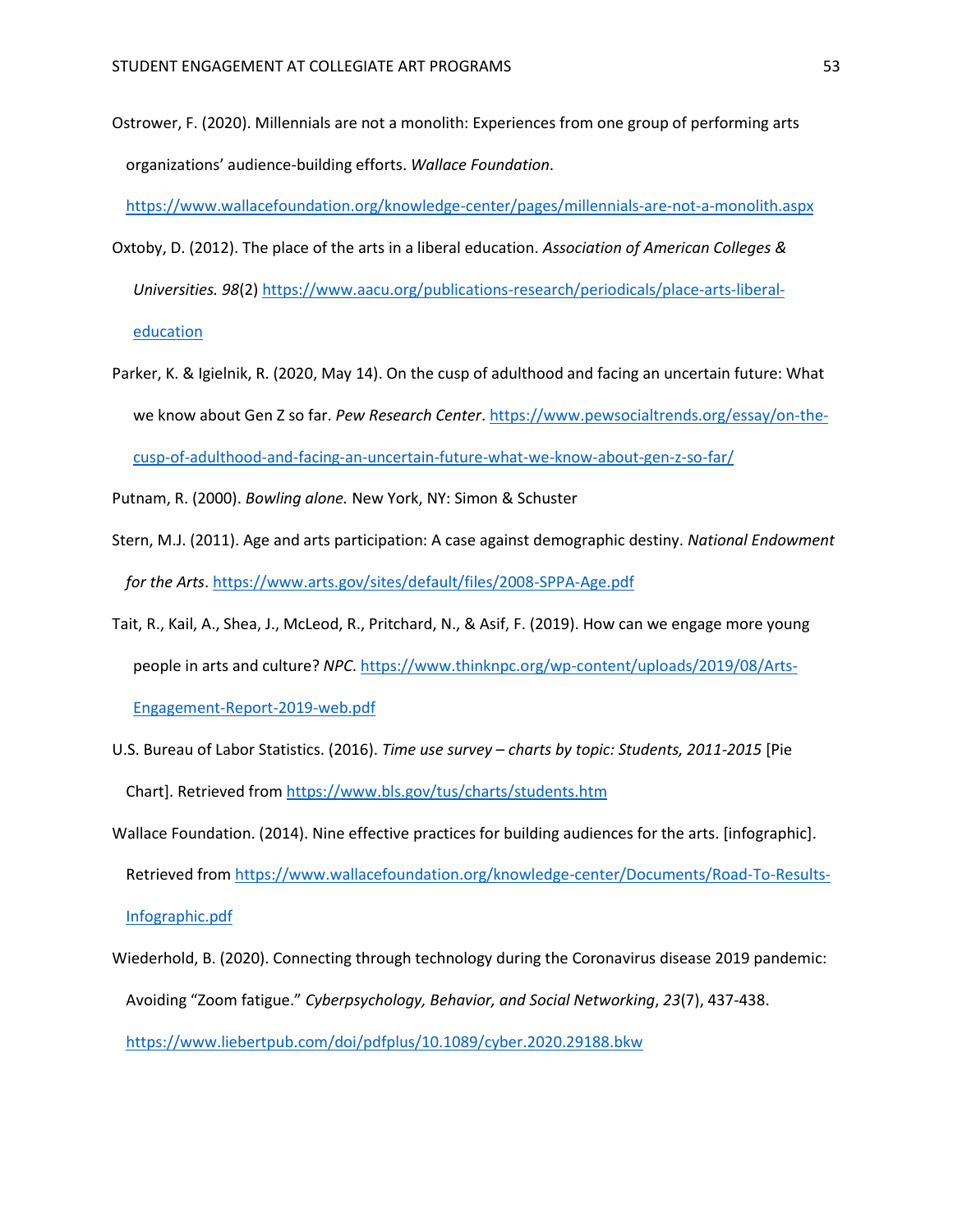Woodson, S.E. (2004). Creating an educational theatre program for the twenty-first century. *Arts* 

*Education Policy Review. 105*(4), 25-30. <https://doi.org/10.3200/AEPR.105.4.25-30>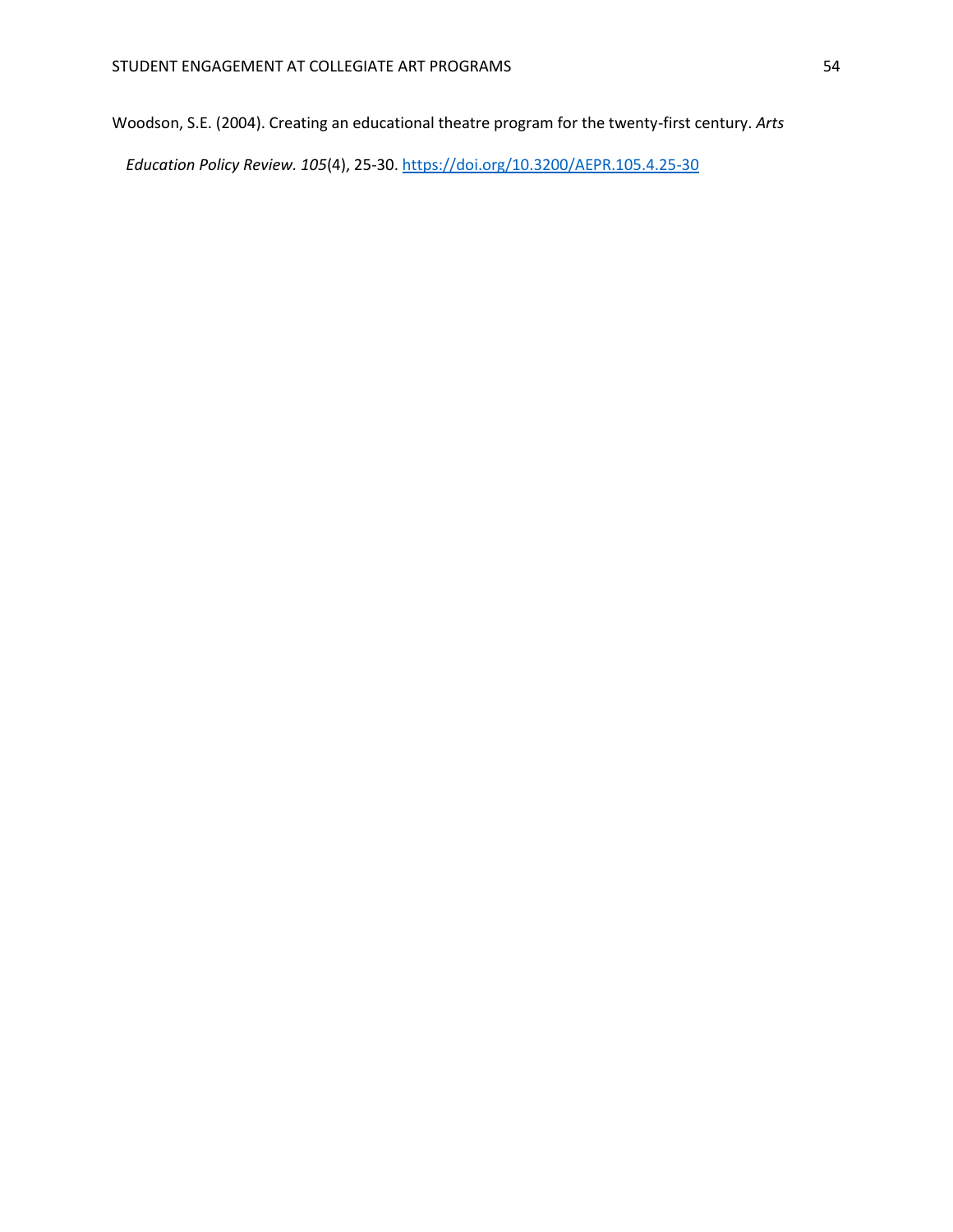### **Appendix A**

### **IRB Approved Interview Questions**

- 1. Do you have a structured student engagement program?
- *If so,* please give a brief overview of your student engagement program.
- *If not,* how do you support and engage students in university art programs?
- 2. How do you evaluate your student engagement program(s)? Interviews, surveys, focus groups,

etc.

- *If so*, how often do you do these?
- 3. How have you identified barriers to participation for your students?
- 4. How have you identified what motivates students to participate in the arts?
- 5. Have you implemented new policies after identifying these barriers and motivations?
- 6. Have you found success with your student engagement programs?
- 7. What is/are the status of your student engagement program(s) during the pandemic?
- 8. Are your students currently on campus or are they remote and/or a hybrid model?
- 9. How have these programs adapted during the pandemic?
- 10. Are there any innovations that you are especially proud of?
- 11. Have you discussed continuing these innovations and adaptations after the pandemic?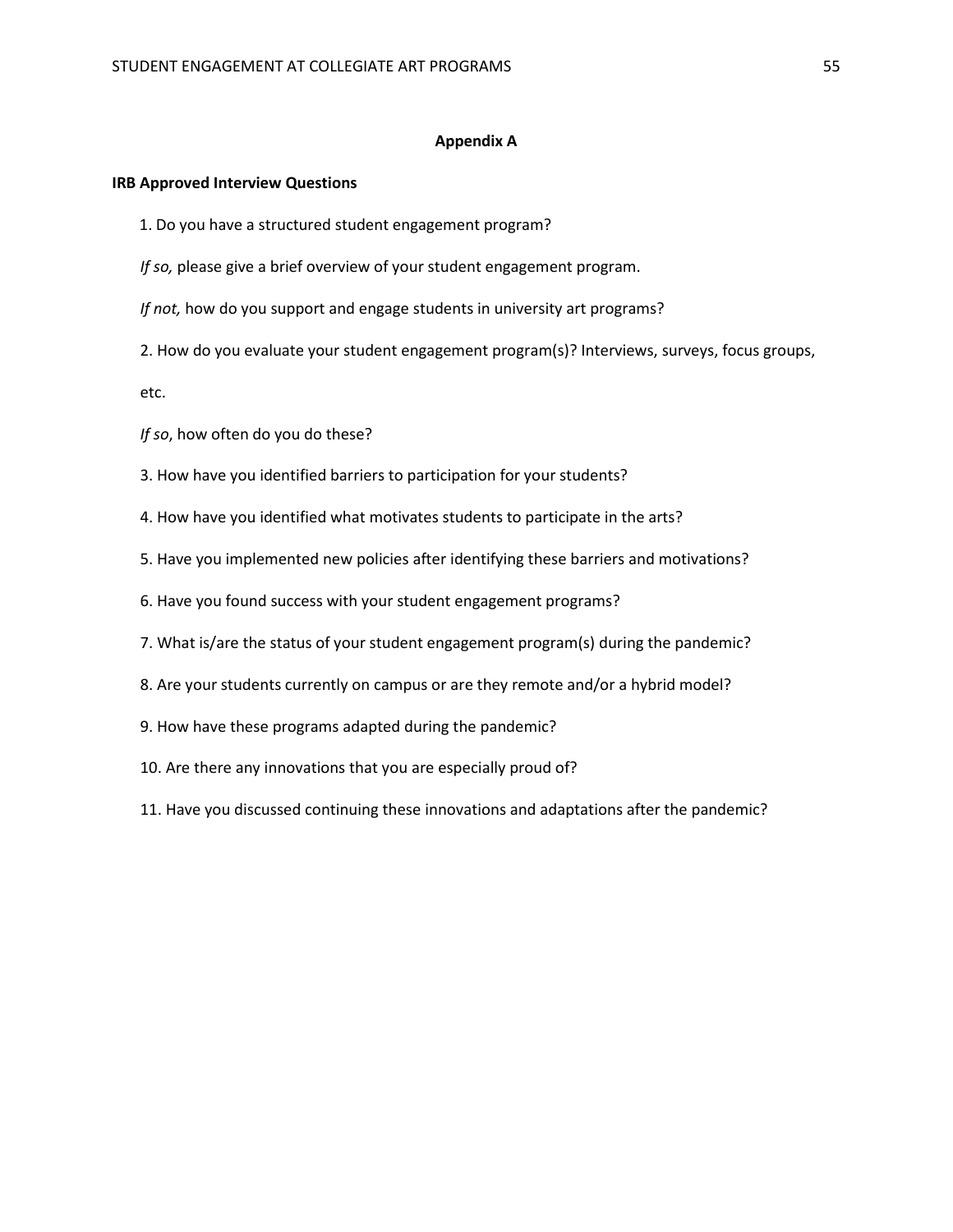# **Appendix B**

# **Sample Coding of Interview Transcript**

|                         | $A A^{\dagger} A^{\dagger}$   Aa $\cdot$   $A \rightarrow \frac{1}{2}$ = $\cdot \frac{1}{2}$ = $\cdot \frac{1}{2}$ $\cdot \cdot$   $\cdot \frac{1}{2}$   $\cdot \frac{1}{2}$   $\cdot \frac{1}{2}$   $\cdot \frac{1}{2}$   $\cdot \frac{1}{2}$                                                                                                                                                                                                                                                                                                                                                                                                                                                                                                                                                                                                                                                                                                                                                                                                                                                                                                                                                                                                                                                                                                                                                                                                                                                                                                                                                                                                                                                                                                                                                                                                                                                                                                                                                                                                                                                                                                                                                                                                                                                                                                                                                                                                                                                                                                                                                                                                                                                                                                                                                                                                                                                                                                                                                                                                                                                                                                                                                                                                                                                                                                                                                                                                                                                                                                                                                                                                                                                                                                                                                                                                                                                                                                                                                                                                                                                                                                                                                                                                                                                                                |                                |                                                                                                                                                                                                                                                                                                                                                                                                                                                                                                                                                                                         |                                                                                        | AaBbCcDc AaBbCcDc AaBbCc AaBbCcC $A$ aBb AaBbCcC / |
|-------------------------|-------------------------------------------------------------------------------------------------------------------------------------------------------------------------------------------------------------------------------------------------------------------------------------------------------------------------------------------------------------------------------------------------------------------------------------------------------------------------------------------------------------------------------------------------------------------------------------------------------------------------------------------------------------------------------------------------------------------------------------------------------------------------------------------------------------------------------------------------------------------------------------------------------------------------------------------------------------------------------------------------------------------------------------------------------------------------------------------------------------------------------------------------------------------------------------------------------------------------------------------------------------------------------------------------------------------------------------------------------------------------------------------------------------------------------------------------------------------------------------------------------------------------------------------------------------------------------------------------------------------------------------------------------------------------------------------------------------------------------------------------------------------------------------------------------------------------------------------------------------------------------------------------------------------------------------------------------------------------------------------------------------------------------------------------------------------------------------------------------------------------------------------------------------------------------------------------------------------------------------------------------------------------------------------------------------------------------------------------------------------------------------------------------------------------------------------------------------------------------------------------------------------------------------------------------------------------------------------------------------------------------------------------------------------------------------------------------------------------------------------------------------------------------------------------------------------------------------------------------------------------------------------------------------------------------------------------------------------------------------------------------------------------------------------------------------------------------------------------------------------------------------------------------------------------------------------------------------------------------------------------------------------------------------------------------------------------------------------------------------------------------------------------------------------------------------------------------------------------------------------------------------------------------------------------------------------------------------------------------------------------------------------------------------------------------------------------------------------------------------------------------------------------------------------------------------------------------------------------------------------------------------------------------------------------------------------------------------------------------------------------------------------------------------------------------------------------------------------------------------------------------------------------------------------------------------------------------------------------------------------------------------------------------------------------------------------------------|--------------------------------|-----------------------------------------------------------------------------------------------------------------------------------------------------------------------------------------------------------------------------------------------------------------------------------------------------------------------------------------------------------------------------------------------------------------------------------------------------------------------------------------------------------------------------------------------------------------------------------------|----------------------------------------------------------------------------------------|----------------------------------------------------|
|                         | $2   \mathbb{A} \cdot \mathbb{Y} \cdot \mathbb{A} \cdot   \Xi   \equiv \equiv \equiv   \mathbb{I} \cdot   \mathbb{A} \cdot \boxplus \cdot  $                                                                                                                                                                                                                                                                                                                                                                                                                                                                                                                                                                                                                                                                                                                                                                                                                                                                                                                                                                                                                                                                                                                                                                                                                                                                                                                                                                                                                                                                                                                                                                                                                                                                                                                                                                                                                                                                                                                                                                                                                                                                                                                                                                                                                                                                                                                                                                                                                                                                                                                                                                                                                                                                                                                                                                                                                                                                                                                                                                                                                                                                                                                                                                                                                                                                                                                                                                                                                                                                                                                                                                                                                                                                                                                                                                                                                                                                                                                                                                                                                                                                                                                                                                                  | I Normal   I No Spac Heading 1 | Heading 2                                                                                                                                                                                                                                                                                                                                                                                                                                                                                                                                                                               | Title                                                                                  | Subtitle                                           |
|                         |                                                                                                                                                                                                                                                                                                                                                                                                                                                                                                                                                                                                                                                                                                                                                                                                                                                                                                                                                                                                                                                                                                                                                                                                                                                                                                                                                                                                                                                                                                                                                                                                                                                                                                                                                                                                                                                                                                                                                                                                                                                                                                                                                                                                                                                                                                                                                                                                                                                                                                                                                                                                                                                                                                                                                                                                                                                                                                                                                                                                                                                                                                                                                                                                                                                                                                                                                                                                                                                                                                                                                                                                                                                                                                                                                                                                                                                                                                                                                                                                                                                                                                                                                                                                                                                                                                                               |                                |                                                                                                                                                                                                                                                                                                                                                                                                                                                                                                                                                                                         |                                                                                        |                                                    |
| $\overline{\mathbf{S}}$ | $\overline{\mathbb{F}_2}$<br>Paragraph                                                                                                                                                                                                                                                                                                                                                                                                                                                                                                                                                                                                                                                                                                                                                                                                                                                                                                                                                                                                                                                                                                                                                                                                                                                                                                                                                                                                                                                                                                                                                                                                                                                                                                                                                                                                                                                                                                                                                                                                                                                                                                                                                                                                                                                                                                                                                                                                                                                                                                                                                                                                                                                                                                                                                                                                                                                                                                                                                                                                                                                                                                                                                                                                                                                                                                                                                                                                                                                                                                                                                                                                                                                                                                                                                                                                                                                                                                                                                                                                                                                                                                                                                                                                                                                                                        |                                | Styles                                                                                                                                                                                                                                                                                                                                                                                                                                                                                                                                                                                  |                                                                                        |                                                    |
|                         |                                                                                                                                                                                                                                                                                                                                                                                                                                                                                                                                                                                                                                                                                                                                                                                                                                                                                                                                                                                                                                                                                                                                                                                                                                                                                                                                                                                                                                                                                                                                                                                                                                                                                                                                                                                                                                                                                                                                                                                                                                                                                                                                                                                                                                                                                                                                                                                                                                                                                                                                                                                                                                                                                                                                                                                                                                                                                                                                                                                                                                                                                                                                                                                                                                                                                                                                                                                                                                                                                                                                                                                                                                                                                                                                                                                                                                                                                                                                                                                                                                                                                                                                                                                                                                                                                                                               |                                |                                                                                                                                                                                                                                                                                                                                                                                                                                                                                                                                                                                         |                                                                                        |                                                    |
|                         | their way. And so we kind of surveyed some students and talk to our students and it was, I don't have<br>enough money. There's multiple prongs to that so if I don't have enough money because I'm broke. I<br>don't have enough money because it costs a lot to go to something like this. And I don't necessarily want<br>to risk them something that I'm not that comfortable with. So, I don't have money. I don't even know<br>what's going on, which is another component of it. And then there's also the, I don't have time, we can't<br>necessarily change the time. But I think there's other ideas there regarding what, what time actually<br>mean the financial component is something that we're definitely trying to address in this. You know we<br>have a significant portion of people who, Who are prone I've been asked before they're like well you<br>know what, what portion of either low income students, but I was like, what we're trying to deal with is<br>not necessarily income, it's dealing with sort of getting them past that point where they think that this is<br>too expensive, because you'd have people would say, Well, I'm not low income but you know it's \$10 to<br>go that I don't really want to waste that I'm something that I'm not sure about liking. Also people who<br>would say, don't have anywhere to go with or you know none of my friends are interested in same<br>things and so what they're dealing with is not necessarily them going and having to pay the price it's<br>their friend, being willing to also pay the price to go to something. And so we've talked to, we've gotten<br>some feedback on surveys and stuff like that but is it let's, let's create this program where we're getting<br>people to go to something for free, which is basically just giving them the opportunity to go to the<br>event, which is what we want them to do anyways and taking away some of the barriers to engagement<br>in the program. It was, it was like 240 with the first semester, returned it. And then it was 1200 the<br>following year. And then 2400 and then 3600 and then it hit the point where we're like, oh, we actually<br>have to be able to afford this too. And then that's, that's where some of the financial stuff comes in<br>we're like okay, what can I include as event, what events are people going to go to anyways you know<br>there's some events that we've been able to include in the past because you know this musical theater<br>organization that's going to have a two productions. This is the lesser known one, you know, we're going<br>to get people to go to this because they've got a ticket for it that way. And thinking about some of those<br>sort of challenges in terms of finances and trying to figure out exactly how to afford 4000 people<br>bringing in vouchers for tickets and stuff. But in terms of like, you know, motivations and stuff like that I<br>think some of that is, is also trying to convince people that this is something that is easily accessible.<br>We've talked to. [Redacted], wellness, I think. So basically, you know, health services at the university<br>and they've talked about sort of the importance of people having, you know alternatives to a party, even<br>just the, the presence of an event that is attractive, and that people are aware of and going to is really<br>meaningful in terms of avoiding some alcohol engagement essentially and party engagement. And so, as<br>the people who don't create those events, sort of recognizing there are a billion things happening on the<br>near campus. Let's connect people to them and try and promote them and stuff like that. The other<br>thing that is helpful, there's also, you know, a student group puts on something and they want their<br>friends to come and being able to say, Hey, there's this voucher that you can get for free. That's certainly<br>our March and April performance slots and stuff like that are really popular feature a lot of student orgs<br>on them and students will clamor to have the opportunity to see their friend perform for free or see<br>their friends even for free and so there's a lot of that sort of social element to<br>Jessie Buford, 18:37 |                                | Buford, Jessie<br>Survey<br>Buford, Jessie<br>Barrier: Money<br><b>Buford, Jessie</b><br>Barrier: Unfamiliarity<br>Buford, Jessie<br><b>Barrier: Advertising</b><br>Buford, Jessie<br>Barrier: Time<br><b>Buford, Jessie</b><br>Barrier: Money<br>Buford, Jessie<br>Barrier: Unfamiliarity<br>Buford, Jessie<br><b>Buford, Jessie</b><br>≗<br>Survey<br>Buford, Jessie<br>Vouchers<br><b>Buford, Jessie</b><br>$\boldsymbol{\circ}$<br>Barrier: Accessibility<br>Buford, Jessie<br>Ω<br>ρ<br><b>Buford, Jessie</b><br>Over Scheduling<br>Buford, Jessie<br><b>Student Organizations</b> | Barrier: Their friends aren't interested<br>Motivation: Alternative to Parties/Alcohol |                                                    |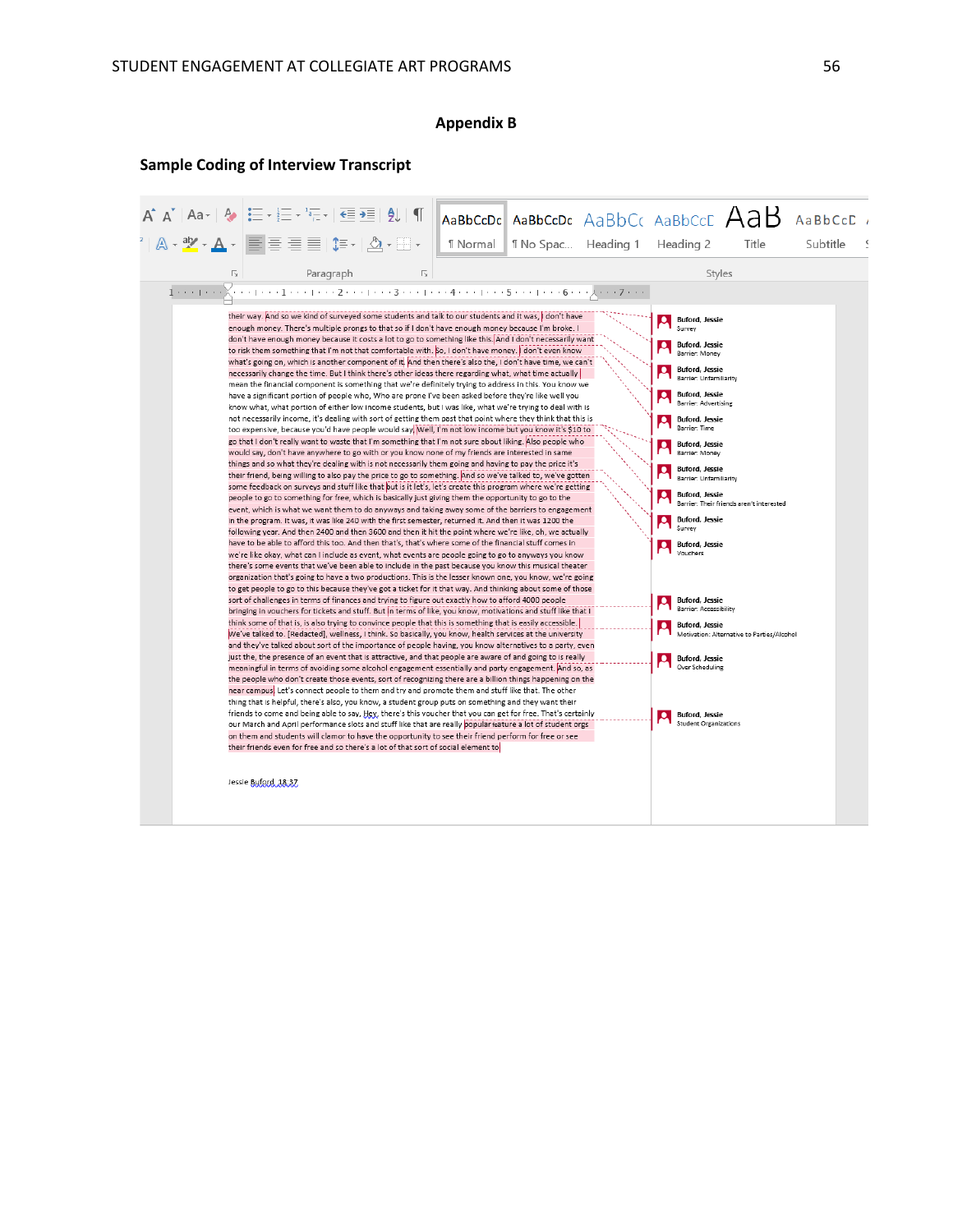# **Appendix C**

# **Sample Analysis of Code Words and Themes**

|    | A | B                                                   |  | D                                    |
|----|---|-----------------------------------------------------|--|--------------------------------------|
|    |   | <b>Mentions Code Word/Phrase</b>                    |  |                                      |
| 2  |   | 6 Curricular Connections                            |  | <b>Curricular Connections</b>        |
| з  |   | 6 Visiting Artist/Masterclass                       |  | <b>Artists</b>                       |
| 4  |   | 4 Cross Curricular or Collaboration or Cross Campus |  | <b>Student Employment</b>            |
| 5  |   | 4 Students as Artists and Makers                    |  | <b>Ticketing and Patron Services</b> |
| 6  |   | 4 Virtual                                           |  | <b>Grant Funding</b>                 |
| 7  |   | 4 Workshops                                         |  |                                      |
| 8  |   | <b>3</b> Fellows or Interns                         |  |                                      |
| 9  |   | 3 Student Employment                                |  |                                      |
| 10 |   | <b>3 Ticket Cost</b>                                |  |                                      |
| 11 |   | 2 Artist in Residence                               |  |                                      |
| 12 |   | 2 Arts Ambassadors                                  |  |                                      |
| 13 |   | 2 Connecting People or social                       |  |                                      |
| 14 |   | 2 Field Trip                                        |  |                                      |
| 15 |   | 2 Grant Funding                                     |  |                                      |
| 16 |   | 2 Investing in Students                             |  |                                      |
| 17 |   | 2 Students as Audience Members                      |  |                                      |
| 18 |   | 2 Vouchers                                          |  |                                      |
| 19 |   | 1 Alternative Venues                                |  |                                      |
| 20 |   | 1 Asynchronous                                      |  |                                      |
| 21 |   | 1 Awards                                            |  |                                      |
| 22 |   | 1 Compensating Students for Their Time              |  |                                      |
| 23 |   | 1 Diversity, Equity, Inclusion, Accessibility       |  |                                      |
| 24 |   | 1 Freshman/First Year                               |  |                                      |
| 25 |   | 1 In-Person Events                                  |  |                                      |
| 26 |   | 1 Listening to Students                             |  |                                      |
| 27 |   | 1 Outdoor                                           |  |                                      |
| 28 |   | 1 Peer Advisors                                     |  |                                      |
| 29 |   | 1 Pre-show Talks                                    |  |                                      |
| 30 |   | 1 Student Organization                              |  |                                      |
| 31 |   | 1 Students as Arts Leaders                          |  |                                      |